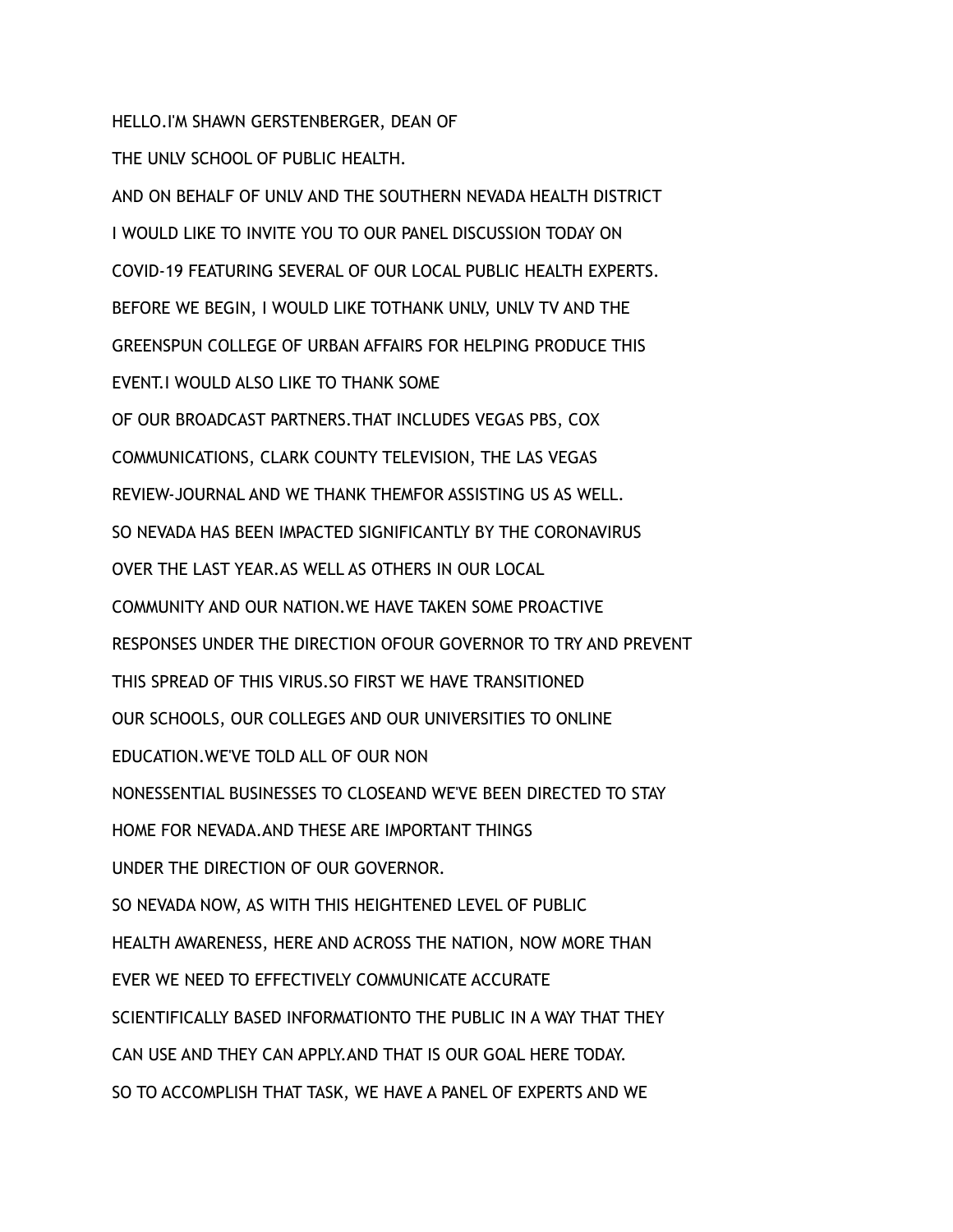WILL BE DISCUSSING SEVERAL DIFFERENT AREAS. FIRST IS GENERAL INFORMATION ABOUT INFECTIOUS DISEASES AND HOW THEY SPREAD.SECOND WE'RE GOING TO DISCUSS THE LOCAL STATE AND FEDERAL RESPONSES TO THIS CORONAVIRUS PANDEMIC.THEN WE'LL TALK ABOUT SOME OF THE PUBLIC HEALTH PREVENTION PRACTICES, BUT MOST IMPORTANTLY WHY THEY WORK, AND THEN FINALLY WE WILL TALK ABOUT WHAT YOU CAN DO TO BE SAFEWHILE AT HOME. SO WITH THAT, I WOULD LIKE TO GOAHEAD AND INTRODUCE OUR PANELISTS THAT WE WILL BE DISCUSSING THESE TOPICS WITH TODAY.FIRST I WOULD LIKE TO INTRODUCE DR. FRANCISCO SY CHAIR OF THE DEPARTMENT OF ENVIRONMENTAL AND OCCUPATIONAL HEALTH HERE AT THE UNIVERSITY OF NEVADA LAS VEGAS AND THE SCHOOL OF PUBLIC HEALTH.HE HAS OVER 30 YEARS EXPERIENCE WITH INFECTIOUS DISEASES AND PRIOR TO COMING TO UNLV HE HAS SIGNIFICANT FEDERAL EXPERIENCE WHERE HE WORKED AT THE CENTERS FOR DISEASE CONTROL AND PREVENTION AND HE WORKED IN 2003 ON THE SARS OUTBREAK INVESTIGATION. THANK YOU FOR JOINING US, DR. SY. SECOND, IT'S MY PLEASURE TO INTRODUCE DR. BRIAN LABUS. DR. LABUS IS ASSISTANT PROFESSOROF EPIDEMIOLOGY AND BIOSTATISTICS AT THE UNLV SCHOOLOF PUBLIC HEALTH. HE'S AN INFECTIOUS DISEASE EPIDEMIOLOGIST. AND PRIOR TO COMING TO UNLV, HE WAS THE SENIOR EPIDEMIOLOGIST AT THE SOUTHERN NEVADA HEALTH DISTRICT WHERE HE HAS TREMENDOUS EXPERIENCE ALSO WORKING WITH SARS, HEPATITIS AND SOME OTHER

LOCAL OUTBREAKS.THANK YOU FOR JOINING US TODAY,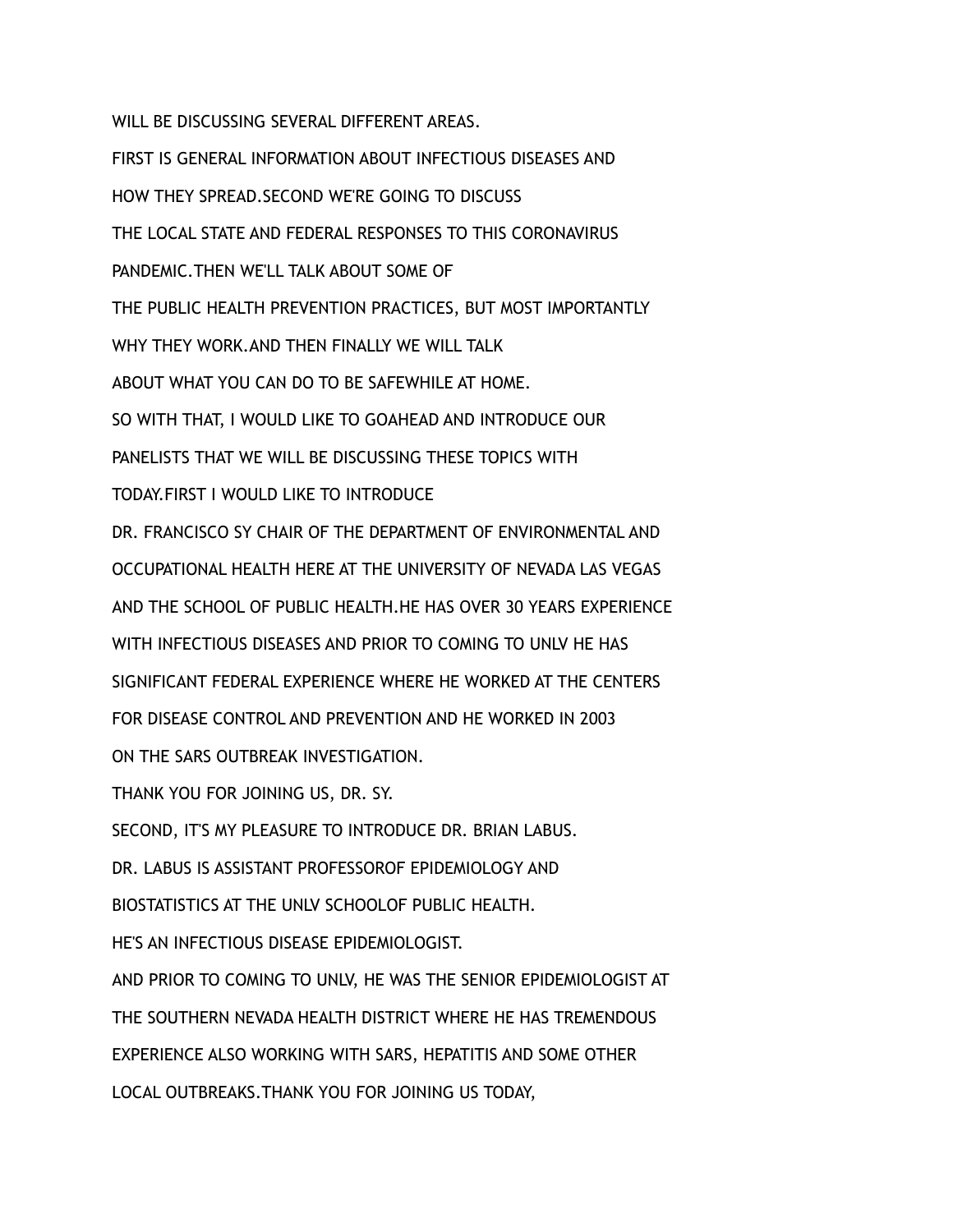DR. LABUS.AND FINALLY, WE HAVE I'D LIKE TO

INTRODUCE TO YOU DR. VIT KRAUSHAAR.

DR.

DRAUSHAAR IS MEDICAL INVESTIGATOR AT THE SOUTHERN NEVADA HEALTH DISTRICT AND A PHYSICIAN HE HAS TREMENDOUS EXPERIENCE IN THAT AREA AND HE COMES TO US FROM THE OFFICE OF EPIDEMIOLOGY AND DISEASE SURVEILLANCE, AND I THINK HE'LL BE BRINGING US A UNIQUE LOCAL PERSPECTIVE TODAY. SO WITH THAT, I'D LIKE TO START WITH A FEW QUESTIONS FOR EACH OF YOU.SO THERE'S A LOT OF THINGS THAT MAKE US SICK.AND SO A LOT OF THOSE CAN BE BACTERIAL OR THEY CAN BE VIRAL.COULD YOU TALK TO US A LITTLE BIT, MAYBE DR. SY, ABOUT THE DIFFERENCE BETWEEN A BACTERIA AND A VIRUS AND HOW THEY MAKE USSICK YES, BACTERIA ARE CELLULAR ORGANISMS THAT GROW INSIDE THE BODY AND SOME ARE GOOD AND SOME BAD. BUT VIRUSES THEY DON'T GROW OUTSIDE OF THE BODY. THEY STAY THERE FOR A FEW HOURS BUT THEY NEED TO GET INSIDE THE BODY AND INSIDE A CELL.ONCE THEY'RE INSIDE THE CELL, THEY MULTIPLY.OR THE RESPIRATORY VIRUSES THAT WE'RE DEALING WITH NOW LIKE THE CORONAVIRUS THEY SPREAD BECAUSE THEY'RE AIRBORNE AND THEY NEED TO GET TO YOUR NASAL PASSAGES OR YOUR MOUTH OR YOUR EYES.THAT'S WHY MAKE SURE PEOPLE DON'T TOUCH THEIR FACE AND WASH THEIR HANDS AS MUCH AS POSSIBLE SO THAT THAT'S THE DIFFERENCE BETWEEN VIRUS AND BACTERIA. CAN THOSE VIRUSES SURVIVE OUTSIDE OF THE BODY? DO THEY MULTIPLY OUTSIDE OF THE BODY?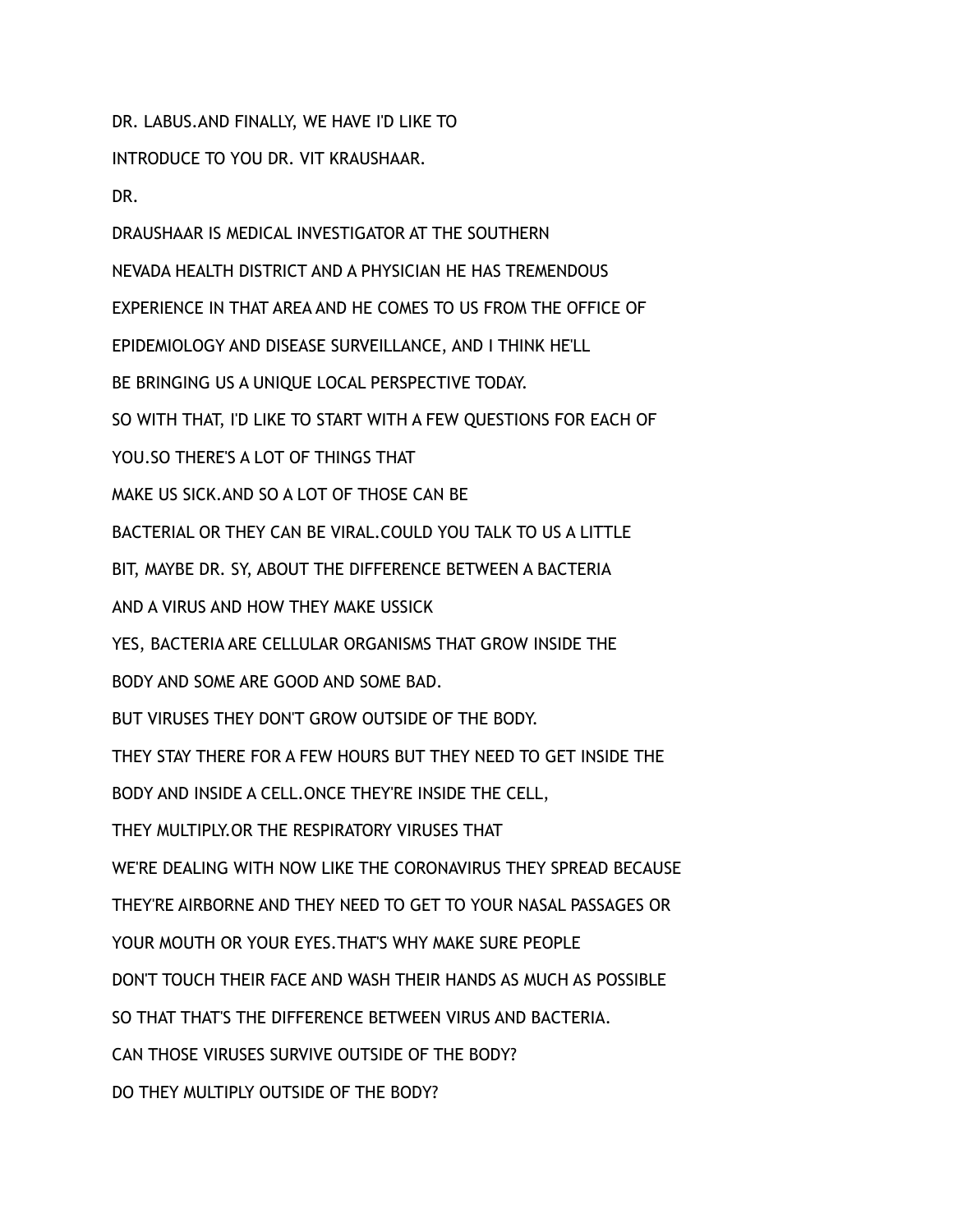THEY DON'T MULTIPLY OUTSIDE THE BODY.

THEY STAY OUTSIDE OF THE BODY FOR SEVERAL HOURS.

STUDIES HAVE SHOWN THAT PLASTIC COULD BE OR THEY COULD STAY FOR

LONGER PERIODS OF TIME.BUT EVENTUALLY THOSE DIE BECAUSE

THEY DON'T MULTIPLY OUTSIDE THE BODY.

OKAY.SO WE KNOW THAT WE'RE MOST

INTERESTED, OF COURSE, IN THE CORONAVIRUS ITSELF.

BUT CORONAVIRUS ISN'T JUST ONE.THERE'S A WHOLE SERIES OF

CORONAVIRUSES.COULD YOU TELL US A LITTLE BIT

ABOUT THE DIFFERENCES BETWEEN THOSE CORONAVIRUSES AND KIND OF

WHAT MAKES THIS ONE UNIQUE, DR. LABUS.

SO THE CORONAVIRUSES ARE A FAMILY OF VIRUSES.

WE KEEP CALLING IT CORONAVIRUS THERE'S FOUR DIFFERENT TYPES OF

CORONAVIRUS THERE'S FOUR THAT CIRCULATE EVERY YEAR CAUSE THE

COMMON COLD, THE RESPIRATORY DISEASE WE SEE EVERY YEAR IN THE

COMMUNITY.WE'VE ALL BEEN AFFECTED BY THEM

IN OUR LIVES WE DEAL WITH THEM ON A REGULAR BASIS.

WE HAVE VIRUSES THAT CREATE MORESERIOUS DISEASE.

SARS IN 2003 AND MIDDLE EAST RESPIRATORY SYNDROME GOING ON

THE LAST FEW YEARS AND WE HAVE THIS CURRENT VIRUS THAT CAUSES

THE DISEASE, COVID-19.SO IT'S A LARGE FAMILY OF VIRUS.

WE CONVENIENTLY JUST CALL THEM CORONAVIRUSES RIGHT NOW.

WE'RE TALKING ABOUT ONE SPECIFICTYPE OF CORONAVIRUS THAT'S JUST EMERGED IN HUMAN POPULATIONS.

ONE OF THE THINGS WE WORRY ABOUTWE GET EXPOSED TO THIS VIRUS. SO COULD YOU TELL US A LITTLE BIT HOW DO PEOPLE GET EXPOSED TO VIRUSES, HOW DO WE EXPOSE EACH OTHER AND HOW DO WE KIND OF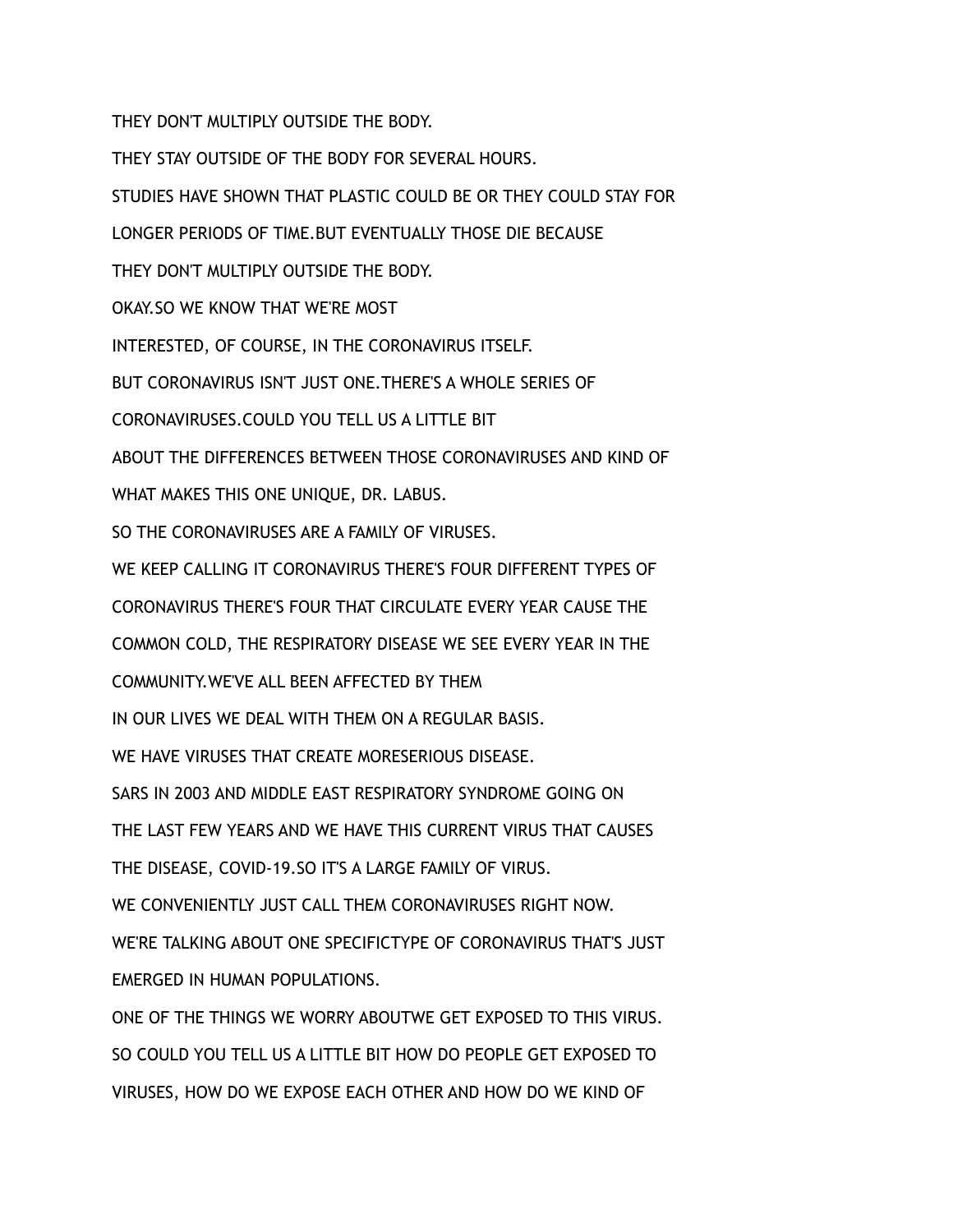## SPREAD THEM AROUND, DR.

KRAUSHAAR, DO YOU MIND STARTING WITH THAT DIFFERENT VIRUSES HAVE DIFFERENT MECHANISM OF SPREAD. FOR THIS CORONAVIRUS IT'S BELIEVED TO BE SPREAD MOSTLY THROUGH THE RESPIRATORY ROUTE.SO SOMEONE COUGHS OR SNEEZES, A LARGE NUMBER OF, LARGE DROPLETS ARE SPREAD IN THE AIR IN CLOSE PROXIMITY TO WHERE YOU'RE COUGHING OR SNEEZING SOMEONE WILL INHALE OR THE PARTICLES WILL CONTAMINANT A SURFACE OR SOMEONE WILL RUB IT OR RUB THEIRFACE OR MOUTH AND INOCULATE THEMSELVES.THERE'S SOME CONTROVERSY WHETHER THE VIRUS IS SPREAD THROUGH AEROSOLS, SMALL PARTICLES THAT STAY IN THE AIR FOR A LONGER PERIOD OF TIME. IT'S EXPECTED THAT DOESN'T PLAY A LARGE ROLE IN TRANSMISSION BUT IN CERTAIN SETTINGS LIKE HEALTHCARE SETTINGS WHERE PEOPLE DO PROCEDURES WHICH CAN AEROSOLIZE PARTICLES IF YOU'RE GIVING SOMEONE A NEBULIZER TREATMENT OR SOMETHING LIKE THAT IT'S SPREAD IN THAT SORT OF SETTING BUT FOR THE MOST PART LARGE DROPLETS, WE'VE SEEN THE GRAPHIC SOMEONE IS SNEEZING BLACK BACKGROUND YOU SEE THE LARGE DROPLETS, THAT'S WHAT WE'RE TALKING ABOUT FOR COVID-19. EXCELLENT.SO WHEN THOSE DROPLETS GET SNEEZED UP HOW DO THEY ACTUALLY GET, GO ON TO THE NEXT PERSON, BUT THEN HOW DO THEY INFECT THATNEXT PERSON? HOW DOES THAT HAPPEN? THE VIRUS IS PRESENT IN THOSE DROPLETS AND THOSE DROPLETS NEEDS -- THE VIRUS NEEDS TO GAINENTRY INTO MUCUS MEMBRANES, AS DR. SY SAID THROUGH THE EYES OR NOSE OR MOUTH.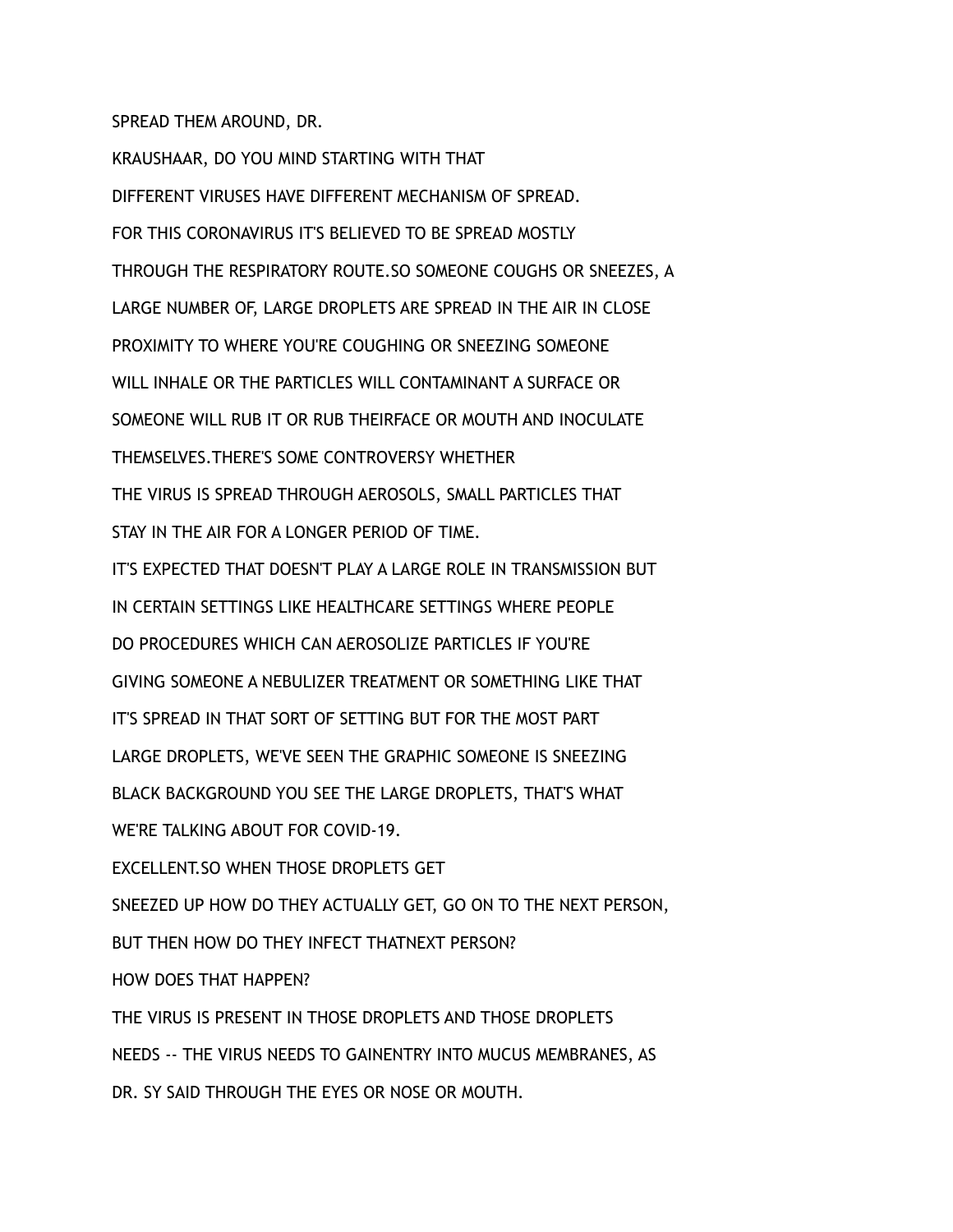BASICALLY YOU'RE INHALING THOSE PARTICLES OR YOU'RE TOUCHING SOMETHING, TOUCHING YOUR FACE ORRUBBING YOUR NOSE AND THE VIRUS GAINS ENTRY.IT'S NOT UNTIL THE VIRUS GAINS ENTRY INTO YOUR CELLS THAT IT STARTS TO REPLICATE. EXCELLENT. AND WHEN THEY'RE AIRBORNE, YOU COUGH OR SNEEZE, THE FARTHEST IT COULD GO IS ABOUT TWO METERS.THAT'S WHY WE'RE OBSERVING THE TWO-METER OR SIX FEET DISTANCE, SOCIAL DISTANCING WITH AS FAR AS THE VIRUS CAN TRAVEL BUT EVENTUALLY THEY DROP DOWN BECAUSE OF GRAVITY.AND THEN THEY ALSO DROP AROUND WHEN YOU TOUCH YOUR MOUTH OR YOU'RE COUGHING OR SNEEZING, IT COULD SURVIVE IN SOME INANIMATE OBJECTS FOR A FEW HOURS. THAT'S WHY IT'S VERY IMPORTANT TO KEEP ON WASHING YOUR HANDS TO PREVENT THE SPREAD OF THE VARIETY. SO ONE OF THE QUESTIONS I GETASKED A LOT CAN I GET IT FROM FOOD?AND SO DR. LABUS WOULD YOU LIKE TO ADDRESS THAT QUESTION? THIS IS NOT A DISEASE SPREAD THROUGH FOOD.IT'S NOT SOMETHING THAT YOU WILL EAT AND CAUSE DISEASE THAT WAY.YOU DON'T REALLY NEED TO BE CONCERNED ABOUT THE FOODS YOU'REBRINGING INTO YOUR HOUSE, WHETHER THEY'RE FROM THE GROCERYSTORE OR RESTAURANT. THE CONCERN REALLY IS INTERACTION WITH OTHERS. IT'S SPREADING THROUGH THE AIR IF A PERSON DELIVERS YOUR FOOD OR COUGHS ON YOU THAT'S WHERE THE RISK OF SPREAD IS. IT'S NOT THE FOOD ITSELF.THERE'S NO REASON TO CHANGE OUR EATING BEHAVIORS BECAUSE THAT'S NOT THE WAY TO GET THIS PARTICULAR DISEASE. OKAY.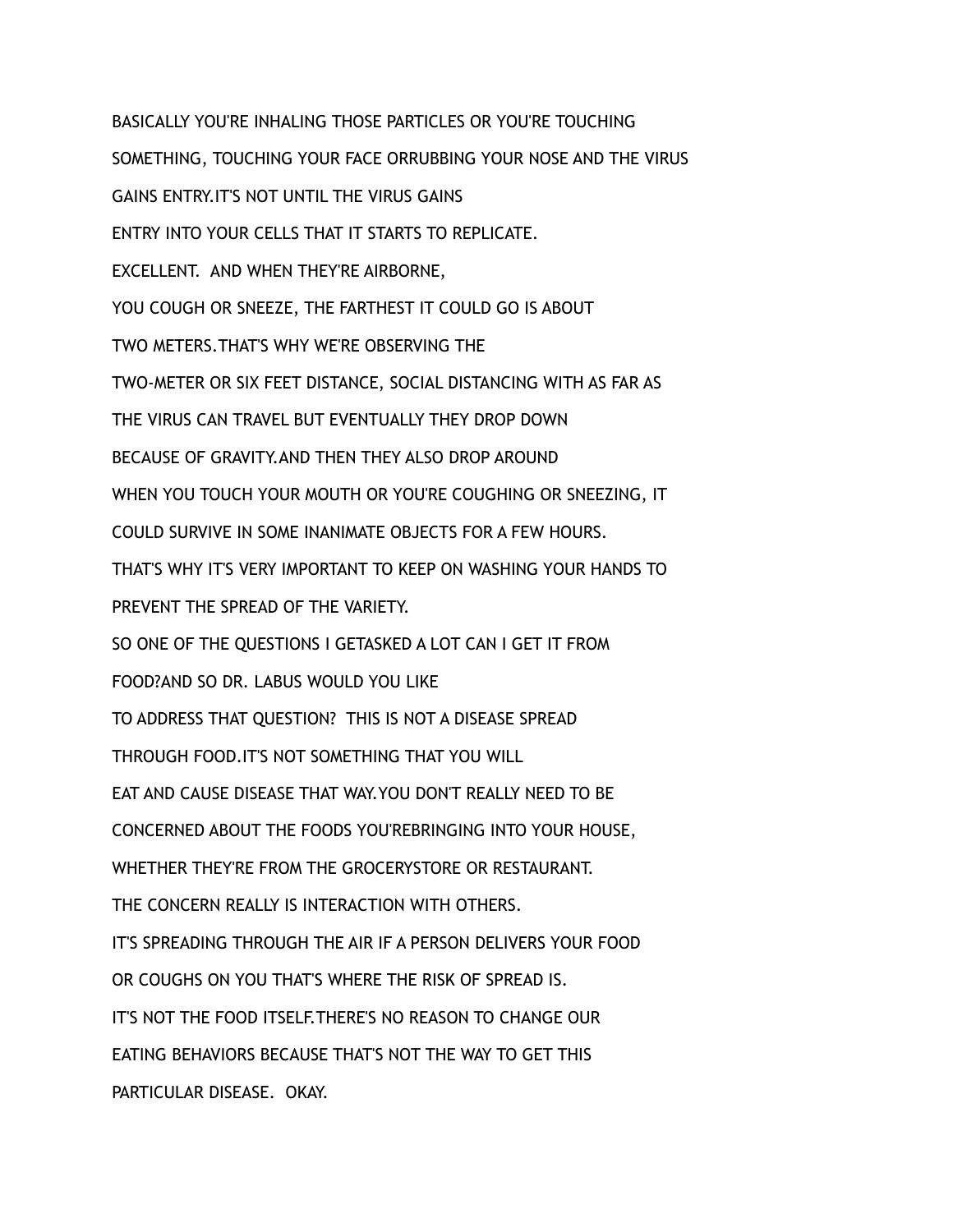SO ONE OF THE THINGS WE HEAR A LOT IN THE NEWS RECENTLY, TOO, IS THAT THERE'S A LOT OF SUSCEPTIBLE POPULATIONS. SO FIRST MAYBE YOU COULD TELL USWHO IS SUSCEPTIBLE TO THIS? ONE OF THE THINGS WE LIKE TO DO IS IF WE KNOW WHO IS THE MOST SUSCEPTIBLE OR WHO HAS THE WORSTRESPONSE, IF WE PROTECT THEM WE TRY TO PROTECT EVERYBODY.SO WHO ARE SOME OF THE GROUPS THAT MIGHT BE THE MOST SUSCEPTIBLE TO THIS? SO IN TERMS OF GETTING THE DISEASE, BASICALLY ANYBODY BREATHING IS GOING TO BE POTENTIALLY EXPOSED TO THIS DISEASE.SO IT DOESN'T MATTER WHETHER YOU'RE YOUNG OR OLD, ANYBODY CANGET THIS PARTICULAR DISEASE. THE THING THAT WE'RE CONCERNED ABOUT IS THE WAY DIFFERENT PEOPLE REACT TO IT.AS YOU GET OLDER, YOUR IMMUNE SYSTEM GETS A LITTLE BIT WEAKER.SO THAT'S WHY WE SEE PEOPLE IN THE OLDER AGE GROUPS MORE LIKELYTO HAVE A SERIOUS DISEASE, MORE LIKELY TO NEED HOSPITALIZATION AND ALSO MORE LIKELY TO DIE, UNFORTUNATELY.THE SAME IS TRUE FOR UNDERLYING HEALTH CONDITIONS IF YOU HAVE CERTAIN CONDITIONS THAT MAKE YOUR IMMUNE SYSTEM WEAKER OR UNCONTROLLED DIABETES OR THINGS LIKE THAT, THAT CAN REALLY LEAD TO IMMUNE PROBLEMS AND THAT'S GOING TO PUT YOU AT HIGHER RISK.AND IF YOU HAVE LUNG DAMAGE FROM COPD, IF YOU'RE A SMOKER, THINGSLIKE THAT, THOSE TYPE OF THINGS CAUSE PHYSICAL DAMAGE TO THE BODY WHICH MAKE IT EASIER FOR THE VIRUS TO GET IN BUT IT'S TOUGHER FOR YOUR BODY TO DEAL WITH THAT IF IT'S HARDER FOR YOUTO BREATHE ON A NORMAL BASIS ONCE YOU GET INFECTED IT'S GOINGTO CAUSE MORE SERIOUS PROBLEMS. SO WHY SHOULD YOUNG PEOPLE CARE?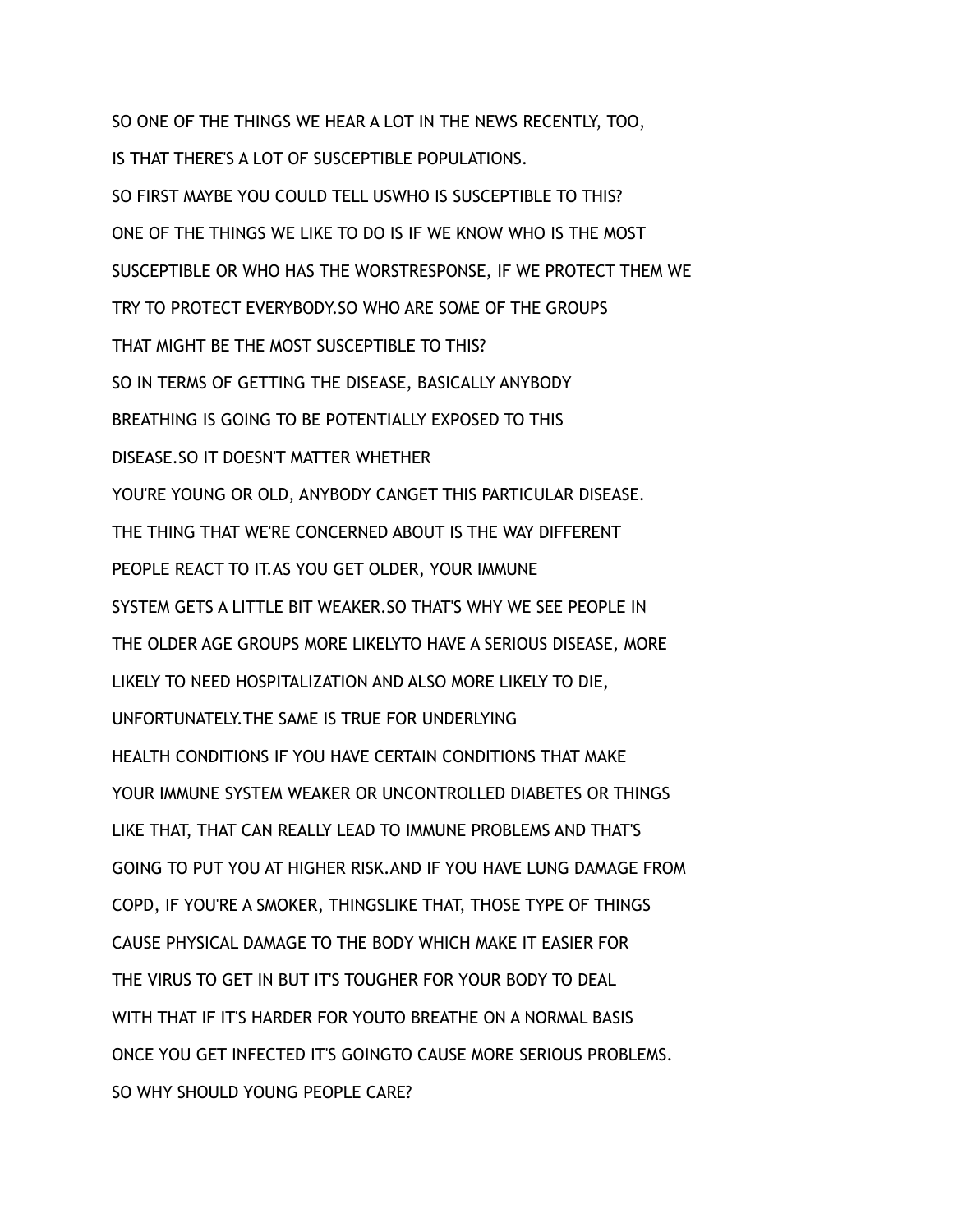WE ALWAYS TALK ABOUT THE ELDERLYAND THE MOST SENSITIVE BUT WHY SHOULD YOUNG PEOPLE BE CONCERNEDABOUT THIS AS WELL? EVERYBODY CAN GET THIS.THAT'S I THINK THE MOST IMPORTANT MESSAGE HERE.IT DOESN'T MATTER WHAT AGE YOU ARE.EVERYBODY CAN BE INFECTED. WHILE YOUNG PEOPLE AREN'T LIKELYTO DIE FROM IT, THEY CAN TAKE IT HOME AND GIVE IT TO THOSE FAMILYMEMBERS WHO ARE OLDER AND HAVE THOSE IMMUNIZED COMPROMISED CONDITIONS. EVEN IF IT'S NOT GOING TO BE A LIFE THREATENING ILLNESS FOR YOU IT COULD STILL BE A PROBLEM FOR PEOPLE THAT YOU CARE ABOUT. DR. SY, DID YOU WANT TO ADD SOMETHING THERE? A POINT THAT IT'S A NOVEL CORONAVIRUS THAT IT'S A NEW VIRUS NONE OF US HAVE BEEN EXPOSED TO IT SO NONE OF US ARE IMMUNE TO THIS.WE'RE ALL SUSCEPTIBLE TO THIS VIRUS BUT THE OLDER PEOPLE TEND TO HAVE LOWER IMMUNITIES BUT THEY WOULD BE MORE SUSCEPTIBLE COMPARED TO YOUNGER PEOPLE. BUT EVERYBODY IS SUSCEPTIBLE TO IT. JUST REACT DIFFERENTLY TO IT. I'D ALSO LIKE TO SAY YOUNGER PEOPLE MAY THINK OF THEIR RISK IS LOW AND THE RISK OF HAVING A SEVERE ILLNESS IS LOW.BUT IT'S NOT ZERO. SO EVEN IF YOU'RE THINKING OF THIS FROM A PURELY SELFISH PERSPECTIVE WHAT'S GOING TO HAPPEN TO ME, EVEN IF YOU'RE IN YOUR 20S IT'S STILL POSSIBLE TO DIE FROM THIS DISEASE. CHANCES ARE SMALLER THAN IF YOU'RE ELDERLY OR IF YOU'RE IMMUNE COMPROMISED BUT YOUR CHANCE IS NOT ZERO. SO FROM A BOTH A PUBLIC HEALTH PERSPECTIVE AND FROM YOUR OWN PERSPECTIVE, IT'S IMPORTANT THATWE DO WHAT WE CAN TO PREVENT THE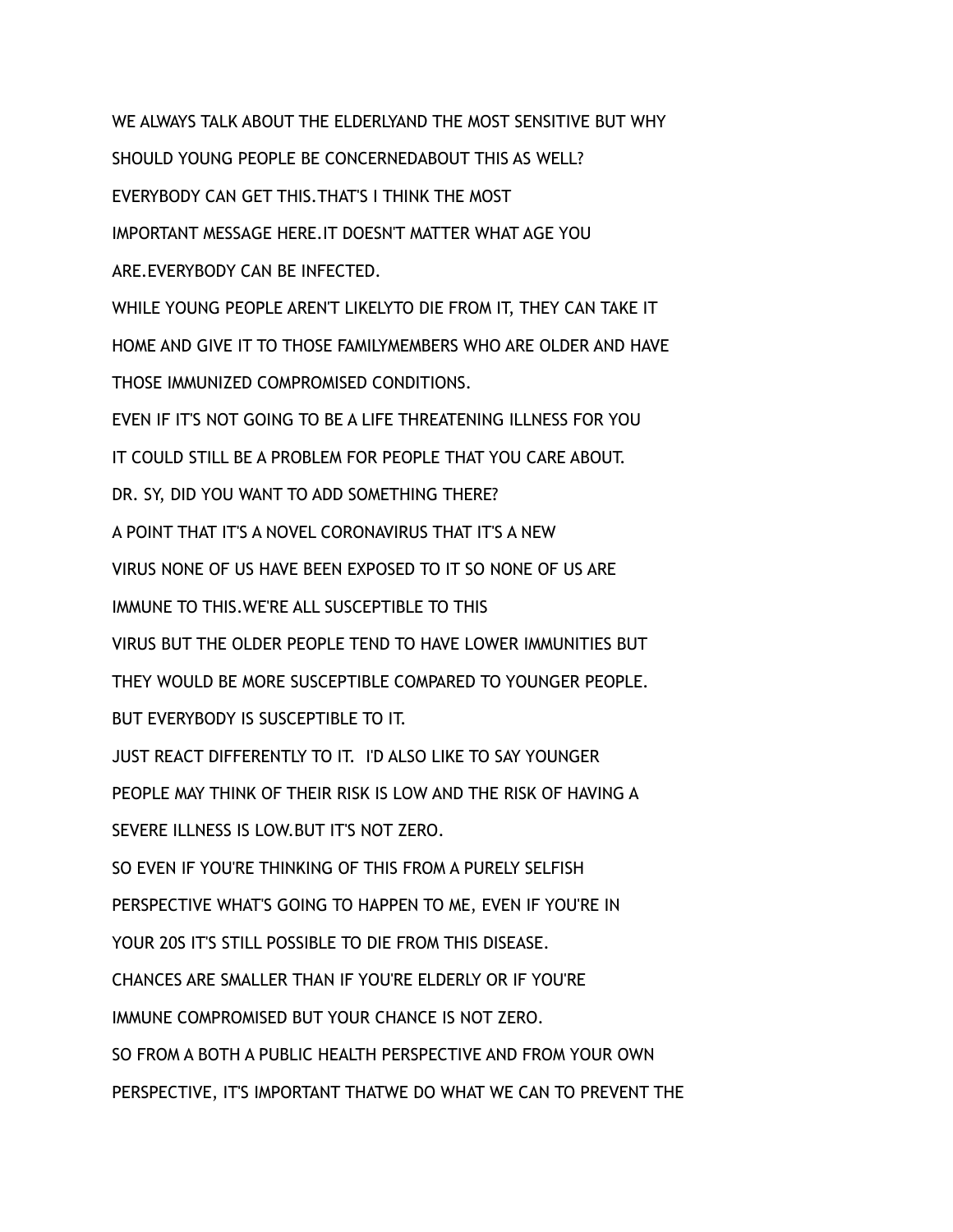SPREAD OF THIS DISEASE IT'S BEEN HELPFUL TO TALK A LITTLE BIT ABOUT THE DISEASE ANDHOW IT SPREADS AND THE VIRUS, HOW IT SPREADS AND HOW IT WORKS.BUT I WANT TO CHANGE GEARS A LITTLE BIT AND TALK A LITTLE BITABOUT OUR LOCAL KIND OF FEDERAL AND STATE RESPONSES TO THIS.BUT BEFORE I DO THAT, THERE'S A COUPLE TERMS THAT SEEM TO GET THROWN AROUND KIND OF UNIVERSALLY AND I WANT TO SEE IFYOU CAN TELL US MAYBE THE DIFFERENCE BETWEEN THOSE.WE'VE HEARD THE TERM OUTBREAK. WE'VE HEARD THE TERM EPIDEMIC.WE'VE HEARD THE TERM PANDEMIC. COULD YOU TELL US, MAYBE DR. LABUS, AGAIN WHAT IS THE DIFFERENCE BETWEEN THOSE THREE AND WHY IS THAT IMPORTANT? SO WHEN WE TALK ABOUT AN OUTBREAK OF DISEASE WE'RE SEEING MORE DISEASE THAN WOULD BE EXPECTED IN A POPULATION OR GIVEN TIME.FOR SOMEONE LIKE THIS IT'S A BRAND NEW DISEASE WE EXPECT NO CASES OF THIS. AS SOON AS WE START TO SEE TRANSMISSION IN A COMMUNITY THAT'S CONSIDERED AN OUTBREAK.MEANS THE SAME THING AS EPIDEMIC, TERMS INTERCHANGEABLE AND YOU COULD USE THEM INTERCHANGEABLY WITHOUT ANY PROBLEMS. SOMETIMES PEOPLE REFER TO OUTBREAKS BEING A SMALLER GEOGRAPHIC GROUP OR ONE SCHOOL OR ONE HOUSEHOLD BUT IT BASICALLY MEANS THERE'S MORE DISEASE THAN NORMAL. PANDEMIC IS WHEN THAT OUTBREAK SPREADS ACROSS BORDERS. IF WE SEE INTERNATIONAL SPREAD IT'S JUST AN OUTBREAK AT A LARGE LEVEL.PANDEMIC DOESN'T MEAN THE DISEASE IS ANY WORSE THAN YOU WOULD FIND IN AN OUTBREAK IT JUST MEANS IT'S FOUND IN A LOT MORE PLACES.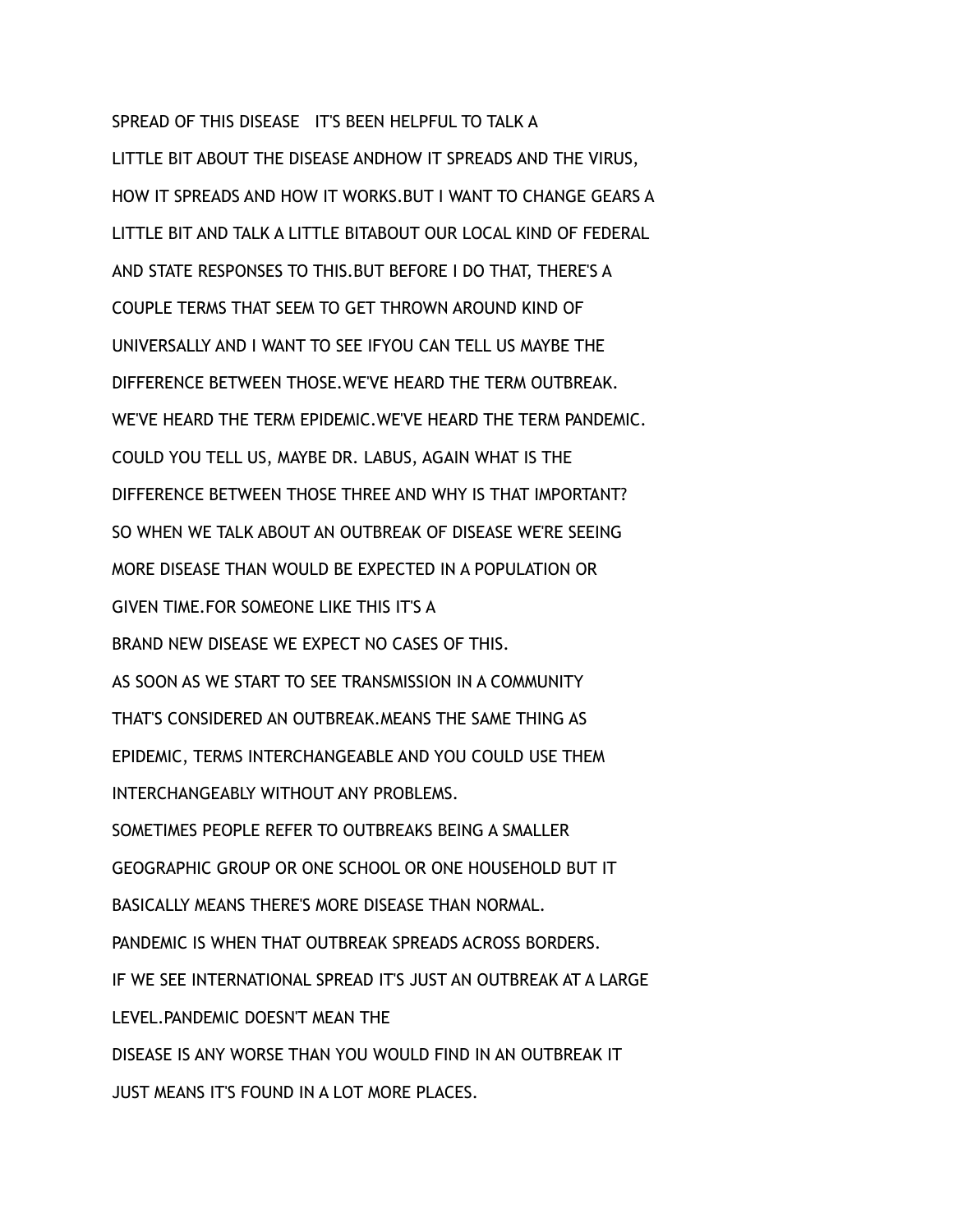SO WHAT WE'RE TALKING ABOUT IS JUST THE GEOGRAPHIC DISTRIBUTION OF THAT PARTICULAR DISEASE. SO WE KNOW THAT OBVIOUSLY THIS IS SPREAD PRETTY MUCH WORLDWIDE. AND ONE OF THE THINGS WE WOULD EXPECT IS THAT EVERYONE WOULD BE KIND OF RESPONDING IN THE SAME WAY. HAVING THE SAME MESSAGE WHETHER THEY'RE A STATE, LOCAL OR FEDERAL GOVERNMENT.BUT THAT DOESN'T SEEM TO BE THE CASE.COULD YOU TELL US A LITTLE BIT ABOUT HOW DIFFERENT GOVERNMENTS,REGIONS, AREAS RESPOND TO COVID-19 AND WHY THEY'RE NOT ALLTHE SAME? IT'S IMPORTANT TO NOTE THAT THE LEVEL YOU'RE WORKING WITH, WE EXPECT THE FEDERAL GOVERNMENTTO BE THE ONE THAT COORDINATES ALL THE ACTIVITIES PLUS THE FACILITATION AND ALSO THE FUNDING AND THEN THE LOCAL GOVERNMENTS, STATE, CITY, LOCAL COMMUNITY, COUNTY LEVEL ARE THE ONES THAT IMPLEMENT THE PREVENTION MEASURES.SO IT'S A GROUP AND UNITED WORK TOGETHER ON THIS ONE. SO WE SEE THAT KIND OF FROM THE FEDERAL LEVEL WHICH IS A GREAT PERSPECTIVE. WHAT ABOUT A LITTLE MORE ON THE LOCAL OR STATE LEVEL? WELL, WHEN WE'RE TALKING ABOUT RESPONSE FROM SOME SORT OF PROBLEM LIKE THIS IN OUR COMMUNITY WE HAVE TO RECOGNIZE THAT EVERY COMMUNITY IS UNIQUE.THEY HAVE THEIR OWN RESOURCES AND THEY HAVE THEIR OWN CHALLENGES. SO THE WAY WE RESPOND TO IT IN LAS VEGAS ISN'T GOING TO BE THE SAME RESPONSE THAT'S APPROPRIATEIN ELKO OR IN CARSON CITY OR ANYWHERE ELSE IN NEVADA.IT'S BASED ON WHAT'S HAPPENING

IN YOUR LOCAL COMMUNITY.SO EVEN THOUGH THE WHOLE WORLD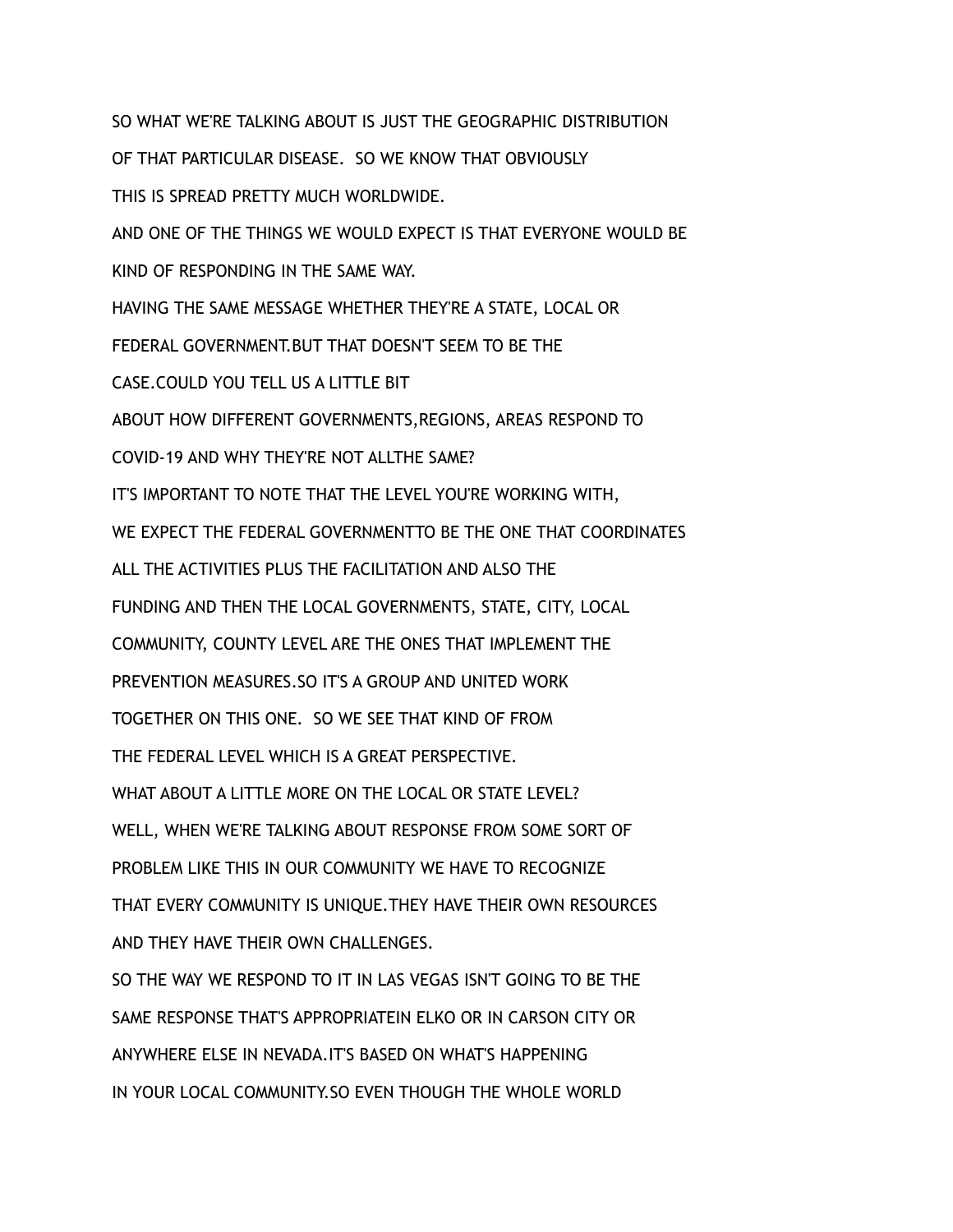IS DEALING WITH THIS, IT TAKES ON THE UNIQUE FLAVOR OF WHEREVER IT'S SPREADING.WE HAVE TO BUILD OUR RESPONSES AROUND THAT AND THINK ABOUT WHATWE CAN DO LOCALLY TO STOP IT. THE RECOMMENDATIONS WE GIVE ARE NEVADA-SPECIFIC BUT THEN BEYOND THAT WE HAVE TO THINK ABOUT WHATDOES THAT MEAN EXACTLY FOR CLARK COUNTY BECAUSE WE'RE NOT THE SAME AS OTHER PLACES IN OUR STATE. ONE OF THE OTHER TERMS THAT WE'VE HEARD USED IN OUR STATE ISTHAT WE'VE DECLARED A STATE OF EMERGENCY.SO WHEN YOU HEAR THAT WORD EMERGENCY EVERYBODY KIND OF PANICS, WHAT DOES IT REALLY MEAN TO DECLARE A STATE OF EMERGENCY? SO A STATE OF EMERGENCY IS LIKE PUBLIC DECLARATION THAT ALLOWS FOR THE MOBILIZATION OF RESOURCES.SO THE FACT THAT GOVERNOR SISOLAK DECLARED A STATE OF EMERGENCY FOR NEVADA, ALLOWS US TO ADJUST OUR RESPONSE PERHAPS FOR THINGS LIKE ALLOCATION OF RESOURCES AND LICENSING AND THINGS LIKE THAT. IT ALLOWS US TO TAILOR OUR RESPONSE AND NOT JUST GO THROUGH OUR USUAL MECHANISM.SO SOMETIMES IN A SITUATION SUCH AS THIS, WE WANT TO MOBILIZE ANDACT VERY QUICKLY. SOMETIMES GOING THROUGH THE USUAL MORE BUREAUCRATIC CHALLENGES IS NOT IDEAL.SO STATE OF EMERGENCY REALLY ALLOWS US TO ACT IN A WAY WE NEED TO ACT IN AN EMERGENCY. AND NATIONAL, THE PRESIDENT DECLARED A NATIONAL EMERGENCY. THOSE ARE CONGRESS THAT WE NEED THE FUNDING TO BE ALLOCATED DIFFERENTLY IN OUR COUNTRY.AND SO CONGRESS MEETS AND THAT'S WHAT THEY DID AND THEY STARTED TO PROVIDE THE FUNDING FOR THIS EPIDEMIC. SO AGAIN I WANT TO SWITCH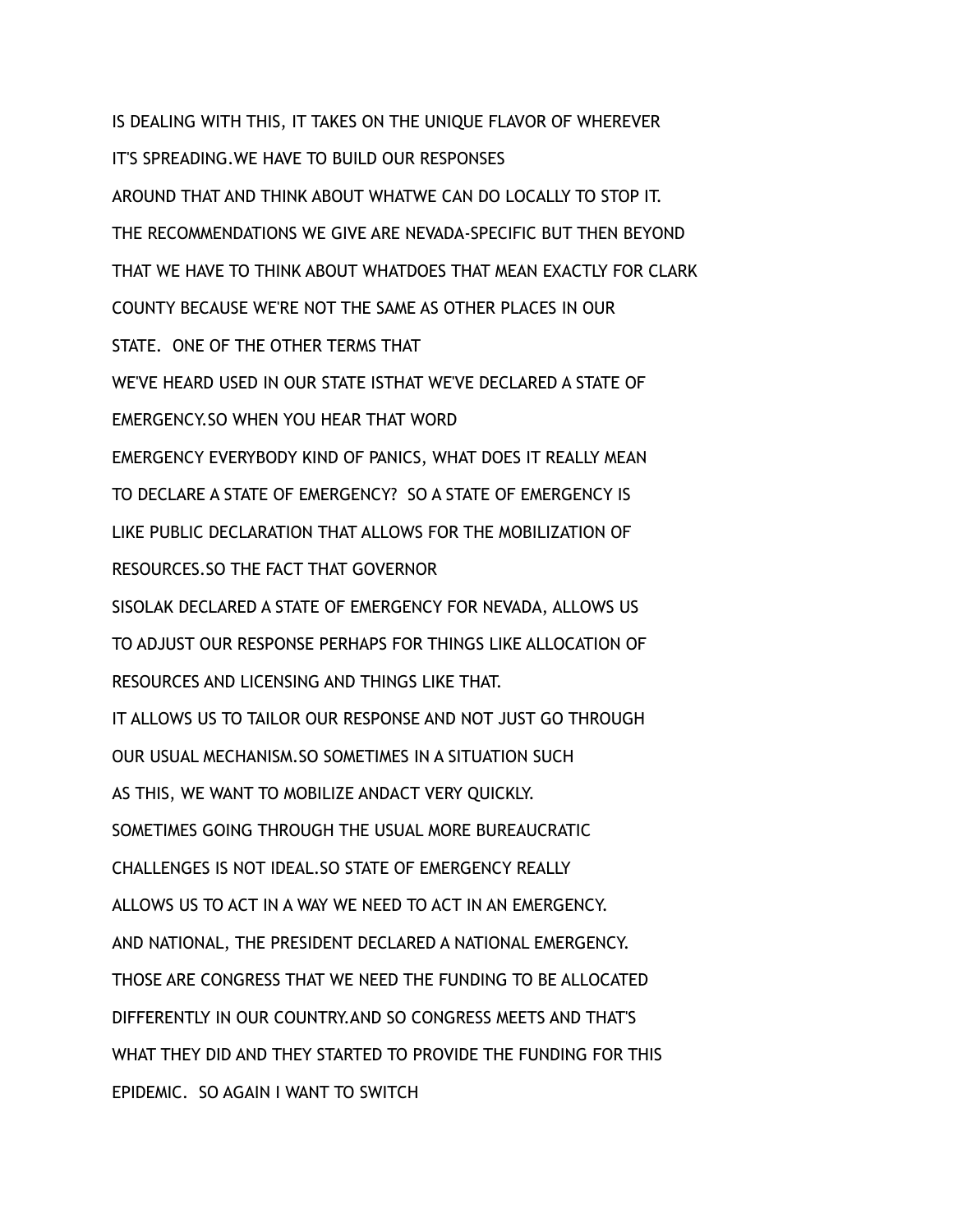GEARS A LITTLE BIT.WE ALL KNOW WE'VE BEEN TOLD TO DO A LOT OF THINGS.YOU'RE SUPPOSED TO WASH YOUR HANDS.YOU'RE SUPPOSED TO CLEAN SURFACES, BUT I WANT TO LOOK AT AND SEE WHEN WE'RE DOING THAT THAT WE'RE DOING IT COLLECTIVELY. SO CAN WE START WITH WASHING OF HANDS. WE ALL KNOW WE'RE SUPPOSED TO WASH OUR HANDS. BUT WE NEED TO KNOW HOW TO DO ITCORRECTLY. WHAT ARE WE DOING WRONG WHEN WE'RE WASHING OUR HANDS INCORRECTLY? SO THE CHALLENGES OF HANDWASHING ARE EITHER NOT DOINGIT LONG ENOUGH OR NOT BEING THOROUGH IN THE PROCESS.WHEN YOU'RE WASHING YOUR HANDS IT NEEDS TO HAPPEN FOR 20 SECONDS BECAUSE THE WHOLE GOAL OF WASHING YOUR HANDS IS TO REMOVE WHATEVER VIRUSES ARE ON YOUR HANDS AND FLUSH THEM DOWN THE DRAIN. SO YOU'RE PHYSICALLY REMOVING THEM. AND AS PART OF THAT YOU WANT TO MAKE SURE YOU'RE COVERING EVERY NOOK AND CRANNY OF YOUR HANDS.YOU'RE NOT JUST RUBBING A FEW PARTS OF THE HANDS AND MISSING OTHERS. BECAUSE THAT'S NOT GOING TO REMOVE THE VIRUS. YOU HAVE TO DO IT LONG ENOUGH.OBVIOUSLY YOU HAVE TO USE SOAP AND WATER AND YOU WANT TO BE VERY THOROUGH TO MAKE SURE YOU'RE REMOVING AS MUCH VIRUS ASPOSSIBLE FROM YOUR HANDS. ANYONE ELSE LIKE TO ADD TO THAT? TO REITERATE WHAT DR. LABUS SAID IF YOU WATCH PEOPLE SCRUBBING IN FOR SURGERY HOW SURGEONS ARE METICULOUS IN WASHING HANDS, THEY GET THE FRONTS, THE BACKS, IN BETWEEN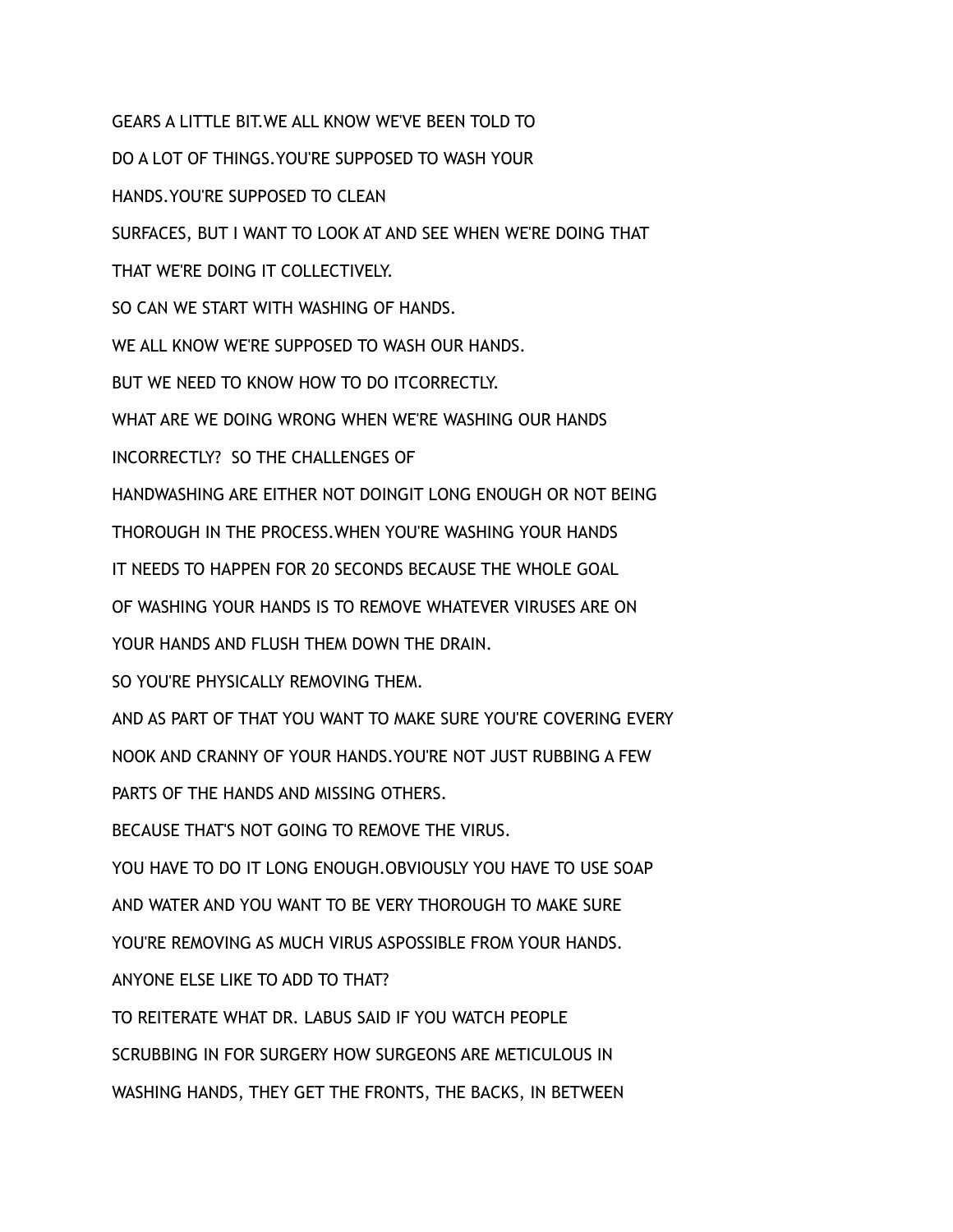THEIR FINGERS, THE FINGERTIPS, THE THUMBS.

AND I THINK WHEN YOU SEE IN ORDINARY LIFE I THINK PEOPLE SOMETIMES THEY JUST RUB THEIR FINGERTIPS TOGETHER BUT THIS IS A SITUATION BECAUSE WE'RE TRYINGTO REDUCE THE AMOUNT OF VIRUS ON OUR HANDS, IT PAYS TO BE THOROUGH ONE OF THE THINGS THAT HAPPENS WE HAVE PUBLIC RESTROOMS AND PUBLIC BATHROOMS.WE TRY TO GO IN THERE WASH OUR HANDS AND AUTOMATED SOAP DISPENSERS AND AUTOMATED WATER. BUT TALK ABOUT THINGS PEOPLE DO WRONG WHEN THEY WASH THEIR HANDS IN PUBLIC AREAS, ESPECIALLY IF THEY HAVE TO TURN THE FAUCET ON OR OFF, NOT EVERYTHING IS AUTOMATIC LIKE WE HAVE AT HOME. YEAH, I THINK ESPECIALLY WHEN PEOPLE ARE USING PUBLIC RESTROOMS AND THINGS LIKE THAT, I THINK THE PLACES WHERE WE'RE MOST LIKELY TO RECONTAMINANT OURHANDS AFTER WASHING IT IS PROBABLY THE FAUCET AND DOOR ON THE WAY OUT. SO MOST PEOPLE USE YOUR HANDS TOTURN ON THE FAUCET AND YOU WASH YOUR HANDS REALLY THOROUGHLY, BUT IF YOU TURN ON THE FAUCET WITH YOUR HANDS RECONTAMINATING IT. AND SAME THING WITH WALKING OUT THE DOOR USING THE DOOR HANDLE ON THE WAY OUT RECONTAMINATING YOURSELF. AND THE STRATEGIES TO HELP WITH THIS AFTER YOU WASH YOUR HANDS TAKE A PAPER TOWEL TO TURN OFF THE FAUCET USE ANOTHER PAPER TOWEL TO OPEN THE DOOR AND IT'S IMPORTANT TO HAVE THINGS LIKE NO TOUCH TRASH RECEPTACLES.AS YOU'RE ON YOUR WAY OUT USING A PAPER TOWEL FOR THE DOOR THROWIT IN THE TRASH CAN WITHOUT HAVING TO STICK YOUR HANDS OUT. AND MAKING SURE THE PAPER TOWEL DISPENSERS AND FAUCETS AREN'T RETOUCHED.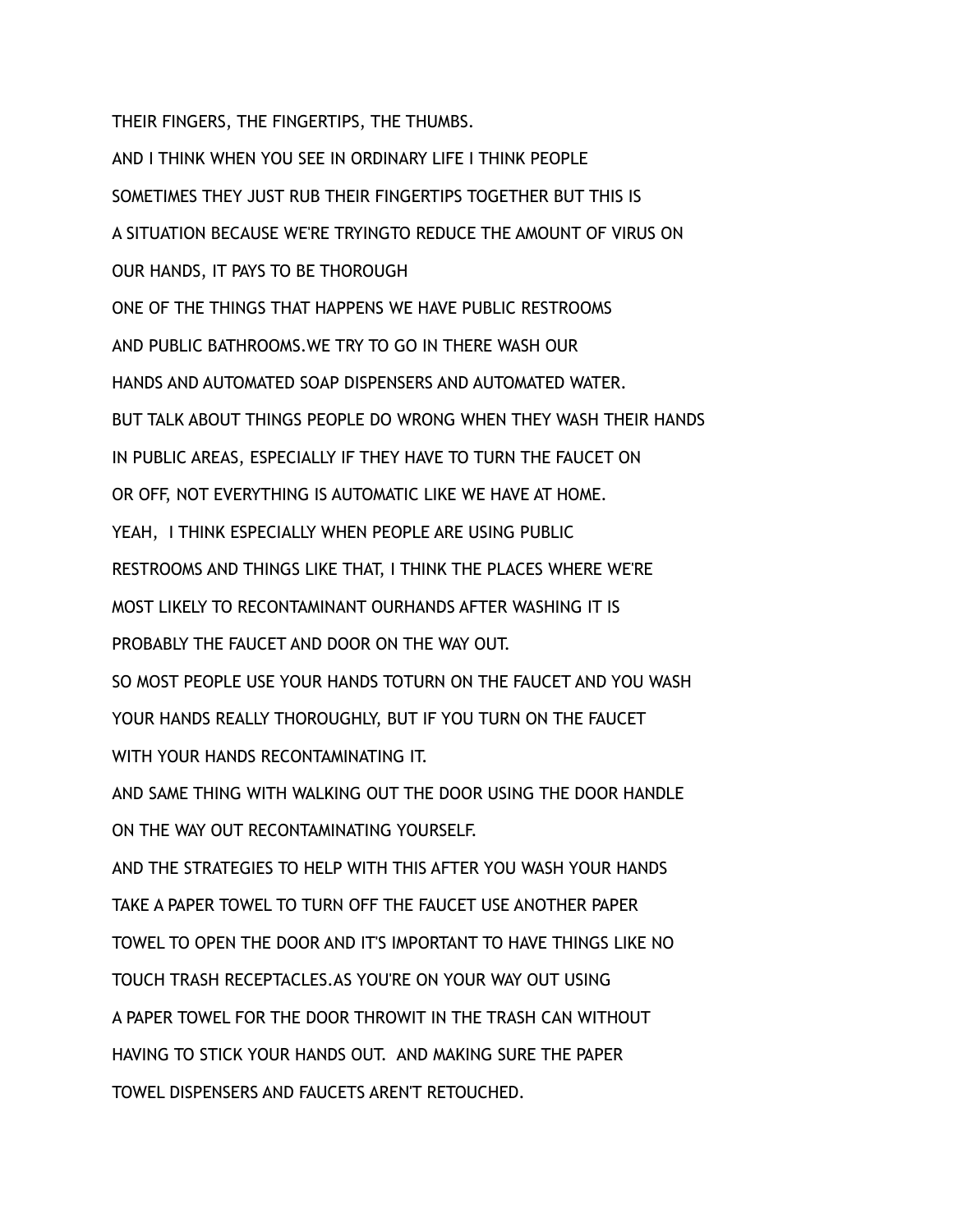NOT JUST THINKING OF YOUR HANDS BUT THOSE BEFORE YOU MAYBE THEY WERE TOUCHING THE SURFACES BEFORE YOU IF YOU'RE METICULOUS YOU'RE BASICALLY PICKING UP WHATTHE PREVIOUS PERSON LEFT ON THE SURFACE ALMOST LIKE YOU DIDN'T WASH YOUR HANDS IN THE FIRST PLACE. OBVIOUSLY WE USE SOAP. THERE'S A THOUSAND DIFFERENT KINDS OUT THERE. SO WE HAVE ANTIBACTERIAL SOAP AND THE HARD SOAPS AND LIQUID SOAPS.ARE ANY OF THESE RECOMMENDED OR BETTER OR WHAT'S THE COMMON KNOWLEDGE WE NEED TO KNOW ABOUT WHAT SOAPS WE SHOULD BE USING? WHEN IT COMES TO SOAP AND VIRUSES SOAP IS SOAP.DOESN'T MATTER WHAT FANCY ADDITIVES OR PERFUMES ARE IN THERE SOAP IS GOING TO BE EFFECTIVE PHYSICALLY HELPS YOU REMOVE THOSE THINGS FROM YOUR HANDS.ANTIBACTERIAL SOAP DOESN'T MEAN ANYTHING BECAUSE WE'RE NOT TALKING ABOUT A BACTERIA, WE'RE TALKING ABOUT A VIRUS.SO EVEN THE CHEAPEST BASIC BAR OF SOAP IS GOING TO WORK TO WASHYOUR HANDS. YOU DON'T HAVE TO DO ANYTHING SPECIAL. YOU DON'T HAVE TO SPEND A LOT OFMONEY. SOAP IS EQUALLY EFFECTIVE IN WASHING YOUR HANDS. EXCELLENT.SO THE OTHER THING THAT WE'RE HEARING ALL OVER THE NEWS IS THAT WE SHOULD BE USING HAND SANITIZERS.I KNOW THEY'RE A LITTLE DIFFICULT TO FIND RIGHT NOW.BUT WHAT AND WHY DO WE USE THESE?AGAIN WE KNOW WE'RE SUPPOSED TO BE USING THEM BUT I WANT TO KNOWWHY WE'RE USING THEM. WHAT'S THE PURPOSE OF USING HANDSANITIZER?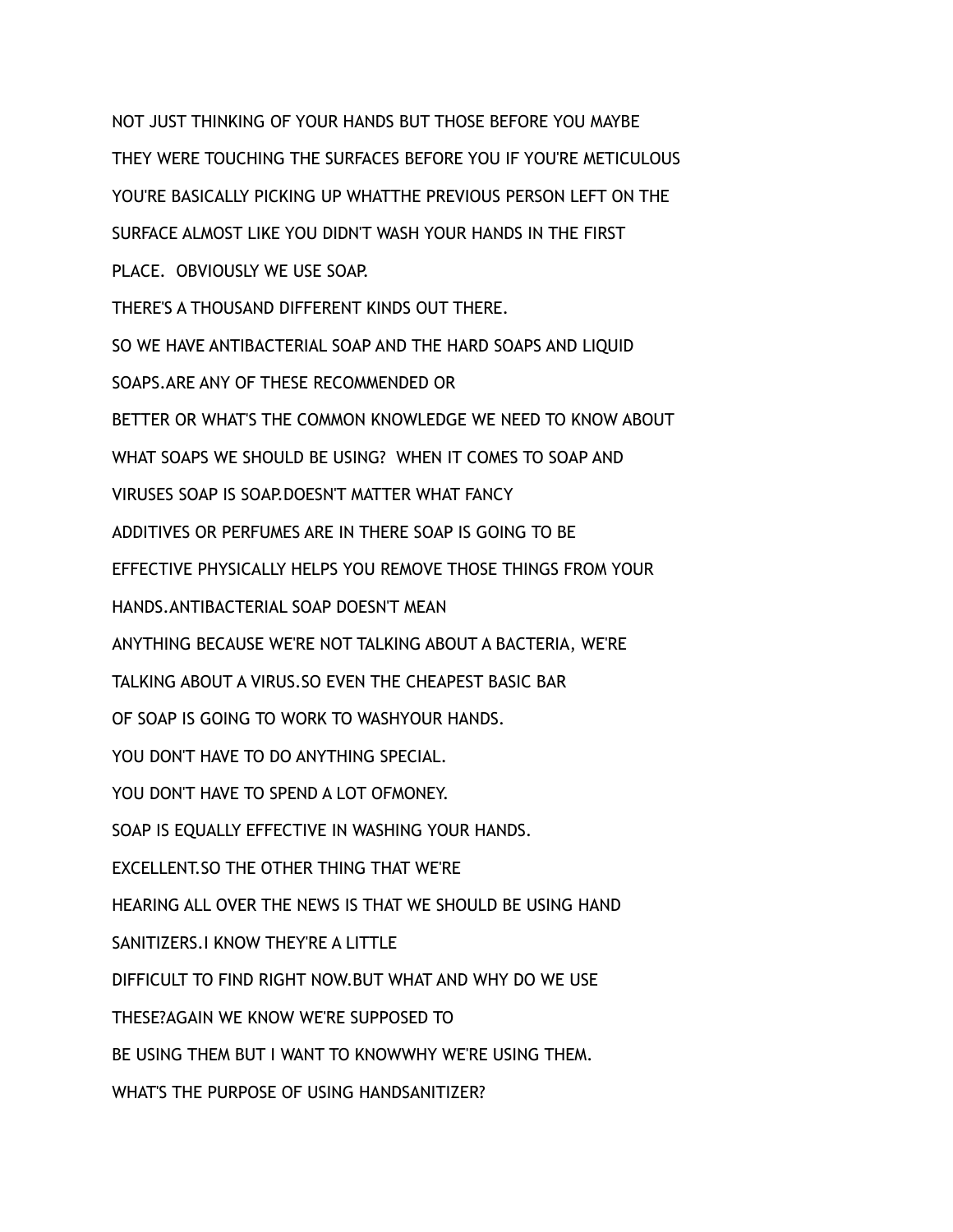THE SITUATION WHERE YOU HAVE NO ACCESS TO SOAP AND WATER. YOU HAVE TO USE HAND SANITIZER.BUT MAKE SURE THAT THE SANITIZER HAS AT LEAST 70% ALCOHOL TO BE EFFECTIVE IN KILLING THE VIRUS. THE WHOLE IDEA OF HAND SANITIZERS IS THEY DEVELOP THEM FOR USE IN MEDICAL SETTINGS BETWEEN HANDWASHING WHERE YOU DIDN'T HAVE THE ABILITY TO WASH YOUR HANDS CONSTANTLY IT CAN BE TAXING ON THE SKIN AS WELL IT'S A CHALLENGE IN THE MEDICAL SETTING WASHING YOUR HANDS ALL THE TIME. IF THEY'RE SOIL THE HAND SANITIZER WILL WORK, IF YOU HAVE SOIL ON THEM IT WON'T GET THROUGH THERE. DON'T JUST RELY ON THE HAND SANITIZER. YOU CAN USE IT BETWEEN HANDWASHING BUT IT SHOULDN'T REPLACE HANDWASHING AT THE END OF THE DAY THERE'S NO SUBSTITUTE FOR SOAP AND WATER. HAND SANITIZER BUYS YOU A LITTLEMORE TIME, BUT WE ALL KNOW THAT IN OUR NORMAL LIVES WE CAN'T HAVE CONSTANTLY CLEAN HANDS, CONSTANTLY TOUCHING THINGS AND OPENING UP DOORS THE LAST STEP THAT'S HELPFUL NOT TOUCHING YOURFACE. IF YOU HAVE DIRTY HANDS AND YOU TOUCH YOUR FACE, THAT'S HOW YOU GET THE VIRUS INTO YOUR NOSE OR YOUR MOUTH. SO EVEN IF YOU'RE IN A SITUATIONWHERE YOU DON'T HAVE SOAP OR YOU DON'T HAVE HAND SANITIZER THEN DON'T TOUCH YOUR FACE. DON'T TOUCH YOUR FACE.LIKE THE SOAP WE TALKED ABOUT THIS 20-SECONDHAND WASHING TECHNIQUE, ANYTHING SPECIAL WE NEED TO DO WITH HAND SANITIZER?IS THERE ANYTHING WE NEED TO DO THAT WE'RE UNAWARE OF OR IS THATNOT THE CASE? SO PUT HAND SANITIZER ON RUB IT UNTIL IT DRIES DON'T WIPE IT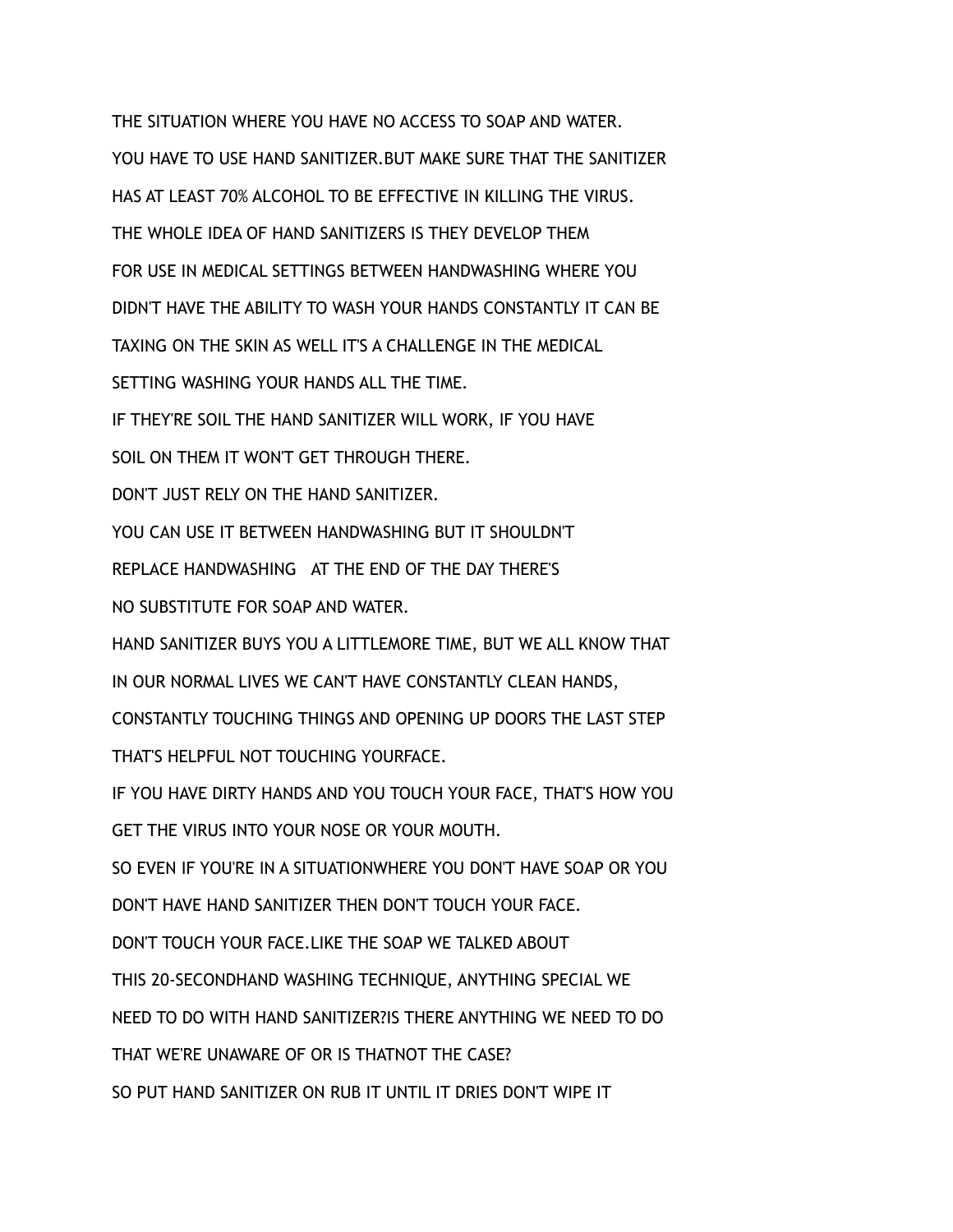OFF THE TOWEL OR ANYTHING ELSE BASICALLY NEEDS TO HAVE ENOUGH TIME TO BE IN CONTACT WITH THE VIRUS TO KILL IT. YOU DON'T WANT TO WIPE IT OFF LEAVE IT ON THERE KEEP RUBBING YOUR HANDS UNTIL IT EVAPORATES AND THAT'S THE AMOUNT OF TIME YOU SHOULD USE SANITIZER. ONE OF THE OTHER PREVENTION TECHNIQUES THAT WE'VE BEEN TOLD TO DO IS TO REGULARLY CLEAN SURFACES, WHICH IS GENERALLY A GOOD IDEA ANYWAY TO CLEAN SURFACES, ABOUT YOU WE'RE CLEANING WE'RE NOW THINKING ABOUT THIS CORONAVIRUS.SO TELL US A LITTLE BIT ABOUT HOW AND WHY WE MIGHT CLEAN THE SURFACE. DR. KRAUSHAAR? THE IDEA IS THE CORONAVIRUS CAN REMAIN VIABLE ON A SURFACE FOR A CERTAIN PERIOD OF TIME. AND WE'VE SEEN DIFFERENT ESTIMATES BASED ON SARS AND MRS AND OTHER CORONAVIRUS AND THESE ESTIMATES CAN BE FROM HOURS TO POTENTIALLY EVEN DAYS.THE IDEA IS THAT THE SURFACES THAT YOU'RE MOST LIKELY TO TOUCHTHOSE SHOULD BE THE ONES WE DISINFECT ON A REGULAR BASIS.AND SO YOU'RE TRYING TO BASICALLY INACTIVATE OR KILL THEVIRUS ON THESE SURFACES SO PEOPLE WHO TOUCH IT AREN'T THEN ABLE TO INFECT THEMSELVES. SO HIGH-TOUCH SURFACES ARE THINGS LIKE ANYTHING WITH A BUTTON.ELEVATOR BUTTON. DOOR HANDLES.HANDRAILS. AT HOME, PHONES ARE ONE OF THE MOST HIGH TOUCH SURFACES CONSTANTLY TOUCHING IT THROUGHOUT THE DAY. AND SO THIS IS ONE AREA THAT I THINK MOST PEOPLE PROBABLY HAVEN'T BUILT THIS INTO THEIR ROUTINE. SO I KNOW THIS HAS BEEN A CHANGEFOR ME.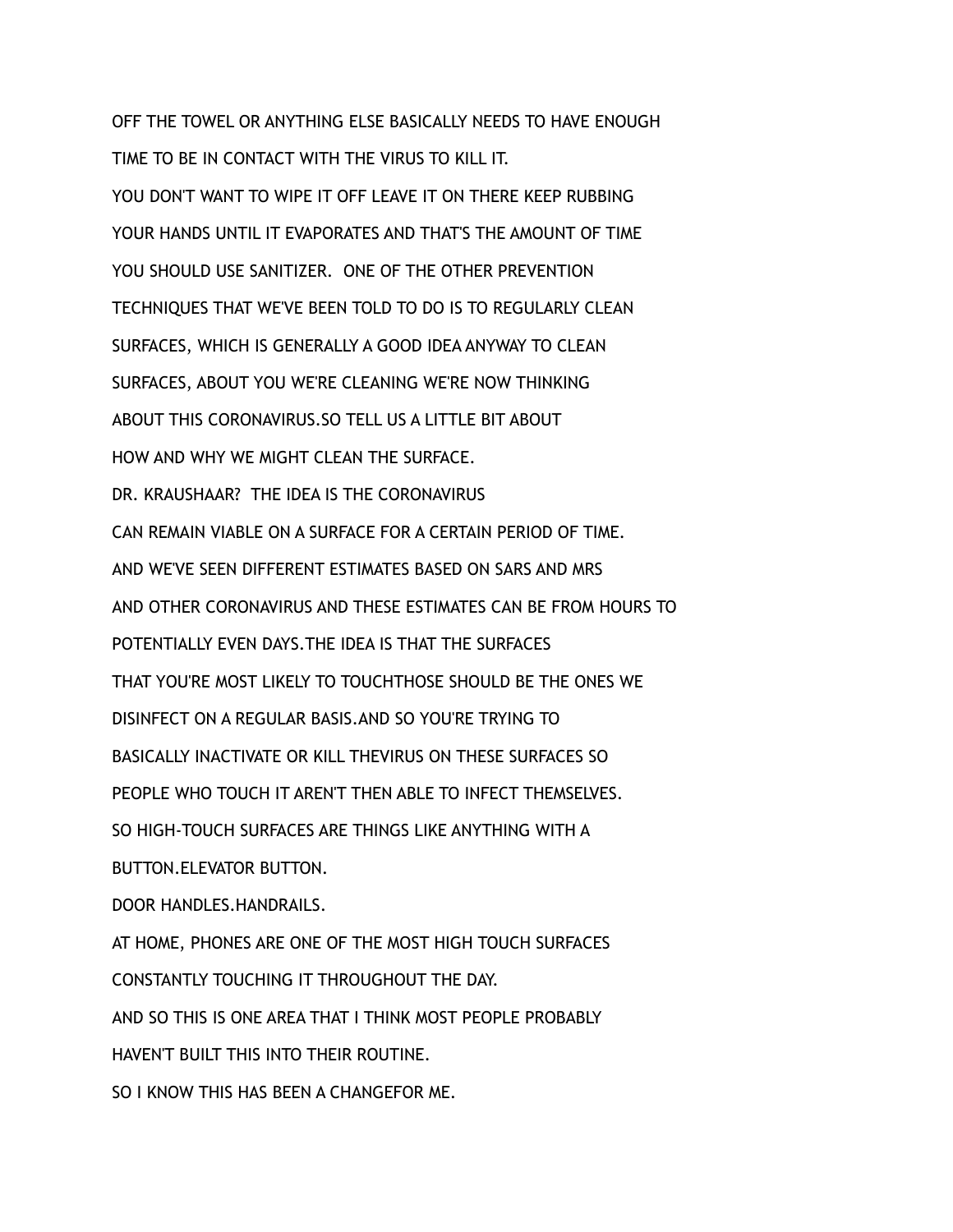WHEN I GO HOME I'M DISINFECTING MY PHONE, MY KEYS, TRYING TO MAKE SURE THAT WHATEVER I'M BRINGING FROM OUTSIDE THE HOME IS NOT GOING INTO MY HOME. ANY OTHER SURFACES OR AREAS THAT PEOPLE WOULD LIKE TO ALERT US ABOUT TO MAKE SURE WE'RE CLEANING ON A REGULAR BASIS? THE SUPPLY, PEOPLE TALK ABOUT RUNNING OUT OF SUPPLIES.I THINK YOU CAN DO YOUR OWN SOLUTION AT HOME. SOMEBODY COULD PUT ONE CUP OF BLEACH PLUS NINE CUPS OF WATER MIX THEM THAT'S A SIMPLE SOLUTION WE USE FOR CLEANING SURFACES, TABLE, CHAIRS, ANYTHING THAT YOU TOUCH FREQUENTLY. HAVE YOUR OWN HOMEMADE TYPE OF CHEMICALS YOU CAN USE TO CLEAN SURFACES AS MUCH AS POSSIBLE. IN YOUR HOME WHAT DO YOU REALLY NEED TO CLEAN IF YOU'RE COMING FROM OUTSIDE BRINGING THINGS IN THAT'S HOW THE VIRUS IS INTRODUCED IF OTHER PEOPLE COME IN YOU'RE IN COMMON AREAS THAT'S HOW A VIRUS CAN BE LEFT ON A SURFACE.BUT IF YOU LIVE ALONE WIPING DOWN THE SURFACES ON A REGULAR BASIS WON'T DO ANYTHING TO PROTECT YOU BECAUSE YOU'RE THE ONLY ONE THAT COULD CONTAMINANT THEM.YOU NEED TO BE SURFACE WHAT TYPE OF SURFACES YOU NEED TO CLEAN BUT IF YOU DON'T LEAVE YOUR HOUSE FOR SEVERAL DAYS NOBODY'S COME IN IT'S NOT LIKE THE VIRUS WOULD BE INTRODUCED AND CLEANINGISN'T GOING TO PROVIDE REALLY ANY EXTRA PROTECTION IN THAT CASE. WE WANT TO MAKE SURE WE DON'TGET IT ALL OVER OUR FOOD IT'S CLEANING AGENTS AND WE WANT TO BE CAREFUL. PEOPLE ARE CONCERNED ABOUT PRODUCTS COMING FROM OUTSIDE

THEY'RE WIPING DOWN CANS AND BOTTLES AND BOXES BUT JUST BE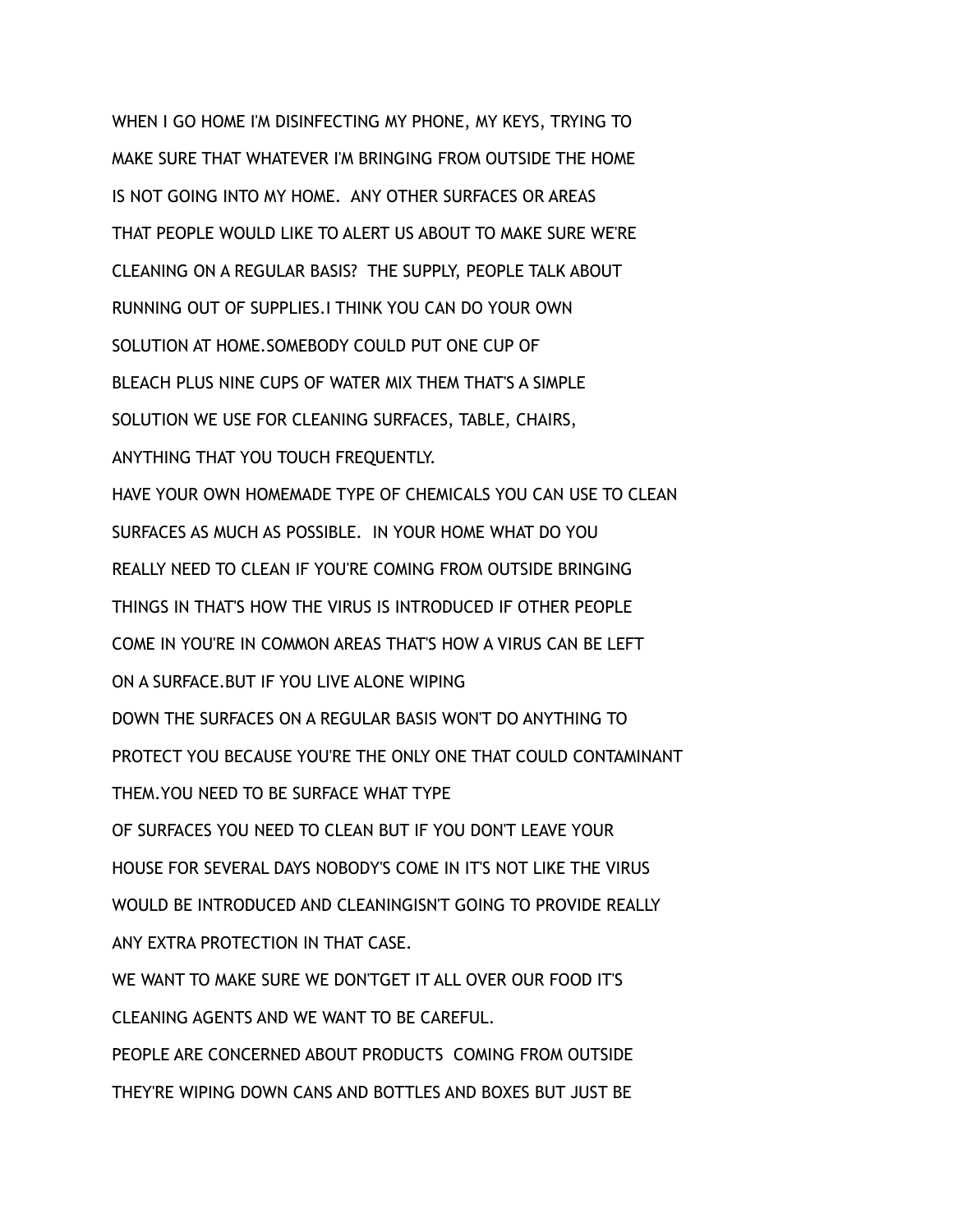CAREFUL WITH THE CHEMICALS YOU USE AROUND YOUR FOOD BECAUSE THEY'RE FINE FOR SURFACES BUT NOT SOMETHING YOU WANT TO EAT. RIGHT.SO ANOTHER ONE OF THE PREVENTION TECHNIQUES THAT WE'VE HEARD ABOUT IS TRYING TO SNEEZE OR COUGH CORRECTLY IF THERE'S SUCH A THING. IT'S ALMOST ALARMING NOW WHEN WEHEAR SOMEBODY COUGH OR SNEEZE, EVERYBODY LOOKS.SO COULD YOU TELL US A LITTLE BIT ABOUT WHAT IS THE RIGHT WAY TO SNEEZE OR THE RIGHT WAY TO COUGH?I KNOW IT SOUNDS KIND OF STRANGE, BUT DR. KRAUSHAAR DO YOU MIND? SURE.BASICALLY YOUR STRATEGY WHEN YOU'RE COUGHING OR SNEEZING YOU DON'T WANT THOSE PARTICLES TO BE SPREAD EVERYWHERE IN THAT SIX-FOOT RADIUS. THE WAYS YOU DO THAT ARE THINGS LIKE SNEEZING THROUGH A KLEENEX. SNEEZE INTO A TISSUE YOU HAVE ITAGAINST YOUR MOUTH BEFORE YOU SNEEZE AND MOST OF THOSE PARTICLES ARE CAUGHT IN THE KLEENEX AND THROWING THAT KLEENEX AWAY AND WASHING YOUR HANDS.IF YOU DON'T HAVE A TISSUE WITH YOU, THEN SNEEZING INTO THE CROOK OF YOUR ELBOW IS ANOTHER GOOD STRATEGY.WE DON'T WANT PEOPLE SNEEZING INTO THEIR HANDS BECAUSE SURE YOU'RE NOT GOING TO SPREAD THOSE PARTICLES EVERYWHERE BUT YOU'LL TOUCH THINGS AND CONTAMINANT THINGS.YOU'RE MORE LIKELY NOT TO TOUCH THINGS WITH INSIDE OF YOUR STRATEGY THAT'S WHY THAT STRATEGY. YOU SAID THE KLEENEX MAKE SURE YOU THROW THAT AWAY SOME PEOPLE HAVE HANDKERCHIEFS AND KLEENEXES, BUT IF YOU COUGH IN YOUR MIND, THEN WHAT DO WE NEED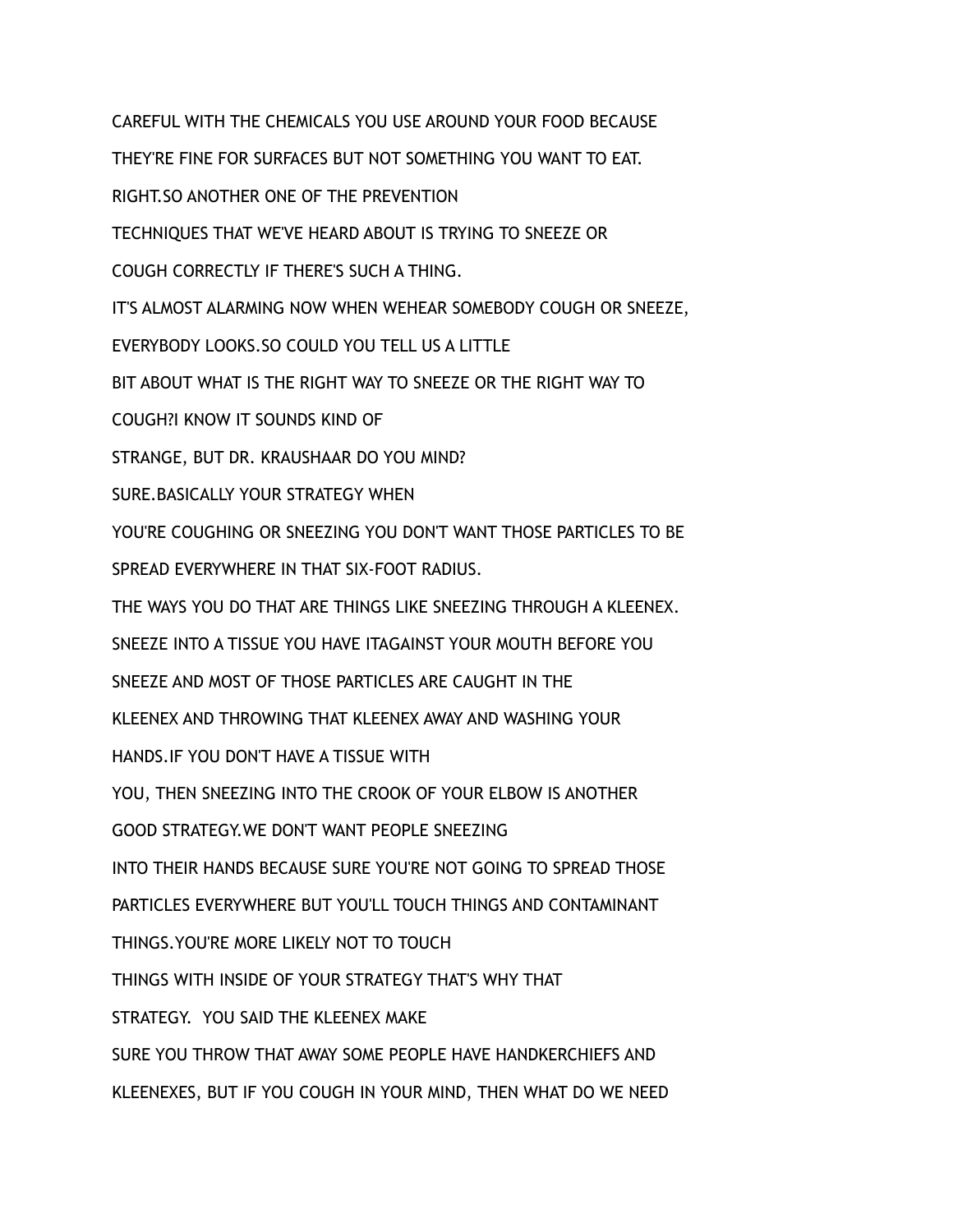TO DO WITH THOSE THINGS, DO WE LAUNDER THEM, THROW THEM AWAY, DON'T PUT THEM IN OUR SLEEVE OR POCKET BECAUSE THEY'RE FULL OF VIRUSES WHAT'S YOUR RECOMMENDATION WHAT DO WE DO WITH THOSE THINGS, DR. LABUS. DISPOSE LIKE A TISSUE THROW THEM AWAY DON'T REUSE, THOSE SHOULD BE DISCARDED. BAD TIME TO USE HANDKERCHIEF DISPOSABLE TISSUES. IF YOU DO WASH THEM DRY THEM ON THE HOT SETTING AND THAT'S WHAT YOU SHOULD DO WITH THINGS THAT COULD HAVE VIRAL PARTICLES ON THEM. PART OF THE SNEEZING IS AS YOU MENTIONED TRYING TO REDUCE THE VIRUS IN THOSE DROPLETS FROM GOING ALL OVER THE PLACE, AND ONE WAY YOU CAN DO THAT IS WITH A MASK.THERE SEEMS TO BE A LOT OF MISINFORMATION OUT THERE ABOUT MASKS. THERE'S PEOPLE WEARING THEM ALL OVER THE PLACE TO THE STORE TO THE SUPERMARKET, AT HOME, HOSPITAL SETTINGS. COULD YOU TELL ME ABOUT WHEN ANDHOW WE SHOULD WEAR A MASK AND WHEN IT'S THE MOST FFFECTIVE TIME TO DO THAT? MASKS -- THE BASIC SURGICAL MASK OR SOME MASKS THAT DON'T FILTER BY PARTICLE, SO THE BASICSURGICAL MASK. THE BIGGEST EFFECT OF THAT IS JUST STOPPING THE SPREAD OF LARGE DROPLETS AS YOU SAID.SO IT'S NOT REALLY FOR THOSE MASKS IT'S NOT REALLY ABOUT PREVENTING YOU FROM GETTING INFECTED IT'S PREVENTING THE WEARER FROM INFECTING OTHERS. THAT'S REALLY THE BIGGEST VALUE OF THOSE MASKS. IN A HEALTHCARE SETTING, SITUATION IS SLIGHTLY DIFFERENT. PHYSICIANS AND NURSES AND HEALTHCARE PROVIDERS ARE GETTING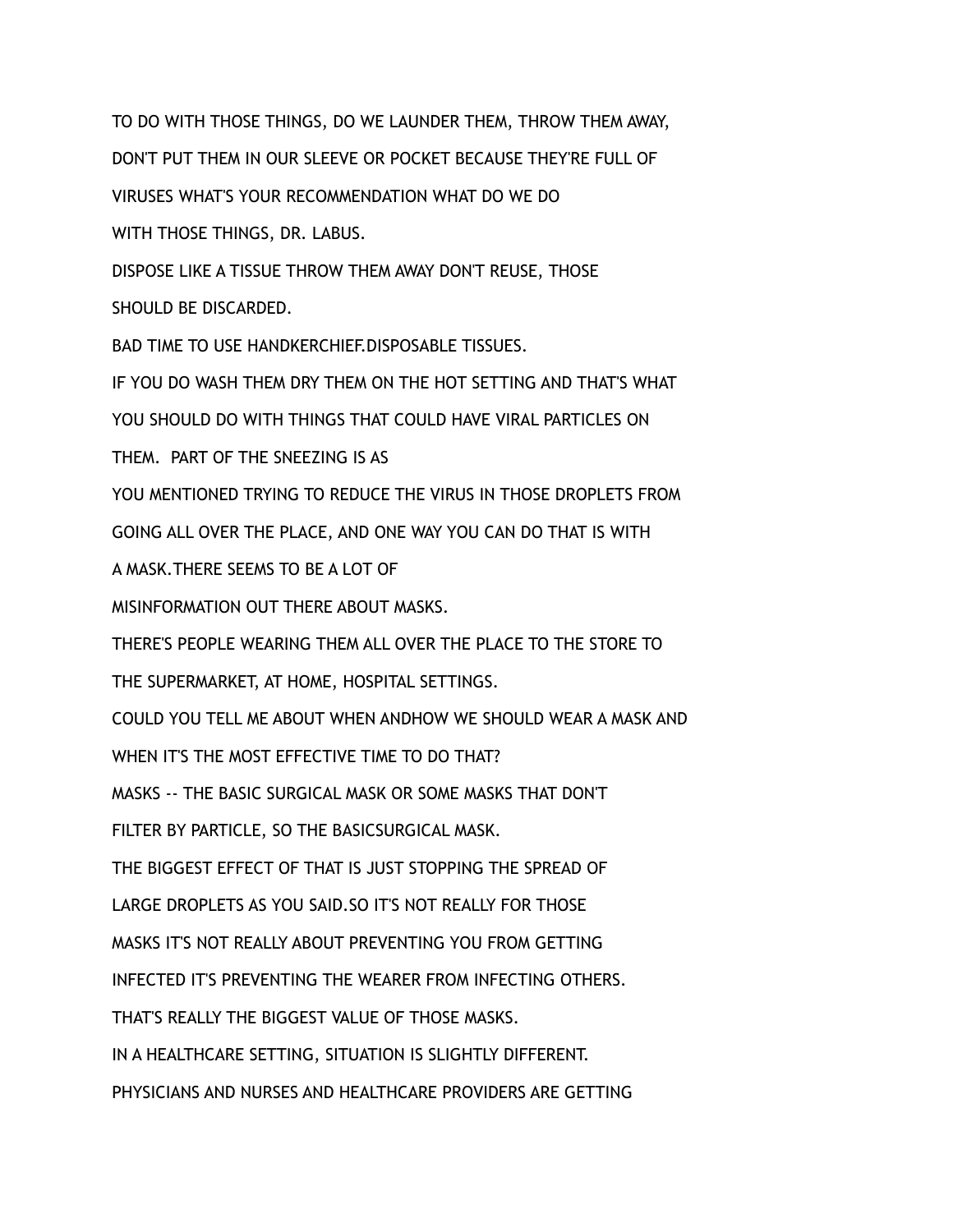IN REALLY CLOSE CONTACT WITH PATIENTS WHO ARE SICK. THEY MAY BE PERFORMING PROCEDURES THAT ARE LIKELY TO AEROSOLIZE THE PARTICLES.FOR EXAMPLE, IF SOMEONE IS INTUBATING SOMEONE LIKE PUTTING A BREATHING TUBE OR SOMEONE IS HAVING A DIFFICULT TIME BREATHING THAT CAN AERIALIZE THE PARTICLES, SMALL PARTICLES, IN THAT SETTING IT BECOMES DIFFICULT TO PROTECT THE HEALTHCARE PROVIDER. BUT FOR SOMEONE WHO IS JUST WALKING AROUND IN THE COMMUNITY, YOU KNOW, THERE'S VERY MINIMAL PROTECTION THAT SOMETHING LIKE THAT WOULD PROTECT THEM BECAUSE YOU'RE NOT BEING BOMBARDED BY THESE BUT THE MAIN IS THAT TO WEAR A MASK TO PREVENT YOU FROM INFECTING OTHERS. IN A HEALTHCARE SETTING WHEN YOU USE N95 MASKS IT'S NOT JUST HANDING OUT MASKS TO STAFF THERE'S A PROCESS THAT GOES ALONG WITH IT MAKING SURE IT'S THE RIGHT SHAPE FOR YOUR FACE AND SEALS AROUND YOUR MOUTH AND YOU KNOW HOW TO TAKE IT OFF.IF YOU HAVE A MASK THAT DOES A GREAT JOB FILTERING OUT THE VIRUS THE FIRST THING YOU GRAB IT WITH YOUR HANDS NOW IT'S ON YOUR HANDS IT'S NOT AS SIMPLE AS JUST PUTTING ON THE MASK THERE'SA WHOLE PROCESS THAT GOES ON AROUND IT.SO JUST BUYING N95 MASKS ISN'T NECESSARILY GOING TO PROVIDE THEPROTECTION YOU THINK IT WILL BECAUSE THEY HAVE TO BE USED ANDFITTED PROPERLY. IT IS A PIECE OF PERSONAL PROTECTIVE EQUIPMENT AND IT'S REALLY TAILORED TO AN INDIVIDUAL. AND ALSO SAY YOU'RE SOMEONE WHO HAD A STASH OF MASKS AT HOME BECAUSE YOU'RE WEARING A MASK DOESN'T MEAN YOU NO LONGER HAVE TO TAKE THOSE OTHER STEPS.YOU STILL NEED TO AVOID RUBBING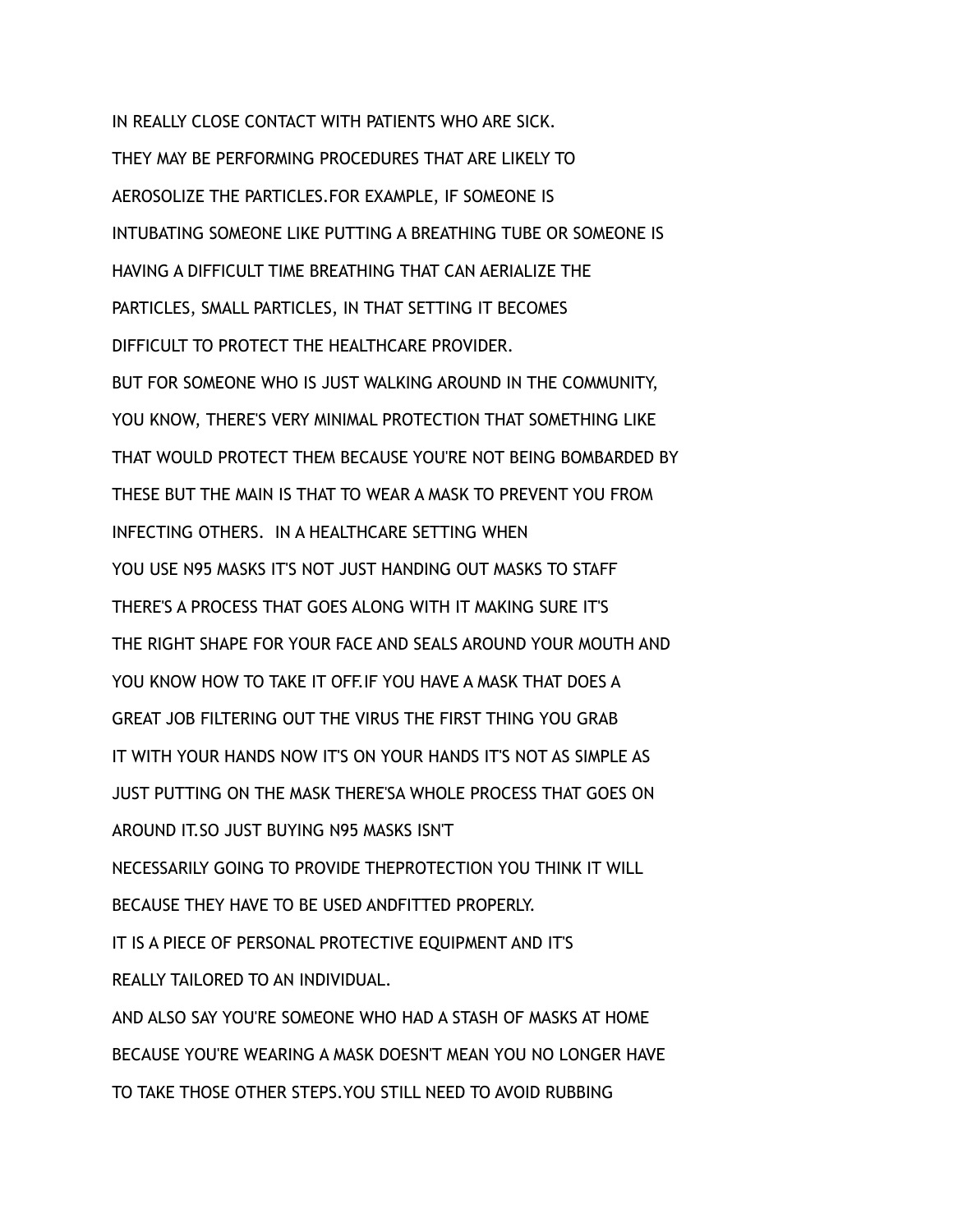## YOUR EYES. YOU STILL NEED TO WASH YOUR

HANDS THINGS LIKE THAT.WE DON'T WANT ANYBODY TO HAVE A FALSE SENSE OF SECURITY BECAUSE THEY'RE WEARING A SURGICAL MASK. IT MAY BE HELPFUL IN SOME SITUATIONS BUT YOU STILL NEED TO TAKE THOSE OTHER PRECAUTIONS GOOD TO KNOW THESE THINGS WORK IN CONCERT WASHING THE HANDS AND CLEANING THE SURFACE AND THE MASKS.AND SO WE DO SEE THE MASKS THAT EVERYBODY IS WEARING, THE CLUMP MASK SOME DISPOSABLE, WE TALKED YOU SHOULD TAKE THEM OFF AND THROW THEM AWAY WHAT ABOUT THE COUGH ONES THEY'RE DESIGNED TO BE REUSED. YOU MENTIONED YOU DON'T WANT TO ROLL THEM UP STICK THEM IN YOUR POCKET WHAT DO WE DO WITH THEM WHEN WE LAUNDER THEM. LIKE ANYTHING ELSE WASH THEM ON A HOT TEMPERATURE AND WHAT HAPPENS BETWEEN WASHING IF YOU HAVE THAT MASK IT'S FILTERING OUT PARTICLES YOU'RE TOUCHING ITTHINK THE FURNACE FILTER WHEN YOU CHANGE OUT AND IT GETS DIRTY. SAME THINGS HAPPEN WHEN THE MASKIS FILTERING OUT EVEN THOUGH YOU CAN'T SEE IT THE PARTICLES ARE ON THE OUTSIDE OF THAT MASK. YOU CAN'T TAKE IT OFF PUT IT BACK ON REPEATEDLY OVER THE COURSE OF THE DAY WITHOUT THINKING HOW YOU'RE TOUCHING WHATEVER THAT MASK IS SUPPOSED TO FILTER OUT. THE SHORTAGE OF SUPPLIES INCLUDING MASKS BECAUSE IN THE WORLD PEOPLE ARE USING IT A LOT.AND THERE SHOULD BE A PRIORITY FOR ADMISSION, AS THE OTHER SPEAKERS HERE, THE HIGHEST PRIORITY FOR MEDICAL, WOULDERS TO USE THEM AND PATIENTS. BECAUSE THE LIKELIHOOD OF YOU GETTING INFECTED FROM OTHERS. YOU SHOULD GIVE THE MEDICAL WORKERS AND THE INPATIENTS MORE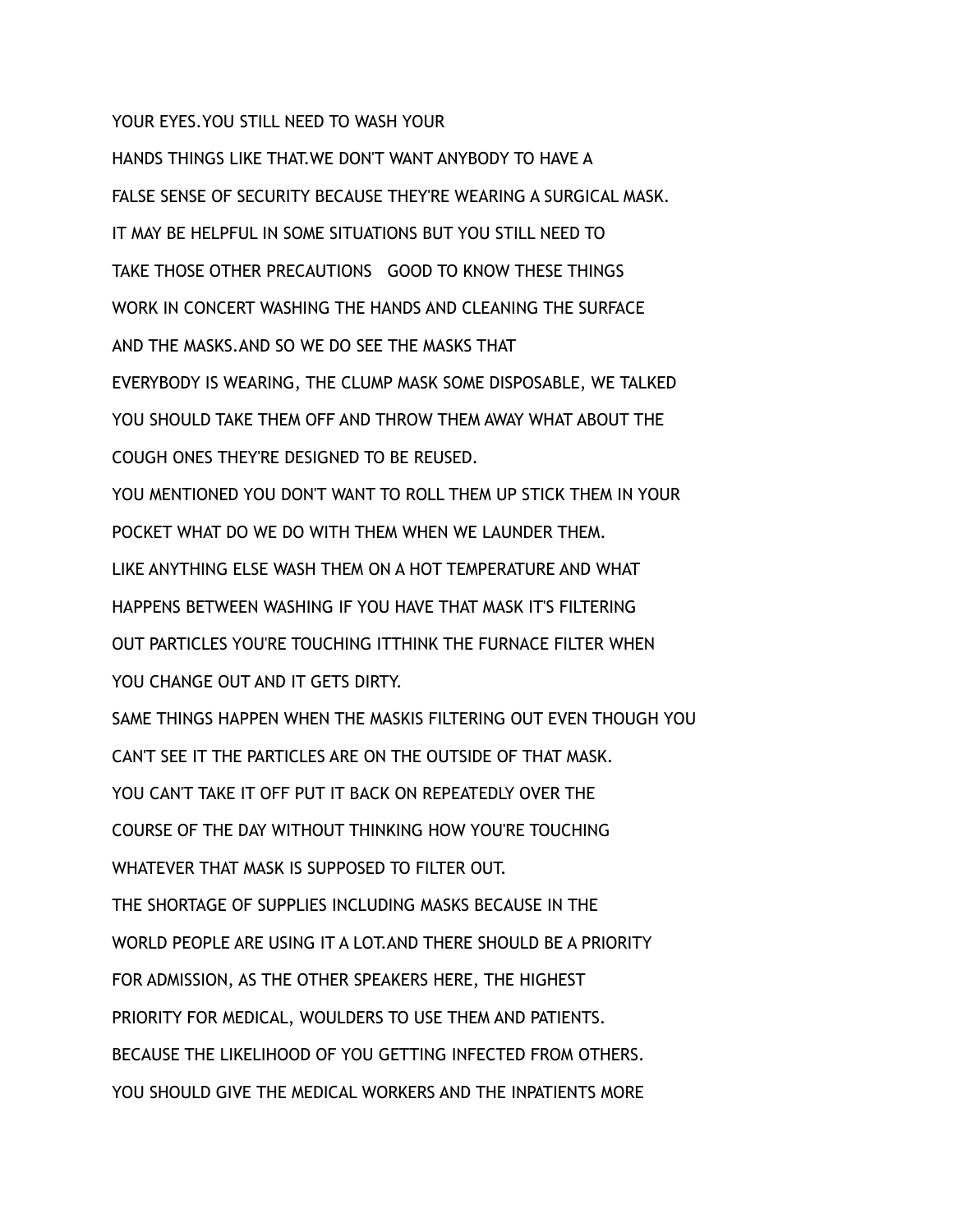OPPORTUNITY TO USE THEM RATHER THAN YOU USING IT BECAUSE YOU'RE NOT INFECTED BUT YOU'RE JUST WORRIED ABOUT IT. WELL, ONE OF THE WHYS HERE ISTHAT OBVIOUSLY WE'RE STOPPING THOSE PARTICLES FROM MOVING BUT ANOTHER THING THAT WE CAN DO IN ANOTHER PREVENTION TECHNIQUE PROMOTED BY PUBLIC HEALTH HAS BEEN THIS NEW WORD THAT WE ALL GOT TO TALK ABOUT OR NEW WORDS OF SOCIAL DISTANCING.BUT THERE'S A COUPLE OF WORDS IN THERE WE TALK ABOUT.WE TALKED ABOUT QUARANTINE, SELF-QUARANTINE, ISOLATION.SOCIAL DISTANCING. COULD YOU TELL US WHAT THE DIFFERENCE IS BETWEEN THOSE AND THEN AGAIN WHAT'S THE PURPOSE OFDOING THAT? SO BASICALLY ALL OF THOSE TERMS ARE WAYS THAT WE CAN PHYSICALLY SEPARATE OURSELVES FROM OTHERS. ISOLATION IS A MEDICAL TERM WE'VE USED QUITE EXTENSIVELY. IT TALKS ABOUT WHAT TO DO IF A PERSON IS SICK. IF SOMEONE IS SICK, THEY NEED TOBE SEPARATED FROM OTHER PEOPLE. SO THAT MAY BE STAYING IN A SPECIAL ROOM OR SPECIAL ROOMS IN HOSPITALS WITH CERTAIN KINDS OF AIRFLOW THAT KEEP YOU FROM SPREADING YOUR DISEASE TO OTHER PEOPLE. THE IDEA OF QUARANTINE IS WE'RE KEEPING YOU AWAY FROM OTHER PEOPLE BUT NOT BECAUSE YOU'RE SICK BUT BECAUSE YOU'VE BEEN EXPOSED TO SOMEBODY AND YOU COULD BECOME SICK. WE'RE CONCERNED THAT THERE'S SOME POTENTIAL FOR SPREAD BEFORE YOUR SYMPTOMS START.SO THIS WAY IF YOU'RE QUARANTINED FROM THE TIME YOU'REEXPOSED AND YOU DO GET SICK YOU WON'T PUT OTHER PEOPLE AT RISK.THE IDEA OF SELF-QUARANTINE DOING IT AT HOME ASKING YOU TO DO IT RATHER THAN HAVING SOME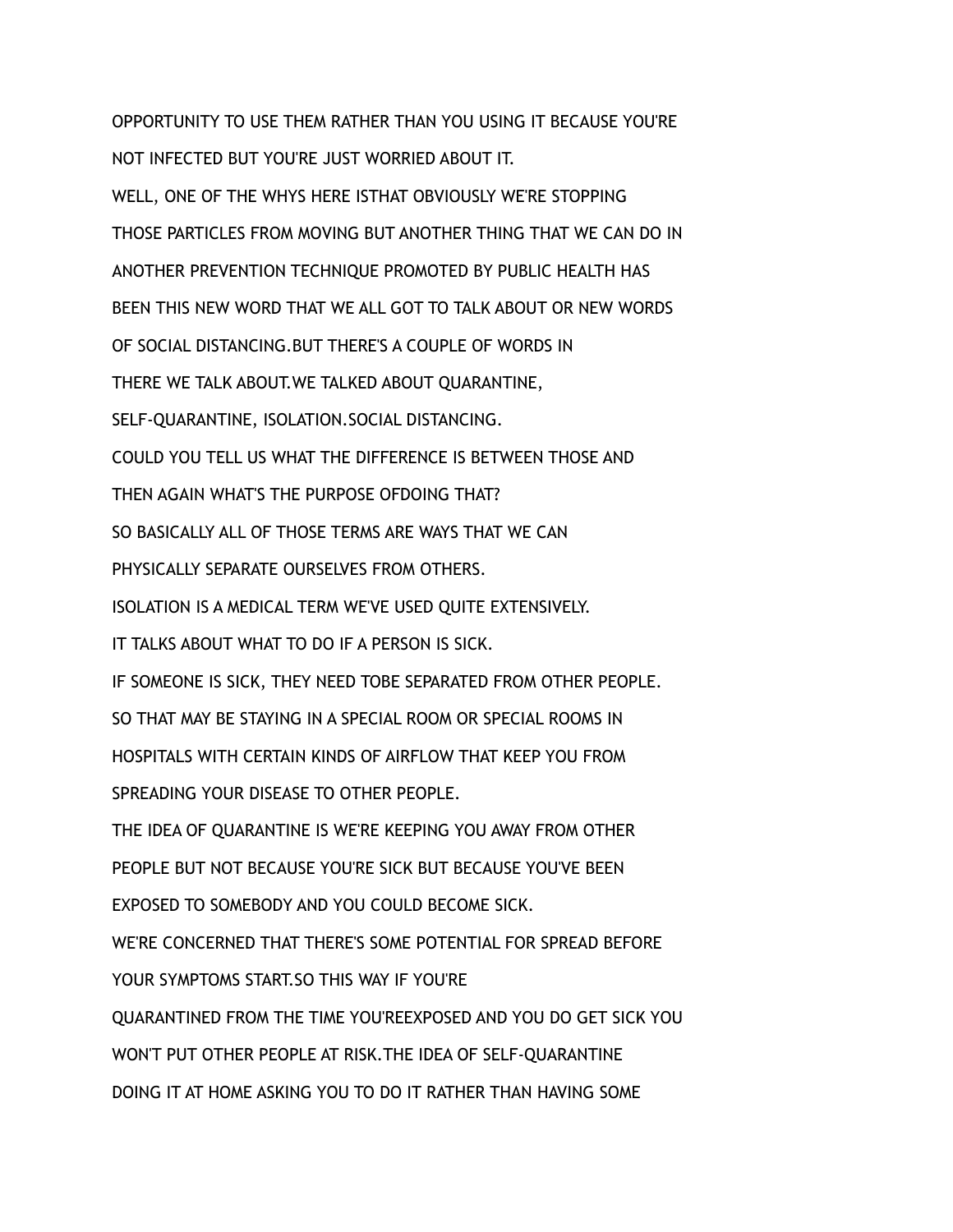LEGAL INTERVENTION OR LEGAL REQUIREMENT THAT YOU DO SO BUT THE BASIC IDEA IS KEEPING YOU AWAY FROM OTHER PEOPLE SO THAT YOU DON'T DEVELOP DISEASE.SOCIAL DISTANCING IS JUST A BROAD IDEA OF PUTTING PHYSICAL SEPARATION BETWEEN YOU AND OTHERS.AND THE VIRUS CAN SPREAD ABOUT SIX FEET WHEN YOU'RE COUGHING ORSNEEZING YOU WANT TO BE BEYOND THAT.YOU DON'T WANT TO BE LINING UP CLOSE TO PEOPLE IF YOU'RE IN A STORE. THAT'S WHY WE'RE ASKING PEOPLE TO STAY HOME BECAUSE IT'S GOING TO MINIMIZE CONTACT BETWEEN YOU AND OTHER PEOPLE AND STOP YOU AS A LINK IN THAT CHAIN OF DISEASE TRANSMISSION IN THE COMMUNITY. THAT'S GOOD INFORMATION.SO I KNOW YOU MENTIONED A LITTLE BIT NOW WHAT DO I DO IF I GET SICK? IF YOU'RE AT HOME YOU'RE STARTING TO FEEL SICK, THERE'S A LOT OF INFORMATION OUT THERE.BUT WHAT ARE WE SUPPOSED TO DO, WHAT DO YOU TELL PEOPLE IF I'M NOT FEELING WELL? DO WE WANT THEM TO GO TO THE ER.? DO THEY GO TO THE DOCTOR?WHAT ARE THEY SUPPOSED TO DO? ONE OF THE DIFFICULT THINGS ABOUT THIS DISEASE IS THAT IT CAN START OFF VERY MILD.PEOPLE MAY HAVE MILD SYMPTOMS THROUGHOUT THEIR WHOLE COURSE.SO IF YOU FEEL LIKE YOU ARE COMING DOWN WITH A COLD OR HAVING FLU-LIKE SYMPTOMS, THE FIRST STEP IS TO PLEASE DON'T GOTO WORK. A LOT OF PEOPLE ARE STAYING HOME. BUT SOME PEOPLE ARE STILL GOING TO WORK. SO ONE OF THE MOST IMPORTANT THINGS IS PLEASE STAY AT HOME. IF YOU -- THIS IS A TIME WHERE BECAUSE THESE SYMPTOMS CAN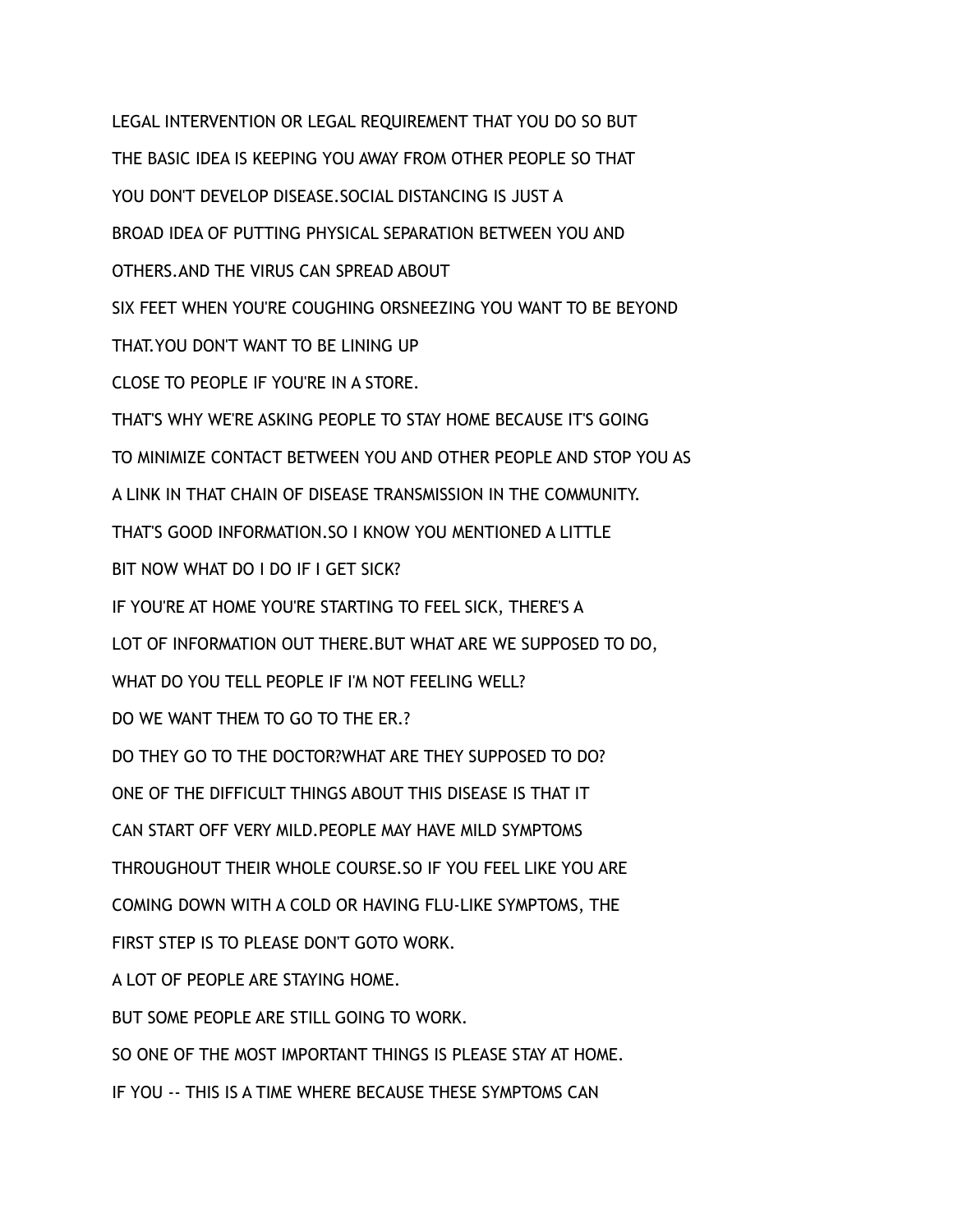OVERLAP WITH LIKE COMMON COLD SYMPTOMS, WE WANT, IF YOU START TO FEEL SICK ALSO PRACTICE SOCIAL DISTANCING FROM YOUR FAMILY MEMBERS.SO WE WANT TO REALLY TRY NOT TO TRANSMIT THIS TO OTHER PEOPLE.NOW, WE KNOW THAT TESTING HAS BEEN AN ISSUE NATIONWIDE.SO IN AN IDEAL SITUATION ANYONE WHO HAS ANY COLD SYMPTOMS WOULD GET TESTED. AND UNFORTUNATELY THAT'S NOT REALLY FEASIBLE RIGHT NOW. BUT WHAT PEOPLE CAN DO THEY CAN REACH OUT TO THEIR HEALTHCARE PROVIDER, FIGURE OUT IF THEY HAVE SYMPTOMS THAT WOULD WARRANT TESTING AND THEIR HEALTHCARE PROVIDER COULD FACILITATE THAT TESTING.BUT ONE THING WE DON'T WANT PEOPLE TO DO IS JUST SAY YOU HAVE MILD COLD-LIKE SYMPTOMS WE DON'T WANT YOU TO RUSH TO THE HOSPITAL OR TO THE EMERGENCY DEPARTMENT TO GET TESTED.RIGHT NOW THE HOSPITALS AND EMERGENCY DEPARTMENTS THEY'RE GETTING INUNDATED WITH VERY SICK PEOPLE.AND WE WANT TO CONSERVE THE RESOURCES AT THE HOSPITAL FOR PEOPLE WHO REALLY NEED EMERGENT TREATMENT, PEOPLE WHO MAY NEED OXYGEN OR NEED TO BE PUT ON A BREATHING MACHINE.SO IF YOU HAVE VERY MILD SYMPTOMS AND YOU GO TO THE HOSPITAL, THEN THAT WILL TAKE AWAY THE TIME RESOURCES FROM OTHER PEOPLE. NOW, IT CAN BE HARD SOMETIMES FOR PEOPLE TO DISTINGUISH WHEN THEY NEED TO GO TO THE HOSPITAL OR NOT. BUT I THINK A RULE OF THUMB IS THAT IF FOR YOUR CURRENT SYMPTOMS, IF YOU WOULDN'T, IF A YEAR AGO YOU WOULDN'T HAVE GONE TO THE HOSPITAL FOR THOSE SYMPTOMS, LIKE YOU HAD COLD SYMPTOMS AND A YEAR AGO YOU WOULDN'T HAVE GONE TO THE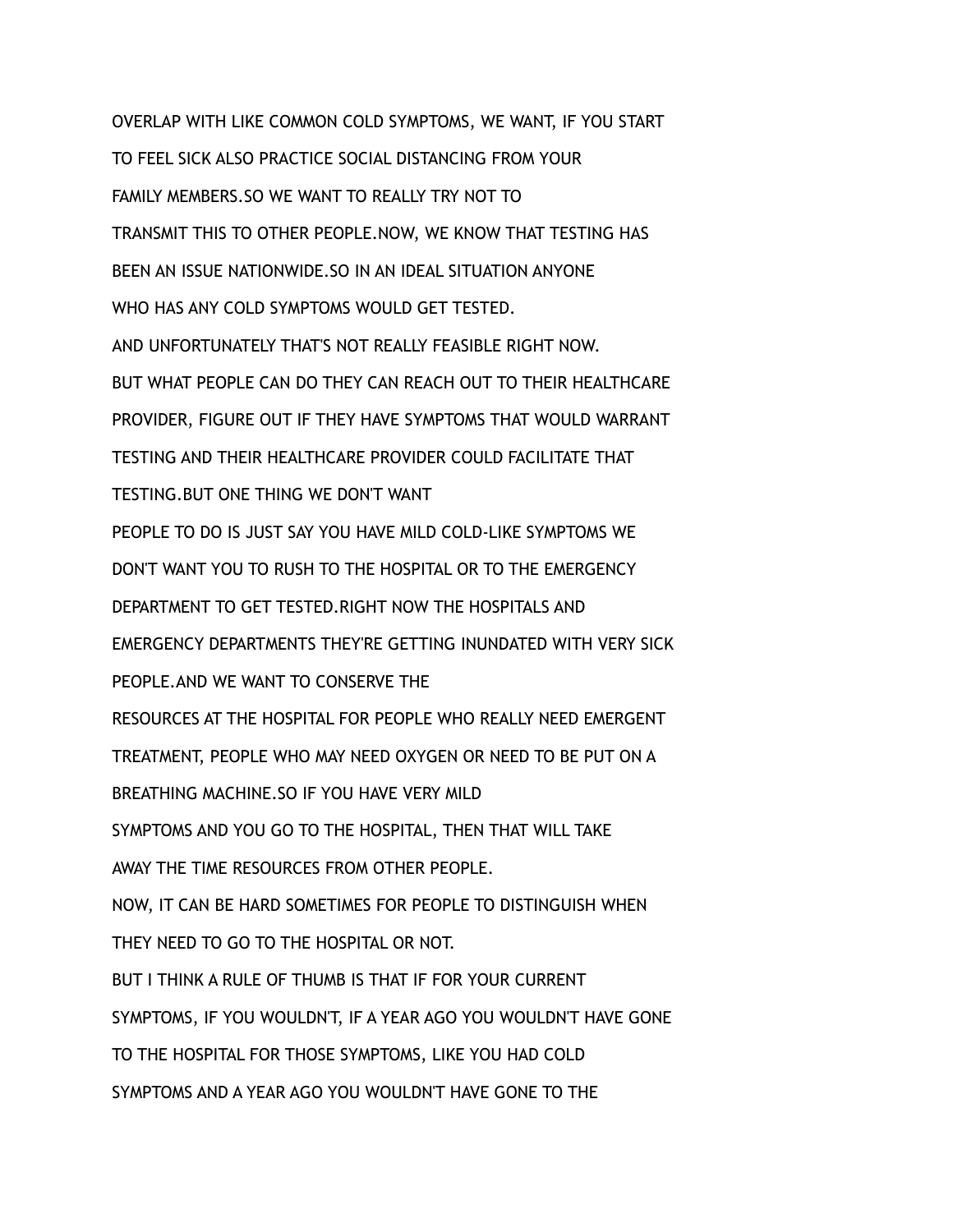HOSPITAL FOR THOSE SYMPTOMS, THEN I THINK IT'S APPROPRIATE NOT TO GO TO THE HOSPITAL AT THIS TIME. REALLY IT'S WORKING THROUGH YOURPRIMARY CARE PROVIDER. AND ANOTHER THING IS THAT THERE'S A LOT EVEN IF PEOPLE DO HAVE COVID-19 THAT THEY CAN DO TO SORT OF HELP WITH THE SYMPTOMS.SO THINGS LIKE FEVER-REDUCING MEDICATIONS THINGS LIKE THAT.THAT WILL GO A LONG WAY TO HELPING YOU FEEL BETTER.AND SORT OF MANAGING YOUR SYMPTOMS. MOST IMPORTANT THING TO REMEMBER WITH THIS CORONAVIRUS EPIDEMIC, THERE'S A HIGH RATE OF ASYMPTOMATIC CARRIERS BECAUSE PEOPLE ARE INFECTED BUT THEY HAVE NO SIGNS AND SYMPTOMS OF THE DISEASE. SO ABOUT 80% OF THE PEOPLE WHO ARE INFECTED WITH VERY MILD -- NO SYMPTOMS OR MILD SYMPTOMS TO START AND ONLY ABOUT 20% WILL HAVE SYMPTOMS LIKE PNEUMONIA ANDABOUT 10% WILL BE HOSPITALIZED. 10% OR 5% HAVE MORE SEVERE INFECTIONS THAT REQUIRE INTUBATION AND OTHER TYPE OF PROCEDURE. BUT THE MOST IMPORTANT TO REMEMBER IS THAT THERE'S A LOT OF PEOPLE WHO ARE INFECTED BUT HAVE NO SYMPTOMS. THAT'S WHY WE'RE PROCESSING ALL THE SOCIAL DISTANCE, ISOLATIONS, SELF-QUARANTINE TO AVOID EXPOSURE. IN OTHER WORDS, IT'S VERY IMPORTANT TO IF THEY'RE INFECTED TO TAKE ALL THE PRECAUTIONARY MEASURES. SO OBVIOUSLY THERE ARE A LOT OF PEOPLE WHO ARE GETTING SICK. DO WE HAVE ANYTHING ON THE HORIZON? IS THERE A CURE?IS THERE A REMEDY? IS THERE A VACCINE?AND WHEN MIGHT WE EXPECT TO SEE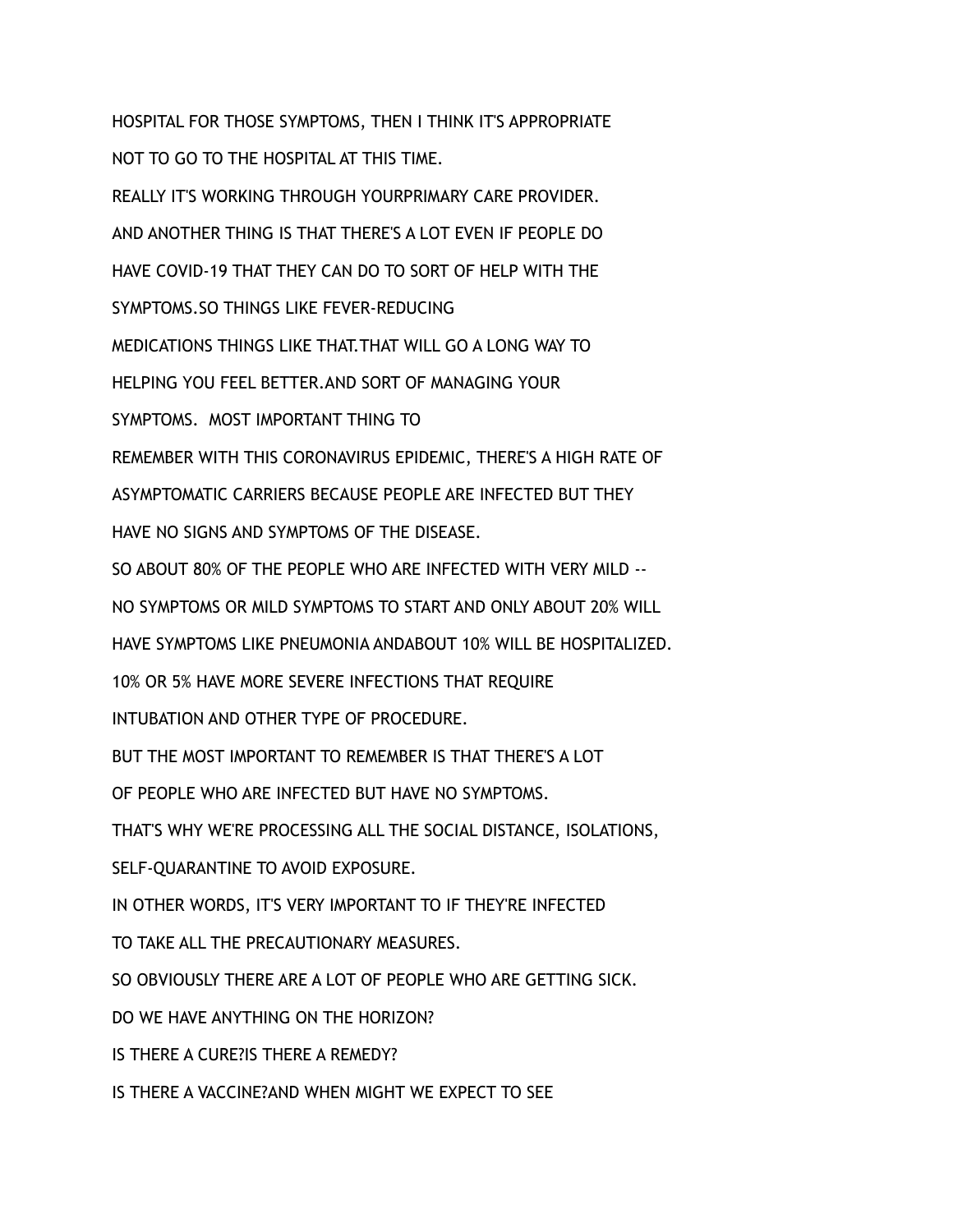THAT? WHEN IT COMES TO TREATMENTS

THERE'S A NUMBER OF DIFFERENT CHEMICALS TESTED, ALL SORTS OF DRUGS TRIED RIGHT NOW TO SEE WHAT'S EFFECTIVE AGAINST CORONAVIRUS.THINGS ARE BEING TRIED IN HOSPITAL SETTINGS AROUND THE WORLD TO FIND SOMETHING THAT CAN REDUCE THE DEATH RATE OR REDUCE THE SEVERITY OF DISEASE. BUT WE DON'T HAVE A PARTICULAR ONE RIGHT NOW THAT'S RECOMMENDED.WE'RE ALSO NOT TELLING ANYBODY TO SELF-TREAT WITH ANY OF THE THINGS THEY MAY HAVE HEARD ABOUT BECAUSE REALLY THERE'S NO PROOF THESE THINGS WORK AND A LOT OF THEM HAVE DANGEROUS SIDE EFFECTS. WE'RE WORKING ON DIFFERENT TREATMENTS BUT WE'RE JUST NOT AT THAT POINT.WHEN IT COMES TO VACCINES, THE PROCESS OF PRODUCING A VACCINE IS CONCEPTUALLY SIMPLE BUT IT TAKES A LONG TIME TO ACTUALLY TEST IT AND SHOW THAT IT WORKS. YOU HAVE TO VACCINATE A BUNCH OFPEOPLE AND COMPARE THEM TO PEOPLE WHO ARE UNVACCINATED TO SEE IF THERE'S ACTUALLY A DIFFERENCE IN THE DEVELOPMENT OFDISEASE. AND THAT TAKES MONTHS TO YEARS.SO IT'S GOING TO BE 12 TO 18 MONTHS AT LEAST BEFORE WE'RE HAVING SERIOUS CONVERSATIONS ABOUT A VACCINE BEING AVAILABLE ASSUMING THAT IT ACTUALLY WORKS. AND ASSUMING WITH THIS VIRUS THAT YOU GET LONG-TERM IMMUNITY, WHICH IS SOMETHING WE DON'T KNOW.

WE DON'T KNOW WHAT HAPPENS 12 MONTHS AFTER YOU ARE INFECTED IF YOU CAN GET INFECTED AGAIN IF YOU GET IT ONCE IN YOUR LIFE AND THAT'S IT BECAUSE WE HAVEN'T HADMORE THAN THREE OR FOUR MONTHS OF EXPERIENCE WITH THIS VIRUS WECAN'T SAY WHAT'S GOING TO HAPPEN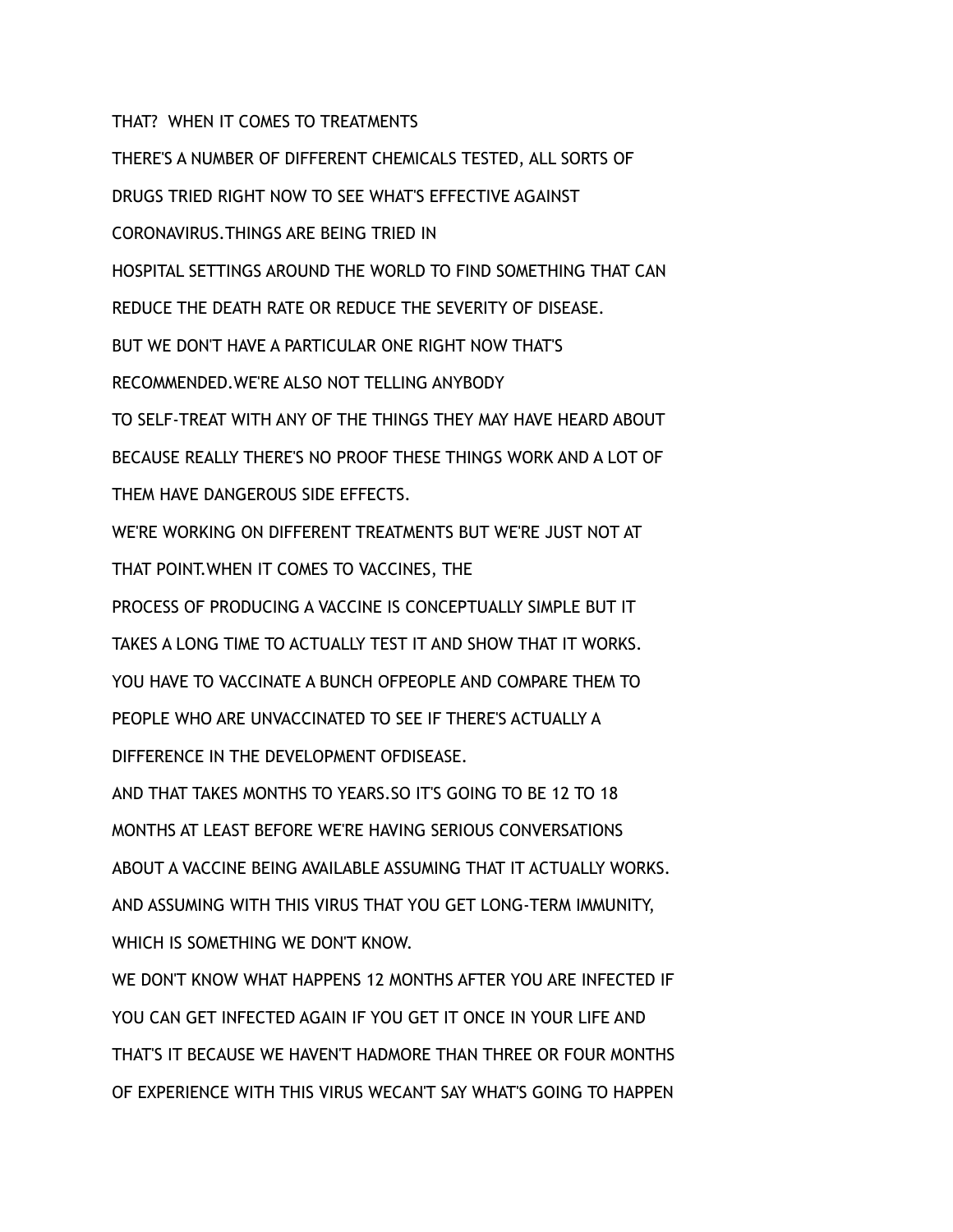A YEAR, TWO YEARS, FIVE YEARS DOWN THE ROAD.

THERE'S A LOT OF THINGS WE DON'TKNOW THAT MAKES IT CHALLENGING TO MAKE DECISIONS ABOUT USING A VACCINE EVEN IF WE HAD ONE. ESPECIALLY WITH VIRUSES IT TAKES A LONG TIME TO DEVELOP A TREATMENT OR VACCINE FOR A VIRUS. IT'S HARDER COMPARED TO BACTERIAWHERE YOU HAVE ANTI BIOTICS THAT CAN BE USED TO TREATMENT THEM.IMPORTANT TO REMEMBER THERE'S NOT MUCH FOR THIS ONE AND USUALLY IT'S COMBINATION STRATEGIES.ALL THE THINGS WE'RE TALKING ABOUT FROM HANDWASHING TO SOCIALDISTANCING TO ISOLATION, ALL COMBINATIONS WILL HELP STOP THE PANDEMIC. WE DID THAT WITH SARS IN 2003.AND IT HAPPENED NOW IN CHINA THE CASES ARE GOING DOWN NOW BECAUSETHEY'RE DOING THIS. AND IF YOU LOOK AT IT'S MAINTAINING AT THE SAME LEVEL IN CHINA WHILE THE REST OF THE WORLD IT'S STILL GOING UP. BUT WE'RE LOOKING FOR THIS MAGICBULLET BUT THERE'S NONE. IT'S A COMBINATION OF THE STRATEGIES THAT WILL WORK TOGETHER. OBVIOUSLY WE WANTED TO TALK A LITTLE BIT ABOUT THESE PREVENTION STRATEGIES AND WHY THEY'RE SO IMPORTANT TO IMPLEMENT BECAUSE THEY CAN REALLY HELP SLOWED THE SPREAD OFDISEASE. I THINK BECAUSE OF THINGS LIKE VACCINES OR POTENTIAL SUCCESSFUL TRIALS OF DRUGS ARE AT LEAST MONTHS AWAY, POTENTIALLY YEARS. THIS IS REALLY WHY SOME OF THESESOCIAL DISTANCING MEASURES ARE BEING PROMOTED IS BECAUSE YOU REALLY WANT TO DELAY THAT PEAK AND YOU WANT THAT PEAK NOT AS HIGH. SO FEWER NUMBERS OF CASES AND SPREAD OUT OVER LONGER PERIODS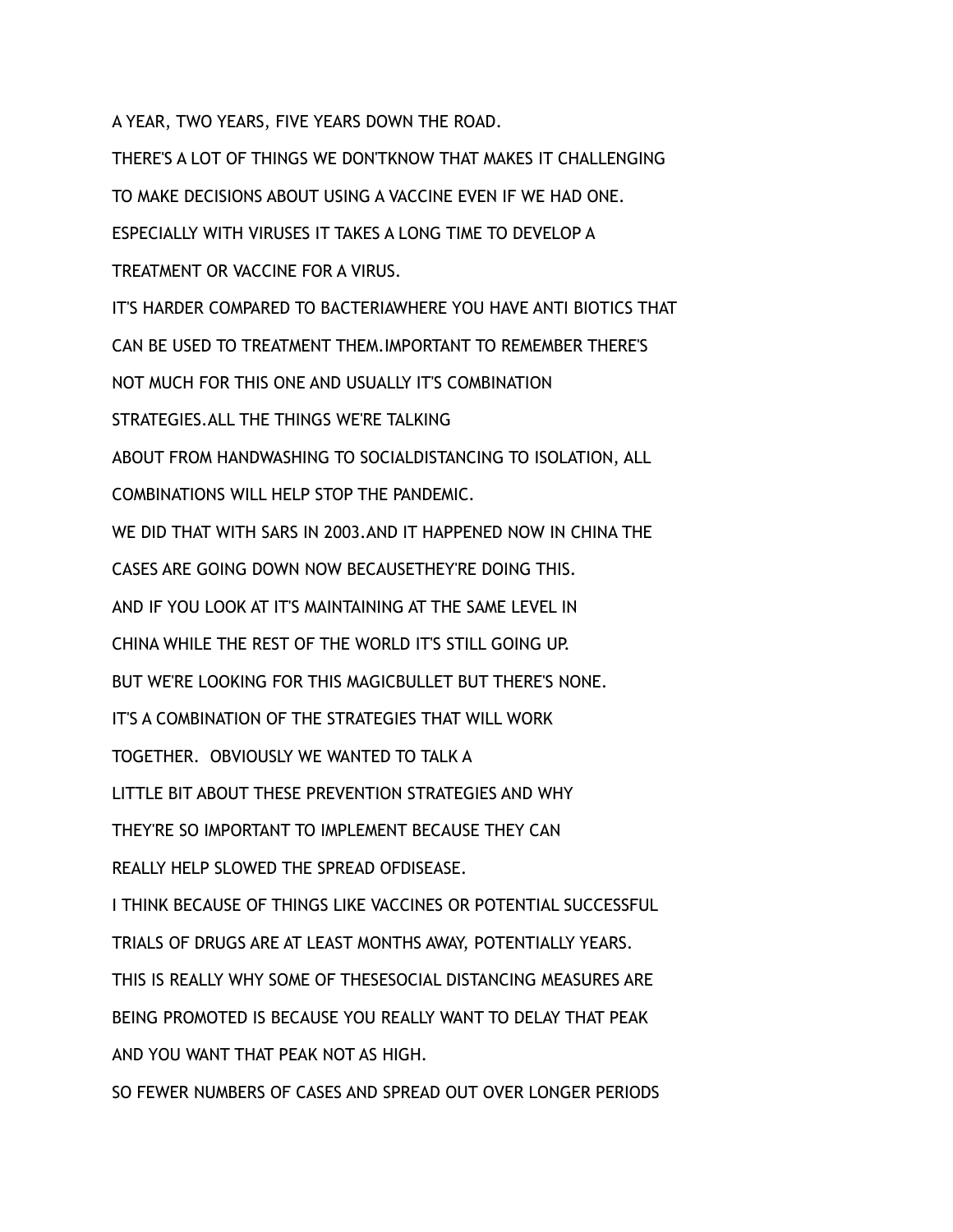OF TIME AND WE BUY OURSELVES SOME TIME TO DO THINGS LIKE DISCOVERING A VACCINE.IT'S BEEN INTERESTING TALKING ABOUT THE TECHNIQUES BUT LET'S TAKE IT INTO THE HOME ENVIRONMENT.A LOT OF INDIVIDUALS HAVE BEEN SENT HOME TO STAY HOME WITH THEIR FAMILIES. WHAT IF YOU GO HOME AND ONE OF YOUR FAMILY MEMBERS IS SICK AND HAS BEEN EXPOSED, HOW DO YOU PROTECT THEM? HOW DO YOU PROTECT OTHER INDIVIDUALS IN THAT HOUSE? WHAT ARE THE PRACTICAL THINGS THEY CAN DO AROUND THE HOUSE TO NOT SPREAD THIS TO ALL MEMBERS OF THE FAMILY? SO JUST LIKE EVERYTHING ELSE WE'VE TALKED ABOUT TODAY, IT'S ABOUT PUTTING A PHYSICAL DISTANCE BETWEEN YOU AND OTHER PEOPLE.YOU HAVE TO THINK ABOUT IT JUST THE PEOPLE WHO ARE GENERALLY IN YOUR HOME AND THERE'S THE PEOPLE CARING FOR THE SICK PERSON.IF YOU CAN PUT A PHYSICAL DISTANCE BETWEEN YOU AND THAT SICK PERSON THAT'S GOING TO REDUCE DISEASE TRANSMISSION RISK. IF YOU HAVE AN EXTRA ROOM THAT'SWHERE THAT PERSON CAN STAY BY THEMSELVES.THEY HAVE THEIR OWN BATHROOM. THAT'S THE IDEAL SITUATION.SO YOU'RE PHYSICALLY GOING TO SEPARATE THEM AND HAVE THEM IN AROOM SEPARATE FROM EVERYONE ELSE AND THE ONLY PERSON TOUCHING OR BEING IN CONTACT WITH THAT SICK PERSON SHOULD BE THE CAREGIVER.YOU DON'T WANT TO HAVE THE ELDERLY GRANDPARENT AS THE CAREGIVER FOR SOMEBODY BECAUSE THEY'RE AT MUCH HIGHER RISK OF ASERIOUS DISEASE IF THEY WERE TO BE INFECTED.YOU REALLY HAVE TO START THINKING ABOUT CLEANING SURFACESAROUND YOUR HOUSE, HANDWASHING,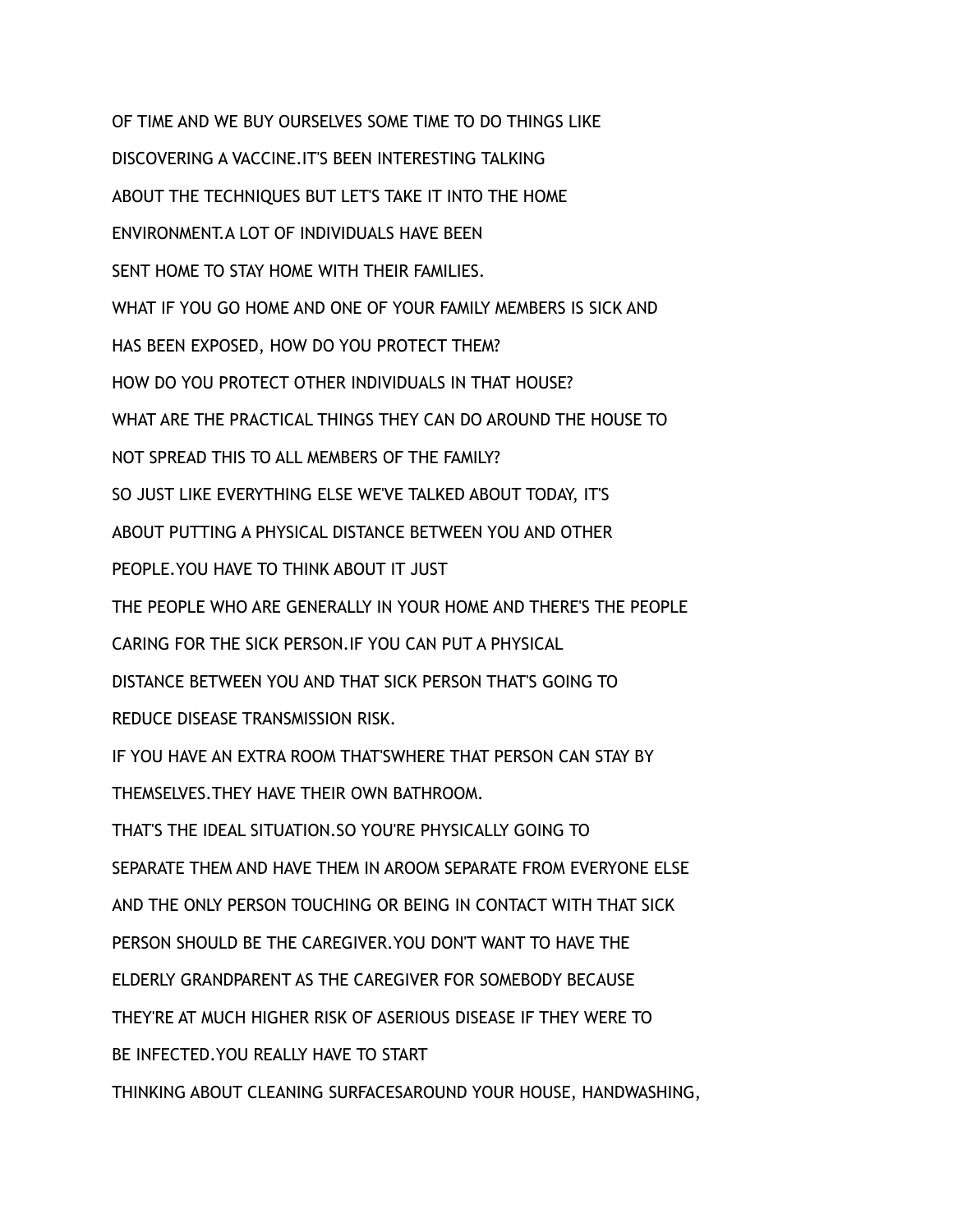AND BEING VERY CAREFUL ANYTIME YOU'RE HAVING INTERACTIONS WITH THAT SICK PERSON.IT'S IDEAL IF YOU HAVE A SEPARATE ROOM.BUT WE KNOW MOST PEOPLE DON'T HAVE THE ABILITY TO DO THAT EVERYWHERE. YOU HAVE POTENTIALLY A LOT OF PEOPLE LIVING IN A ONE OR TWO BEDROOM APARTMENT AND SO IT CAN BE CHALLENGING TO PUT THAT DISTANCE THERE.BUT IT MAY BE THAT YOU SET UP THEIR BED KIND OF IN THE CORNER BY AN OPEN WINDOW HAVE EVERYONE KIND OF STAY AWAY FROM THEM WHATEVER IT IS KEEPING SOME DISTANCE AND THEN PRETTY MUCH NOT HAVING CONTACT WITH THAT PERSON EXCEPT FOR THE ONES WHO ARE GOING TO BE PROVIDING DIRECT CARE. I THINK WHAT DR. LABUS SAID WAS EXACTLY RIGHT.I THINK THE ISSUE OF AIR CIRCULATION IS VERY IMPORTANT.KEEPING IF YOU ARE IN A SITUATION WHERE THAT PERSON DOESN'T HAVE THEIR OWN ROOM OR SOMETHING LIKE THAT, KEEPING WINDOWS OPEN IMPROVES THE AIR CIRCULATION MAKES IT LESS LIKELYTHAT THE PARTICLES WILL STAY IN THE AIR FOR A LONGER PERIOD OF TIME. SO IF WE KNOW THAT SOMEONE'S SICK AT HOME AND WE KNOW THAT THEY HAVE COVID-19, THESE MEASURES BECOME EXTRA IMPORTANT. AND SO PEOPLE NEED TO BE MUCH MORE STRICT ABOUT KEEPING THAT DISTANCE, ABOUT SANITIZING THINGS AND THEN JUST IN OUR ORDINARY LIVES WHAT ABOUT THINGS LIKE LAUNDRY AND TRASH CANS AND UNFORTUNATELY PEOPLE ARE SICK THERE'S USUALLY A LARGE PILE OF KLEENEXES, HOW DO WE DEAL WITH THAT SO WE DON'T EXPOSE OTHER PEOPLE, ANYTHING DIFFERENT WE SHOULD DO THERE? I THINK THINGS LIKE HAVING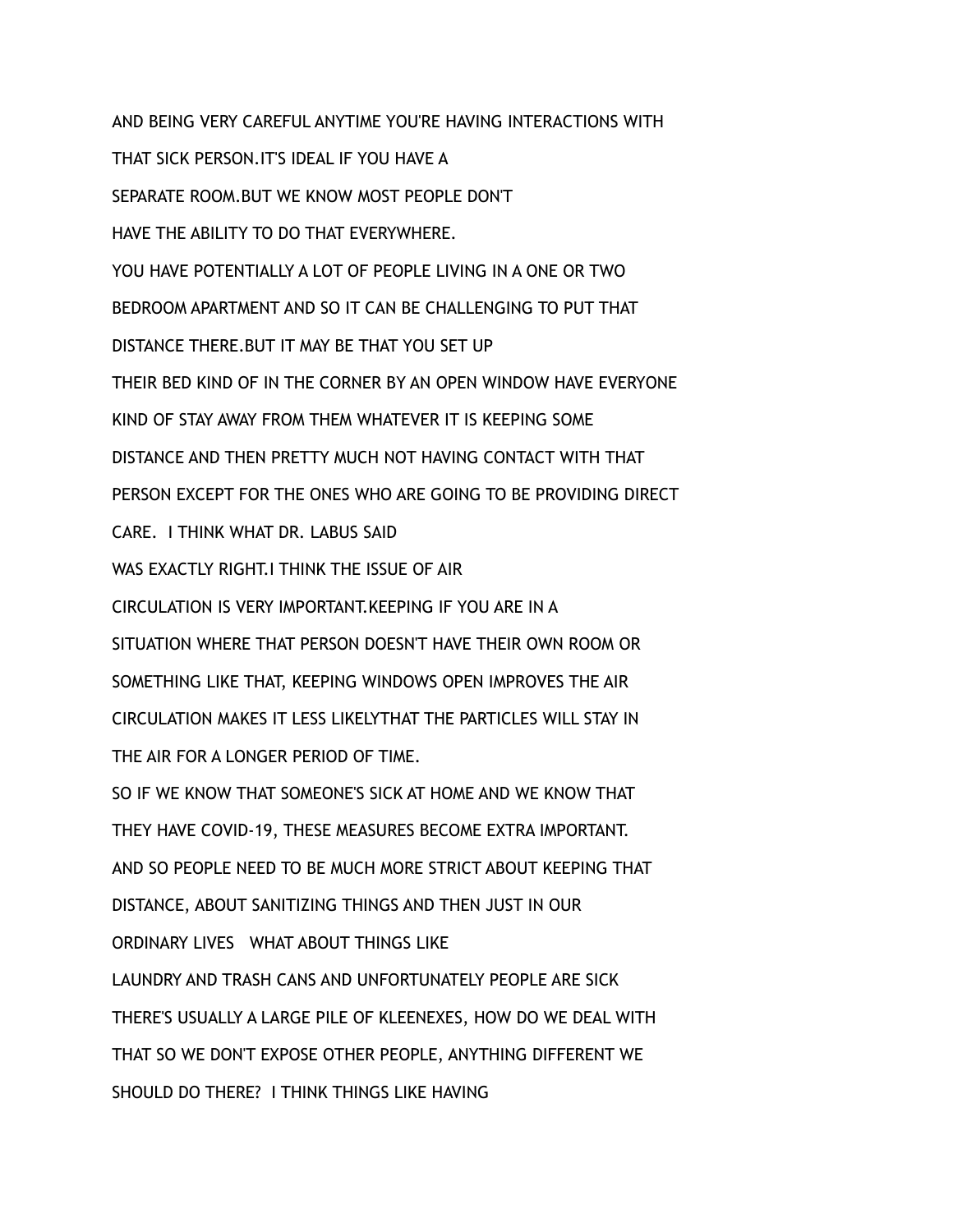THE NO TOUCH RECEPTACLE MAKING SURE YOU DON'T HAVE TO PHYSICALLY USE YOUR HAND TO OPENUP A TRASH CAN IS IMPORTANT. THROWING AWAY THINGS LIKE DIRTY KLEENEXES. YOU WANT TO HAVE A SITUATION WHERE YOU'RE NOT SHARING DIRT UTENSILS.THIS IS NOT THE TIME FOR COMMUNAL EATING AND SITTING AROUND A TABLE IF SOMEONE IS SICK AT YOUR HOME MAKE SURE THEY'RE EATING IN SEPARATE LOCATIONS.BUT THINGS LIKE WASHING YOUR DISHES, THE NORMAL DETERGENTS AND STUFF SHOULD INACTIVATE THIS VIRUS.AND THE SAME WITH LAUNDRY AND YOUR CLOTHES AND THINGS LIKE THAT. BUT ANYTIME YOU'RE POTENTIALLY TOUCHING SOMETHING THAT COULD BE CONTAMINATED, MAKE SURE TO WASH YOUR HANDS AFTERWARDS. I WOULD SAY IF YOU HAVE GLOVES AT HOME THAT WOULD BE THE TIME TO PUT ON GLOVES.TAKING OUT THE TRASH OR SOILED LAUNDRY THAT WILL PROVIDE ONE EXTRA BARRIER BETWEEN YOU AND THE CONTAMINATED MATERIAL.BUT JUST BECAUSE YOU'RE WEARING THE GLOVES DOESN'T MEAN YOU STOPTHE HANDWASHING, WEAR THE GLOVES IN ADDITION TO THE HANDWASHING TRY TO STOP THE CONTAMINATION IN THE FIRST PLACE WE STILL HAVE TOREMEMBER TO PRACTICE GOOD HANDWASHING, ESPECIALLY IN A SITUATION LIKE THAT. IF YOU DO HAVE A SICK PERSON AT HOME THIS IS THE TIME WHERE MASKS COULD BE VERY IMPORTANT.SO IF THEY ARE HAVING TO COME OUT OF THEIR ROOM OR THEIR AREA OF THE HOUSE, HAVING THEM WEAR A MASK WILL HELP TO POTENTIALLY PREVENT THEM FROM INFECTING OTHERS. SOME GOOD PRACTICAL ADVICE FOR FOLKS AT HOME.BUT SOMETIMES WE STILL HAVE TO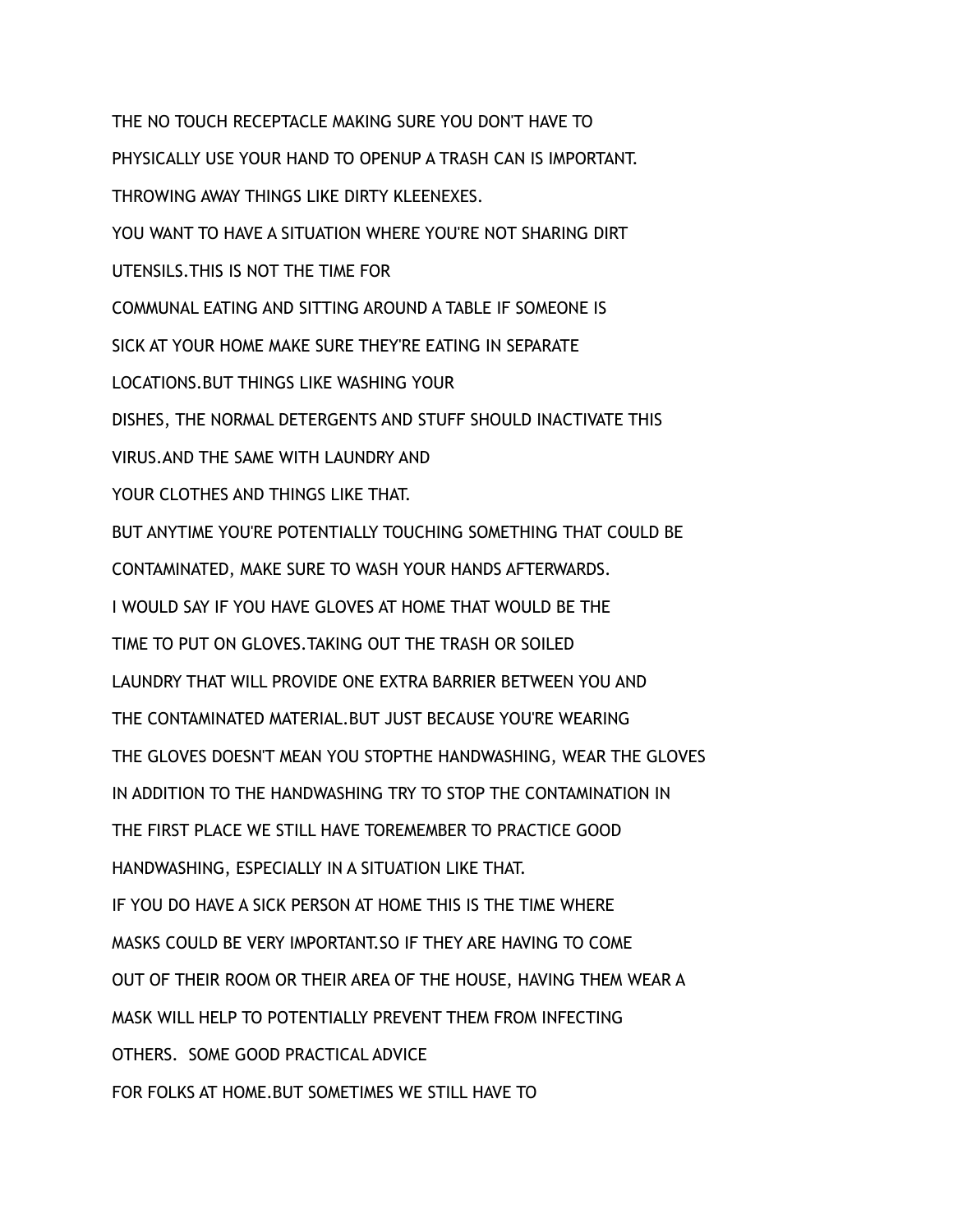GO OUT.WE RUN OUT OF GROCERIES OR SOME

EMERGENCY IN OUR HOUSE WE'VE GOTTO FIX A LEAKY PIPE OR SOMETHING.SO WHAT CAN AND WHAT ARE BUSINESSES DOING TO TRY TO HELP US TO ALSO FOLLOW THESE PREVENTION PRACTICES THAT WE TALKED ABOUT, WHAT THINGS HAVE WE SEEN OR WHAT THINGS SHOULD THEY BE DOING? DR. SY. PEOPLE OBSERVE SOCIAL DISTANCING, THERE'S WHERE YOU GOTO THE STORE, OBSERVE DISTANCE WHEN YOU PAY YOUR BILL AND OBSERVE THOSE PRECAUTIONS THAT YOU DON'T GET EXPOSED TO OTHER PEOPLE. ANYTHING ELSE WE'RE SEEING INSTORES? A LOT OF IT HAS TO DO WITH HOW YOU SEPARATE PEOPLE PHYSICALLY.IT CAN BE A BIT OF A CHALLENGE IN SOME OF THE STORES BECAUSE IFYOU GO TO THE GROCERY STORE THERE'S CERTAIN PRODUCTS THAT EVERYONE WANTS TO PURCHASE. AND SO YOU HAVE PEOPLE CONGREGATING AROUND THE MILK OR BREAD OR THINGS LIKE THAT.BUT THERE'S NOT MUCH STORES CAN DO IN THAT SITUATION OTHER THAN ALLOW ONE PERSON IN THE STORE AT A TIME BECAUSE YOU'LL HAVE PEOPLE COMING IN TOGETHER. AS AN INDIVIDUAL FOLLOW THE RULES AND STAYING A DISTANCE FROM ANOTHER PERSON.YOU MAY HAVE TO WAIT A FEW SECONDS FOR THE OTHER PERSON TO WALK AWAY. BUT THINK ABOUT HOW YOU'RE GOINGTO COME IN CONTACT WITH THEM AND TRY TO MINIMIZE IT EVEN IF THE STORE IS DOING SOMETHING TO TRY AND MINIMIZE THE AMOUNT OF TIMESYOU'RE TOUCHING THINGS. I'VE BEEN TO PLACES WHERE THEY WON'T TOUCH YOUR CARD. YOU PUT THE CARD IN, THAT'S IT.AND CHANGED PRACTICES YOU USED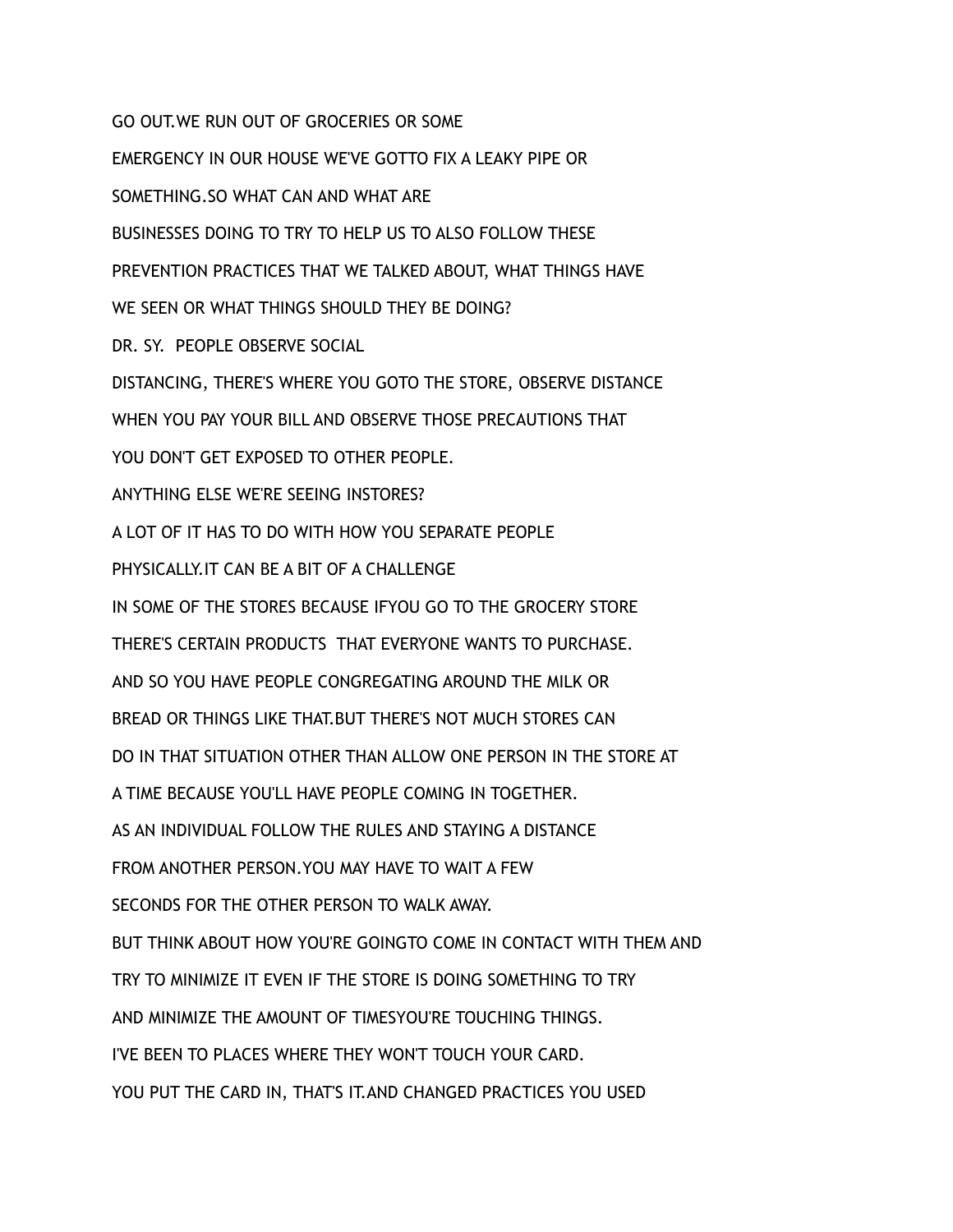TO HAND IT TO THEM THEY WOULD SWIPE IT.

BUT THINGS LIKE THAT MINIMIZING THE CONTACT YOU HAVE WITH OTHER PEOPLE AND THE POTENTIAL FOR DISEASE SPREAD. WIPING DOWN GROCERY CARTS ANDOTHER THINGS WHEN YOU ENTER THE STORES, TOO, WHICH I THINK ARE SOME GOOD PRACTICES. SO WITH THAT, A LOT OF PEOPLE ARE TRYING TO AVOID GOING OUTSIDE.AND AVOID DOING THINGS. SO THEY'RE ORDERING ALL SORTS OFTHINGS ONLINE. SO THAT'S A GROUP OF PEOPLE THATWE NEED TO THANK. THEY'RE WORKING DOUBLE TIME RIGHT NOW. OUR SHIPPING AND DELIVERY PEOPLE. SO WHAT PRACTICES HAVE WE SEEN IN LIKE SHIPPING AND DELIVERY THAT ARE ALSO TRYING TO FOLLOW THESE PREVENTION PRACTICES? DR. KRAUSHAAR? I THINK TODAY YOU'RE EXACTLY RIGHT WE NEED TO BE THANKFUL THAT THERE ARE PEOPLE WHO ARE STILL WORKING IN THESE WAREHOUSES, SHIPPING OUT PRODUCT.THERE ARE PEOPLE DELIVERING THOSE.WE NEED TO DEFINITELY NOT TAKE THOSE PEOPLE FOR GRANTED.WE ARE FORTUNATE IN THAT IT'S PROBABLY THE EASIEST IT'S EVER BEEN TO SELF-QUARANTINE BECAUSE YOU NEED GROCERIES, YOU CAN'T LEAVE, AND YOU CAN JUST ORDER IT WITH A CLICK OF A BUTTON.SO I THINK THOSE ARE ALL VERY USEFUL IN OUR LIVES. I THINK WE'VE SEEN A BUNCH OF COMMERCIALS WHERE BUSINESSES AREREALLY STARTING TO UNDERSTAND THIS NOW.AND THEY'RE ADVERTISING DON'T TOUCH DELIVERIES.SO THEY'RE HAPPY TO COME TO YOUR HOUSE, LEAVE IT ON THE DOORSTEP AND NOT HAVE DIRECT CONTACT WITH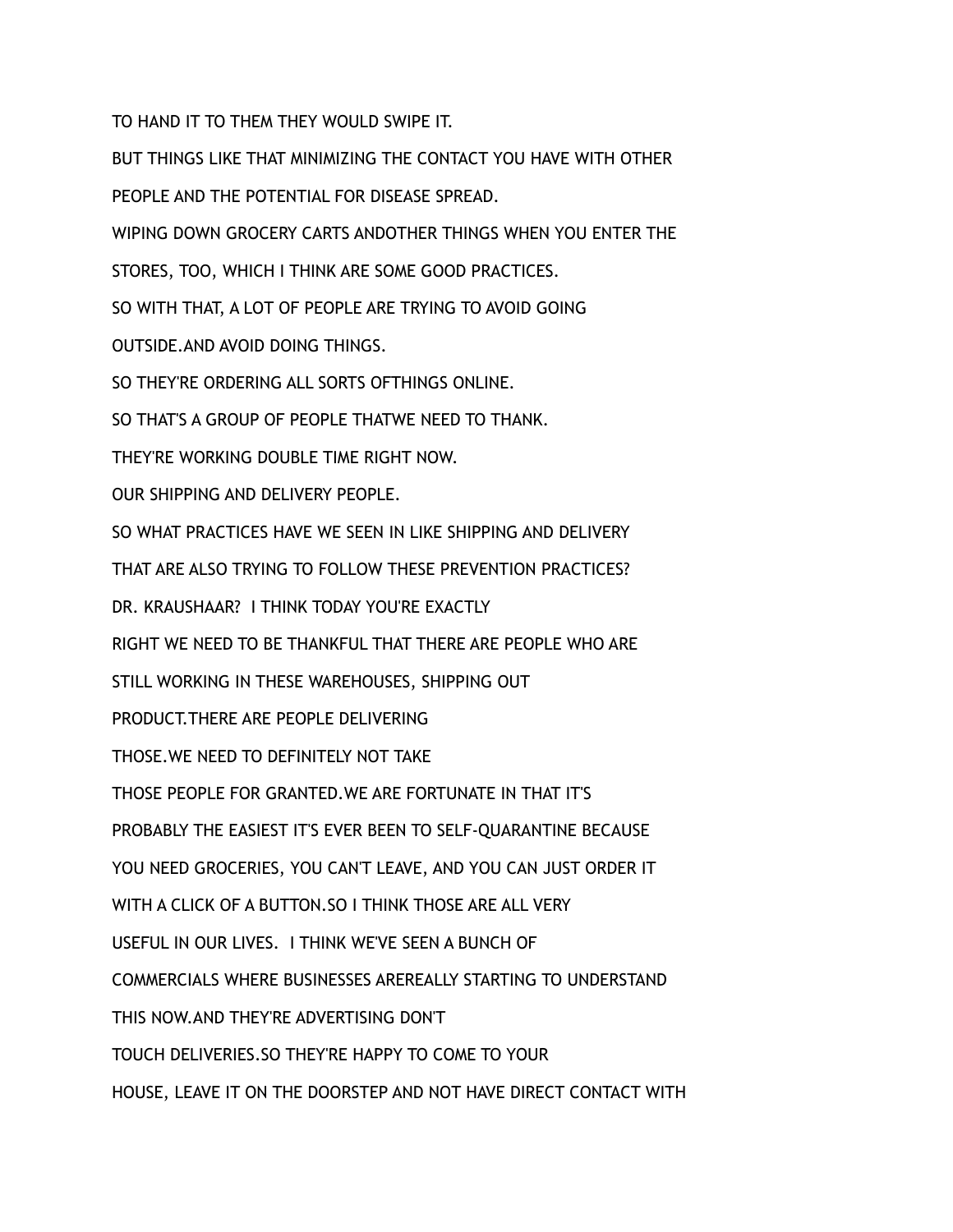YOU.SO IF THAT DELIVERY PERSON IS

BRINGING SOMETHING UP AND YOU DON'T NEED TO GO OUT AND PHYSICALLY TAKE IT FROM THEM OR SIGN A RECEIPT OR SOMETHING LIKE THAT.LET THAT PERSON GO BACK TO THEIR TRUCK AND DRIVE OFF BEFORE YOU'RE GOING TO WALK OUTSIDE AND POTENTIALLY PUT THEM AT RISK.THEY'RE COMING IN CONTACT WITH HUNDREDS OR THOUSANDS OF PEOPLE A DAY, AND YOU DON'T WANT TO INCREASE THAT RISK FOR THEM BECOMING SICK. SO THINK ABOUT THAT DELIVERY PERSON AND WHAT YOU CAN DO TO PROTECT THEM, NOT JUST THE THINGS YOU NEED TO DO TO PROTECT YOURSELF FROM WHATEVER DISEASE THEY MAY BE CARRYING AS WELL. I KNOW A LOT OF FOLKS DO TOUCHLESS DELIVERY, SET THINGS ON THE PORCH TRY NOT TO HAVE YOUSIGNING ON THE KEY PAD. A LOT OF INFORMATION ABOUT THAT.SO ONE OF THE THINGS THAT WE ALSO I THINK ARE STRUGGLING FROMIS THERE'S THIS INFORMATION OVERLOAD.AND EVERY WEBSITE AND YOUTUBE AND PLACE HAS INFORMATION ABOUT WHAT TO DO ABOUT CORONAVIRUS. SO COULD YOU TELL US ABOUT WHAT ARE SOME OF THE MOST CREDIBLE SOURCES MAYBE FROM A LOCAL PERSPECTIVE AND A FEDERAL PERSPECTIVE ABOUT WHERE PEOPLE SHOULD GO TO MAKE SURE THE INFORMATION THEY'RE READING AND THEY'RE GETTING IS GOOD QUALITY ACCURATE SCIENTIFICALLY BASED INFORMATION. DR. SY, DO YOU MIND STARTING FROM FEDERAL RESOURCES. THE FEDERAL CDC WEBSITE IS THE MOST CREDIBLE IN TERMS OF PREVENTIONS, BUT FOR RESEARCH INTERMS OF NEW MEDICATIONS OR CURRENT VACCINE DEVELOPMENT YOU CAN GO TO NIH WEBSITE. YOU CAN GO TO CDC WEBSITE OR NIH.GOV.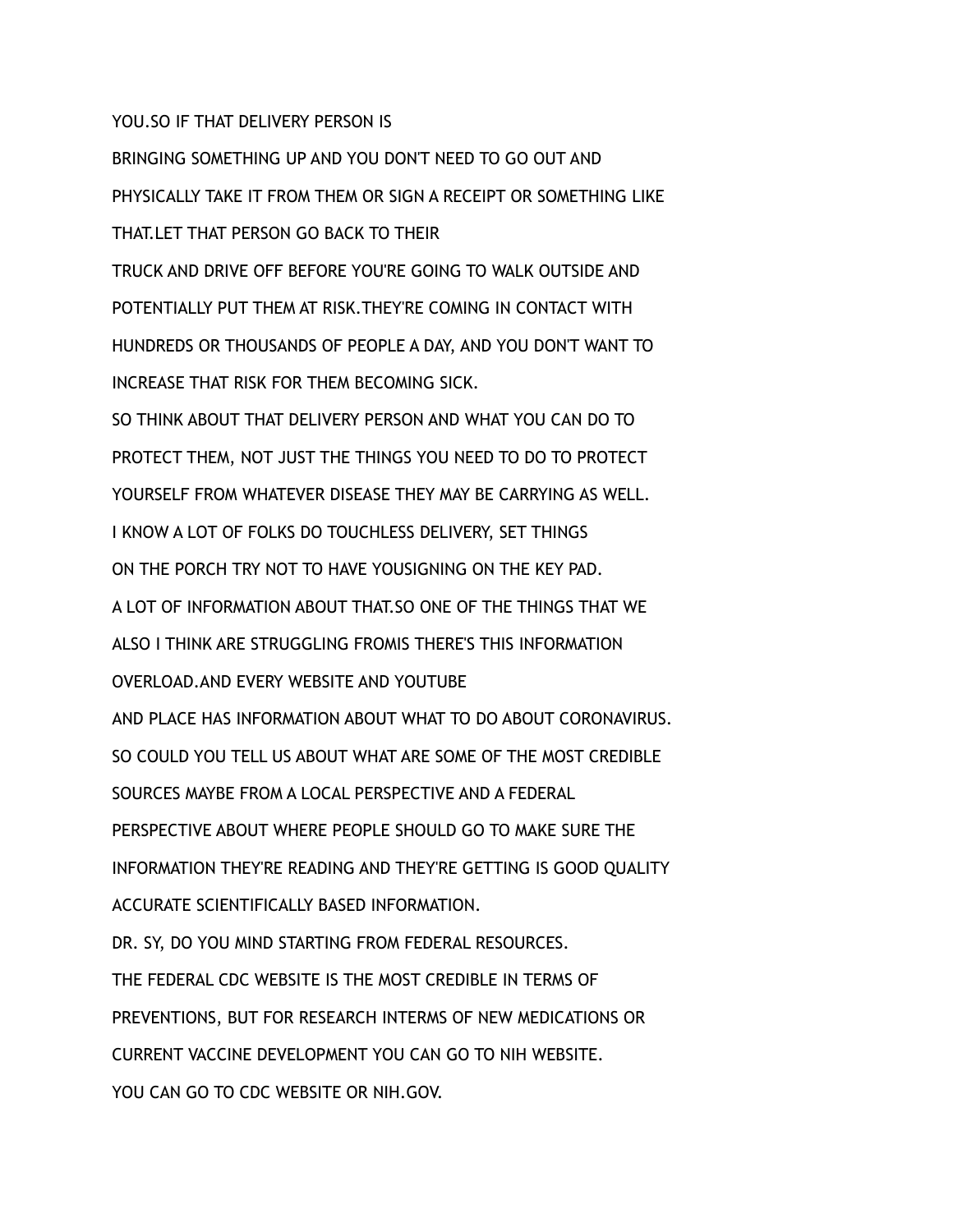VERY IMPORTANT FEDERAL RESOURCES, BUT OTHER GREAT SOURCES IS JOHNS HOPKINS.JHU.EDU IS A GREAT SOURCE OF INFORMATION. IF YOU'RE INTERESTING IN FINDING OUT WHAT'S HAPPENING IN THE LOCAL LEVEL THEN THE SOUTHERN NEVADA HEALTH DISTRICT,OUR WEBSITE IS VERY USEFUL. THERE'S A SHORTENED URL FOR THE CORONAVIRUS PAGE. IT'S NHDCORONAVIRUS OR NHD/COVID-19. I WOULD ADD THERE'S ALL SORTSOF REPORTS EVERY DAY ABOUT CASE COUNTS.WE TRACK THE NUMBER OF COUNTS AND CASES NO SPORTS ON TV SO PEOPLE HAVE TO FOLLOW SOME SORT OF NUMBER FROM DAY TO DAY.THE NUMBERS ARE RATHER COMPLICATED JUST BECAUSE WE SAW AN INCREASE FROM ONE DAY TO THE NEXT DOESN'T MEAN THERE'S A END OF THE WORLD DOESN'T MEAN THERE'S A HUGE CHANGE, TRACKING THE NUMBERS IS VERY CHALLENGING EVEN THOSE WORKING WITH IT EVERYDAY IT DOESN'T SHOW EXACTLY WHAT'S HAPPENING.TODAY WHAT'S HAPPENED A COUPLE WEEKS AGO AND BASED ON THE NUMBER OF PEOPLE WE'RE TESTING. SO I WOULD BASICALLY NOT FOLLOW IT DAY-BY-DAY AND SAY WELL THE NUMBERS WENT UP 2% THAT MEANS SOMETHING. WELL IT REALLY DOESN'T.IT'S VERY DIFFICULT TO INTERPRET AND I THINK YOU'RE GOING TO DRIVE YOURSELF NUTS AND FREAK OUT QUITE A BIT IF YOU CONSTANTLY WATCH THOSE NUMBERS AND TRY TO MAKE MORE SENSE OF THEM THAN EVEN PEOPLE WHO DEAL WITH THEM EVERY DAY CAN DO. FOCUS ON THOSE PREVENTION TECHNIQUES RATHER THAN WATCHING ALL THE NUMBERS. SO AS A PUBLIC HEALTH PROFESSIONAL, ONE THING WE PROMOTE EVERY SINGLE DAY IS THATPEOPLE TRY TO STAY HEALTHY, EAT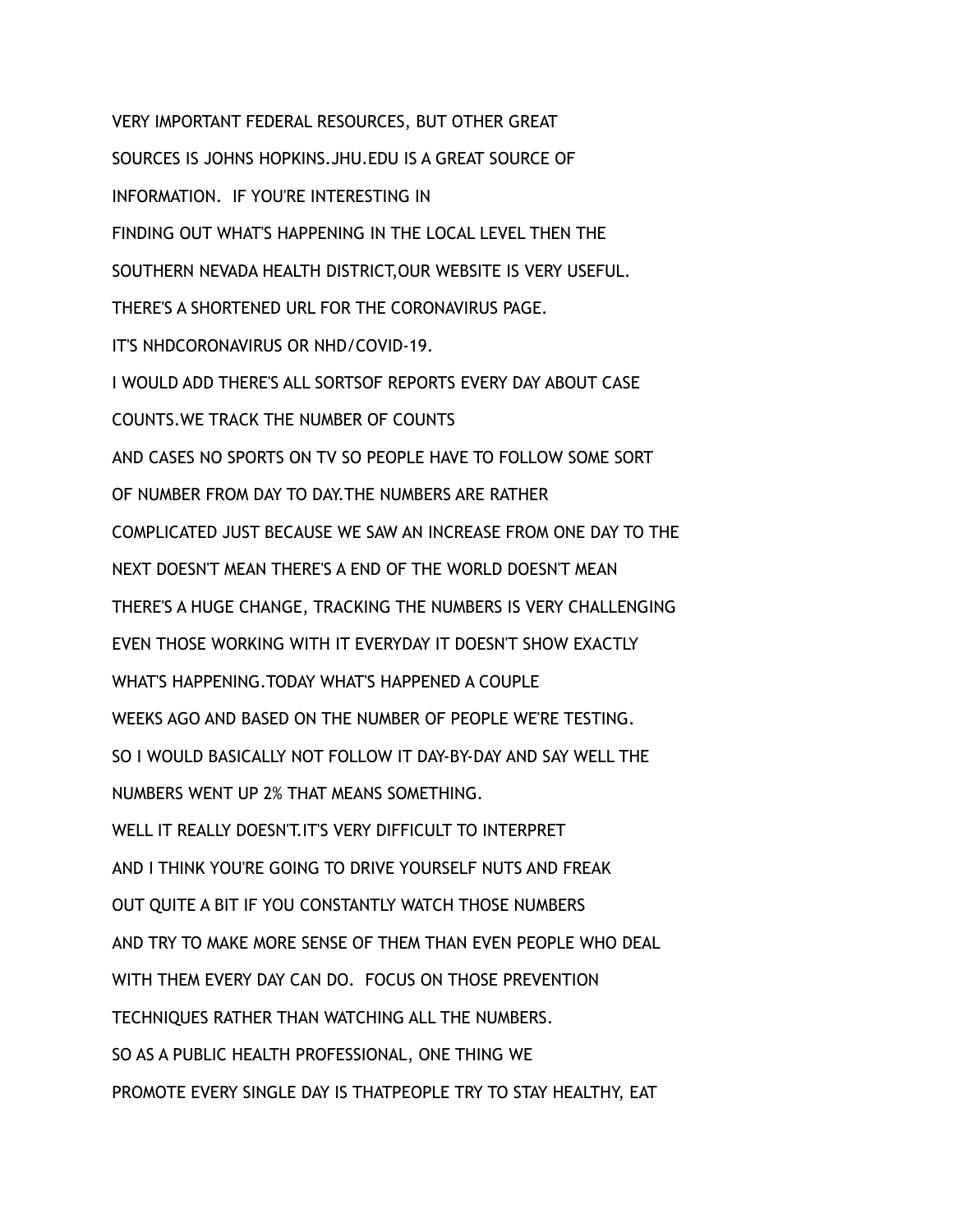AND EXERCISE AND DO ALL THESE THINGS.

THAT'S CHANGED TOO, GYMS AND WORKOUT FACILITIES AND ALL THOSE THINGS ARE CLOSED.GETTING A LOT OF QUESTIONS ABOUT HOW CAN I STAY HEALTHY DURING THIS AND HOW DO I DO THAT WITHOUT VIOLATING ALL THOSE THINGS WE TALKED ABOUT EARLIER. SO DO YOU HAVE ANY RECOMMENDATIONS ON HOW PEOPLE CAN STAY HEALTHY AND EAT RIGHT AND DO THE THINGS WE WANT THEM TO DO EVERY DAY? WELL, I THINK, FIRST OF ALL, NUTRITION IS IMPORTANT.SO I MEAN ALL THE FRUITS AND VEGETABLES AND THINGS WE'RE STILL ABLE TO ACCESS THEM IN STORES.WE WANT TO BE AS HEALTHY AS POSSIBLE EATING NUTRITIOUS MEALS. WE WANT TO BE GETTING PLENTY OF SLEEP. SLEEP HAS AN IMPORTANT EFFECT ONYOUR IMMUNE SYSTEM. NOW IS NOT THE TIME TO STAY UP ALL NIGHT. MAKING SURE YOU'RE GETTING ADEQUATE SLEEP. EXERCISE IS GREAT AS LONG AS YOU'RE DOING IT IN A WAY YOU'RE NOT POTENTIALLY EXPOSING YOURSELF TO OTHER SICK PEOPLE. IF YOU CAN EXERCISE IN YOUR HOMEOR IF YOU'RE JOGGING OUTSIDE, AS LONG AS YOU'RE NOT GETTING IN CLOSE PROXIMITY TO OTHERS, THEN, YEAH, NOW IS THE TIME TO DO IT. DR. LABUS, I KNOW YOU HAVE BEEN INTERVIEWED A FEW TIMES. I'VE HAD A LOT OF QUESTIONS ABOUT THAT CAN I GO OUT RUNNING IN A GROUP OF PEOPLE? NO, THE RULES WE HAVE ON STORES OR ANYTHING ELSE IN PUBLIC ARE THE SAME AS WE'RE GOING TO FOLLOW FOR ANYTIME WE'RE OUT DOING AN ACTIVITY.AND IN THAT ACTIVITY IF YOU'RE DOING IT WITH A GROUP OF PEOPLE IT'S A BAD IDEA.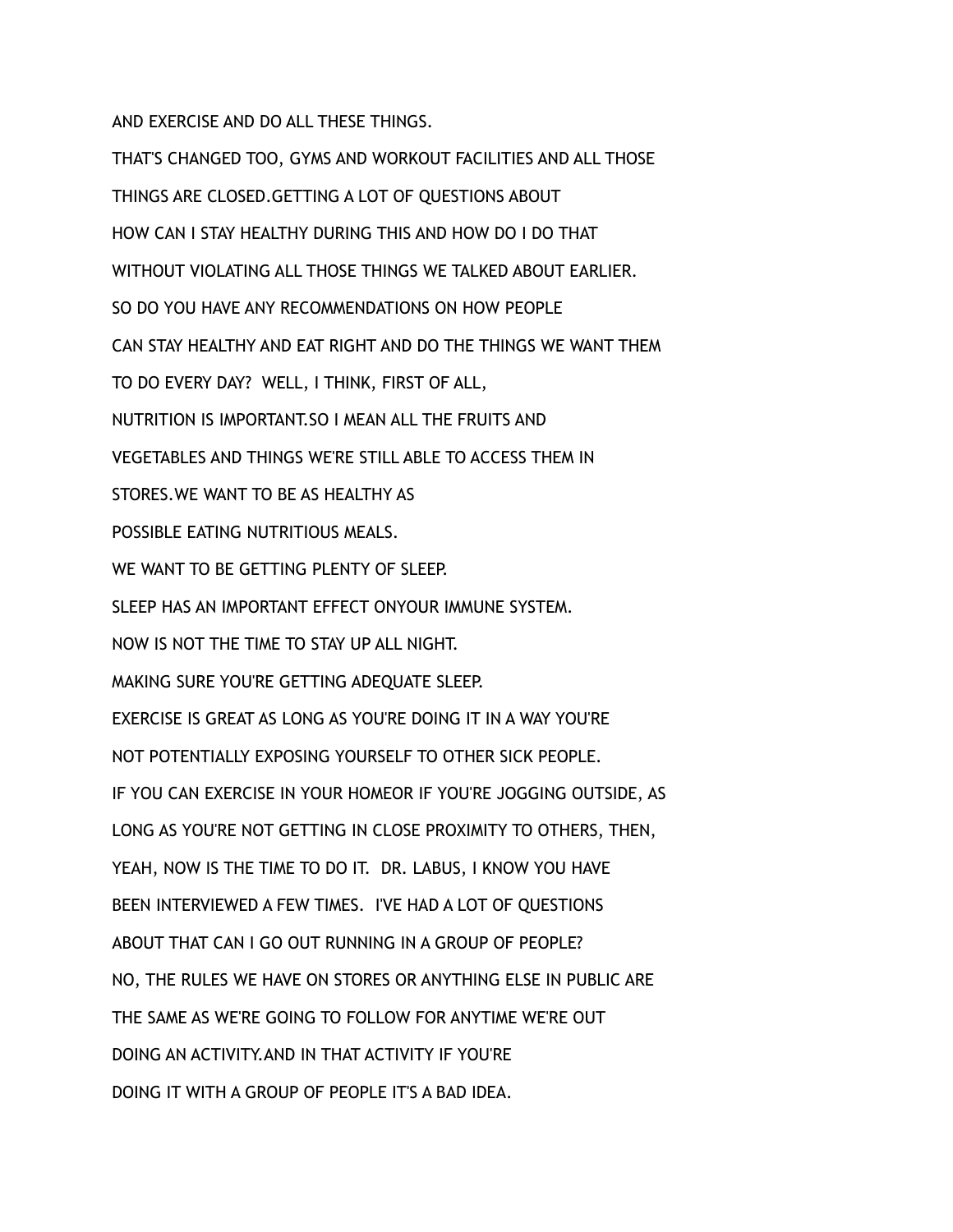IF YOU'RE OUT WALKING BY YOURSELF THAT'S FINE OR THE PEOPLE YOU LIVE WITH GOING OUT TOGETHER.

BUT IF YOU CONGREGATE, GOING TO THE PARK MIGHT BE A GREAT IDEA BUT EVERYBODY GOING TO THE PARK THEN YOU HAVE A LOT OF PEOPLE IN THE SAME SPACE YOU NORMALLY WOULDN'T.

YOU HAVE TO THINK ABOUT HOW YOU PHYSICALLY SEPARATE YOURSELF FROM OTHER PEOPLE NO MATTER WHATYOU'RE DOING WHEN YOU GO OUTSIDE, WHETHER YOU'RE GOING TOTHE STORE OR YOU'RE GOING OUT

FOR A JOG OR A BIKE RIDE OR SOMETHING LIKE THAT.

IT'S ALL ABOUT AVOIDING THAT DIRECT CONTACT WITH OTHER PEOPLE

AS MUCH AS POSSIBLE. YEAH, I WANT TO FOLLOW UP ON

THAT A LITTLE BIT.THERE'S SO MANY THINGS ABOUT

THIS.DOG PARKS.

NOW IS A GREAT TIME EVERYBODY WANTS TO GO OUT WALK THEIR DOGS

AND GET THEIR PETS EXERCISE.HOW CAN WE TELL THEM TO BE SAFE

THERE?OR PEOPLE LIKE TO RIDE BICYCLES

THAT'S ANOTHER GREAT AREA WE HEAR ABOUT.

HOW CAN WE DO THOSE THINGS SAFFLY?

WE WANT TO EXERCISE BUT WE DON'TWANT THEM TO CAUSE HARM.

WELL, WITH BICYCLING DOING INDIVIDUAL ACTIVITIES IT'S ABOUT

GOING BY YOURSELF OR THE PEOPLE YOU LIVE WITH NOT DOING IT AS A

SOCIAL EVENT AS WELL AS THE EXERCISE.

THAT'S ONE OF THE CHALLENGES WITH A DOG PARK IT'S NICE TO LET

THE DOGS GO RUN AROUND BUT IT'S A SOCIAL EVENT FOR THE OWNERS AS

MUCH AS IT IS FOR THE DOGS.SO AGAIN IF YOU HAVE A BUNCH OF

PEOPLE COMING TOGETHER, THAT'S GOING TO BE A PROBLEM.

AND OF COURSE YOU WANT YOUR DOG TO GO OUT AND PLAY AND HAVE FUN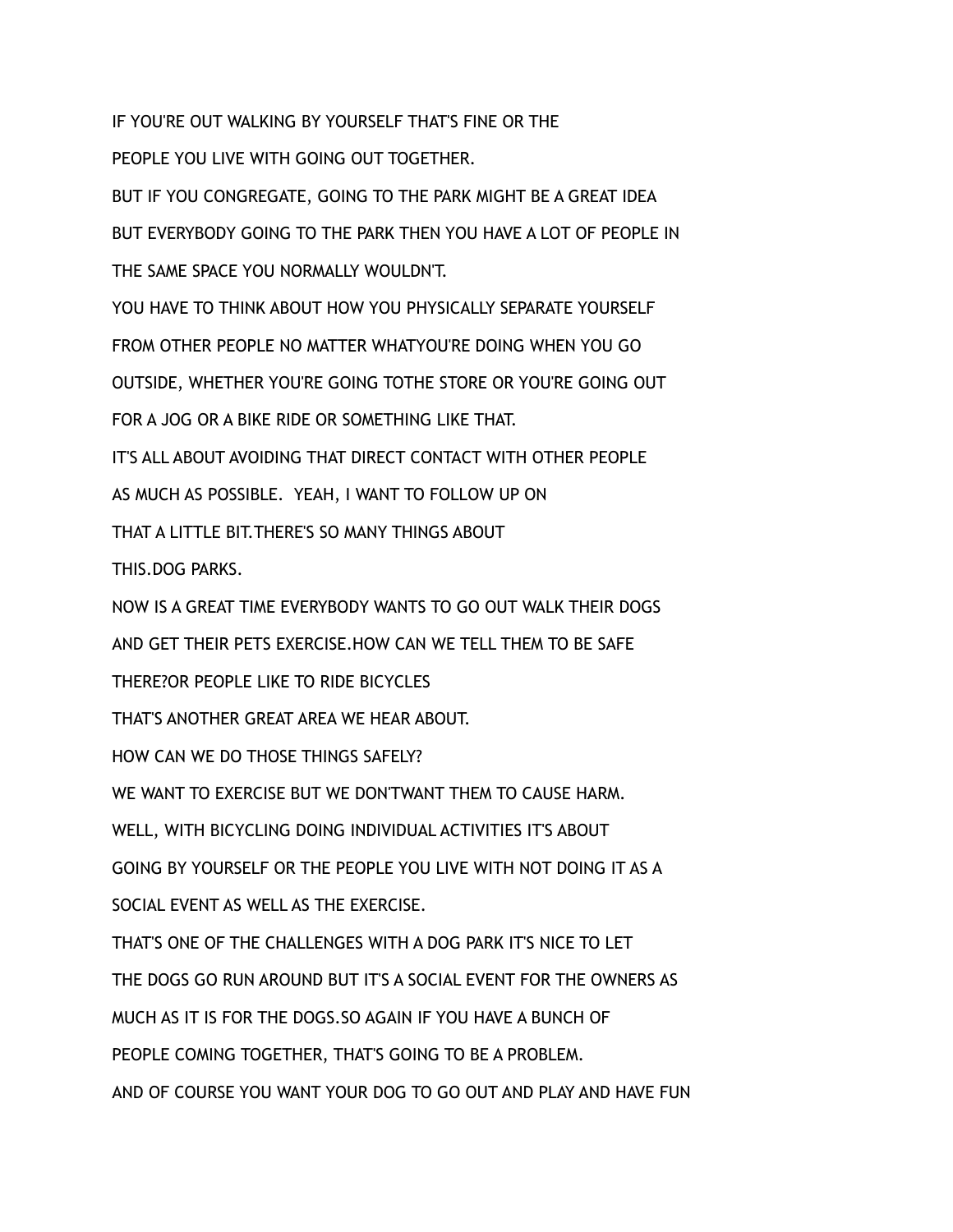BUT THAT CAN BE A BIT OF A CHALLENGE RIGHT NOW. WE DON'T WANT THE ENTIRE COMMUNITY GOING TO ONE DOG PARK BECAUSE THERE'S NO WAY TO PHYSICALLY SEPARATE YOURSELF FROM OTHERS.NOW, IT'S NOT A RISK FROM GETTING A DISEASE FROM A DOG OR ANYTHING LIKE THAT, IT'S A RISK OF THE OTHER PEOPLE THAT ARE ALLGOING TO THAT SAME LOCATION. AND ESPECIALLY THE DOG PARK THERE'S NO WAY TO REALLY KEEP YOUR DOGS APART. THEY'LL RUN UP GET INTO SCUFFLES, PULL THEM APART THAT GIVES YOU RISK TO BEING AROUND OTHER PEOPLE.YOU WANT TO AVOID IT AS MUCH AS POSSIBLE. SO ONE OF THE THINGS THAT HAS BECOME A LITTLE BIT SOCIALLY AWKWARD IS WE IN THE UNITED STATES TYPICALLY GREET PEOPLE WEGIVE THEM A HANDSHAKE OR GIVE THEM A HUG OR A HIGH-5.HOW CAN WE DO THAT IN A WAY THAT DOESN'T MAKE INDIVIDUALS FEEL AWKWARD OR DISPLACED IN SOME WAY SHAPE OR FORM BUT SHOW THEM WE REALLY RESPECT THEM AS A HUMAN AND WE DON'T WANT TO TRANSMIT THE SPREAD OF THIS DISEASE. SO HOW DO WE BREAK DOWN THAT SOCIAL AWKWARDNESS WE GET WHEN WE ENCOUNTER SOMEBODY ON THE STREET OR AT THE DOG PARK OR WHEREVER IT IS? WE CAN LEARN FROM OTHER CULTURES. IN JAPAN THEY BOW THEIR HEAD. IN CHINA THEY JUST NOD THEIR HEAD. OR IN THAILAND, THEY WOULD SAY, THEY WOULD GO LIKE THIS OR THERE'S DIFFERENT WAYS OF GREETING PEOPLE SO YOU DON'T HAVE TO REALLY HAVE CONTACT WITHEACH OTHER. BUT THERE ARE PROBABLY NEWER WAYS PEOPLE CAN DO IT. LIKE THE FIST PUMP BUT YOUNGER PEOPLE HAVE DIFFERENT WAYS OF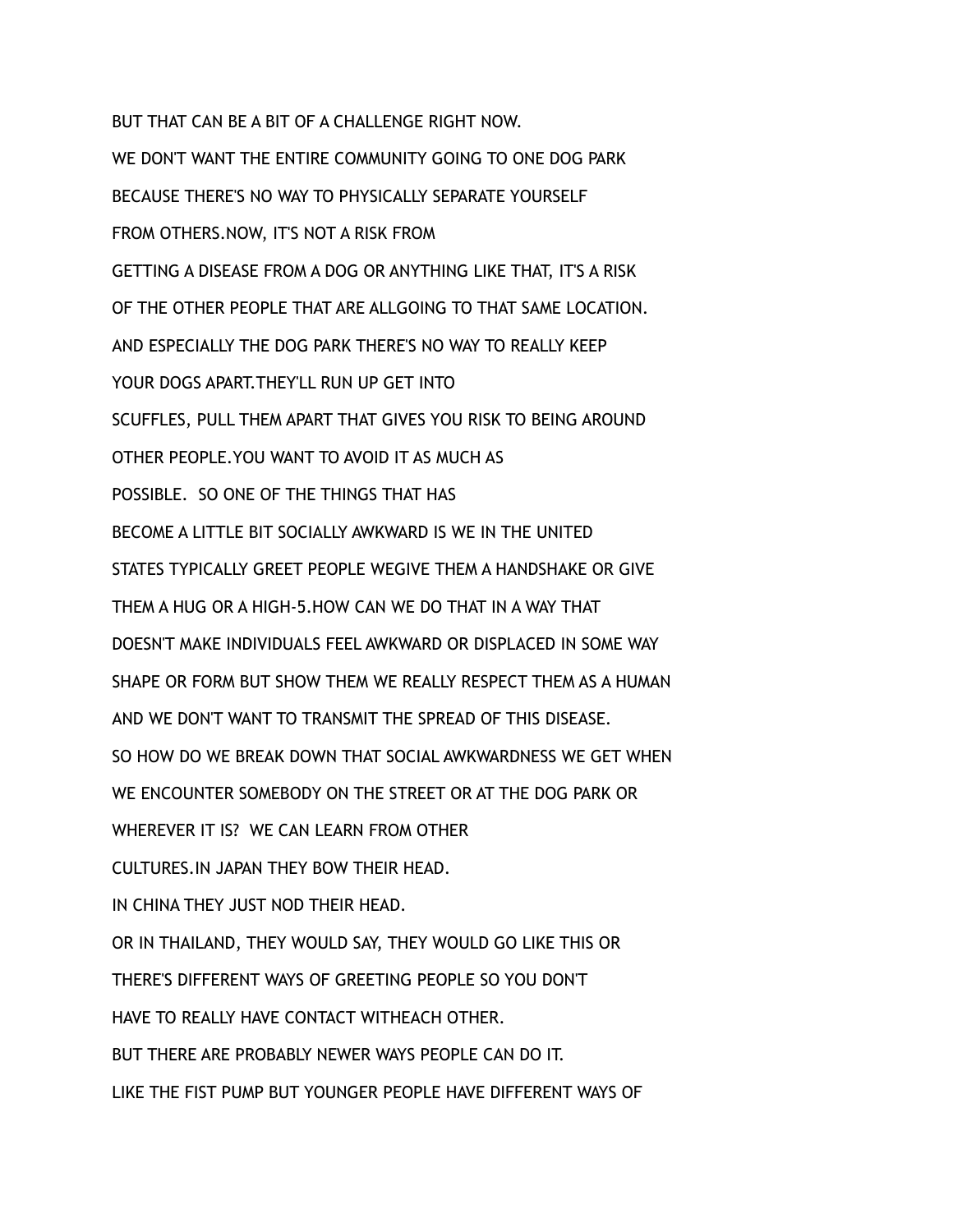GREETING EACH OTHER WHEN SOMEBODY SAYS I DON'T WANT TO SHAKE YOUR HAND BECAUSE I HAVE A COLD THAT'S AWESOME THANK YOU FOR RESPECTING THAT AND RESPECTING MY HEALTH. I DO WANT TO GIVE YOU ALL A FEW MINUTES TO JUST KIND OF WRAP UP AND GIVE EVERYBODY A LITTLE TAKE-HOME MESSAGE. AND SO IF WE DON'T MIND, DO YOU WANT TO START WITH THAT, DR. LABUS, PARTING WORDS OR WORDS OFADVICE FOR OUR LISTENERS. WE WORK WITH INFECTIOUS DISEASES YOU TEND TO THINK OF THE WORLD AS CHAIN OF TRANSMISSION, EVERYBODY YOU COME IN CONTACT COULD BE A SOURCE OF DISEASE FOR YOU AND SOMEBODY YOU COULD SPREAD THE DISEASE TO.THINK ABOUT THAT AND I THINK THE MESSAGE STAY HOME FOR NEVADA IS REALLY IMPORTANT. STAYING AT HOME WILL LIMIT THE CONTACT WITH OTHERS AND THOSE IMPORTANT STEPS YOU TAKE OF HANDWASHING THINGS LIKE THAT THAT'S WHAT WE NEED TO DO RIGHT NOW TO STOP THE CHAIN OF TRANSMISSION. FOR ME IT'S TWO POINTS. ONE IS THERE'S NOT MUCH BULLETS,IT'S A COMBINATION STRATEGY THAT WE SHOULD ALL PRACTICE TOGETHER, AND THE SECOND POINT IS TO LOOK INTO SOCIAL IMPLICATIONS OF THISEPIDEMIC AS A NATION PERSON I FEEL THERE'S AN INCREASE IN ANTI-CHINESE OR ANTI-ASIAN SENTIMENT.WE SHOULD AVOID THAT BECAUSE OUR ENEMY IS THE VIRUS, NOT REALLY THE PEOPLE WHO ARE INFECTED OR AFFECTED BY THE INFECTION. I THINK AT THE END OF THE DAY THIS IS VERY DISRUPTIVE BUT THE MEASURES WE'RE TAKING NOW REALLY I THINK WILL KIND OF SAVE LIVES AND SHORTEN THE DECREASE IN THE NUMBER OF PEOPLE WHO GET INFECTED. SO IT'S IMPORTANT FOR US TO KEEPON THESE MEASURES.